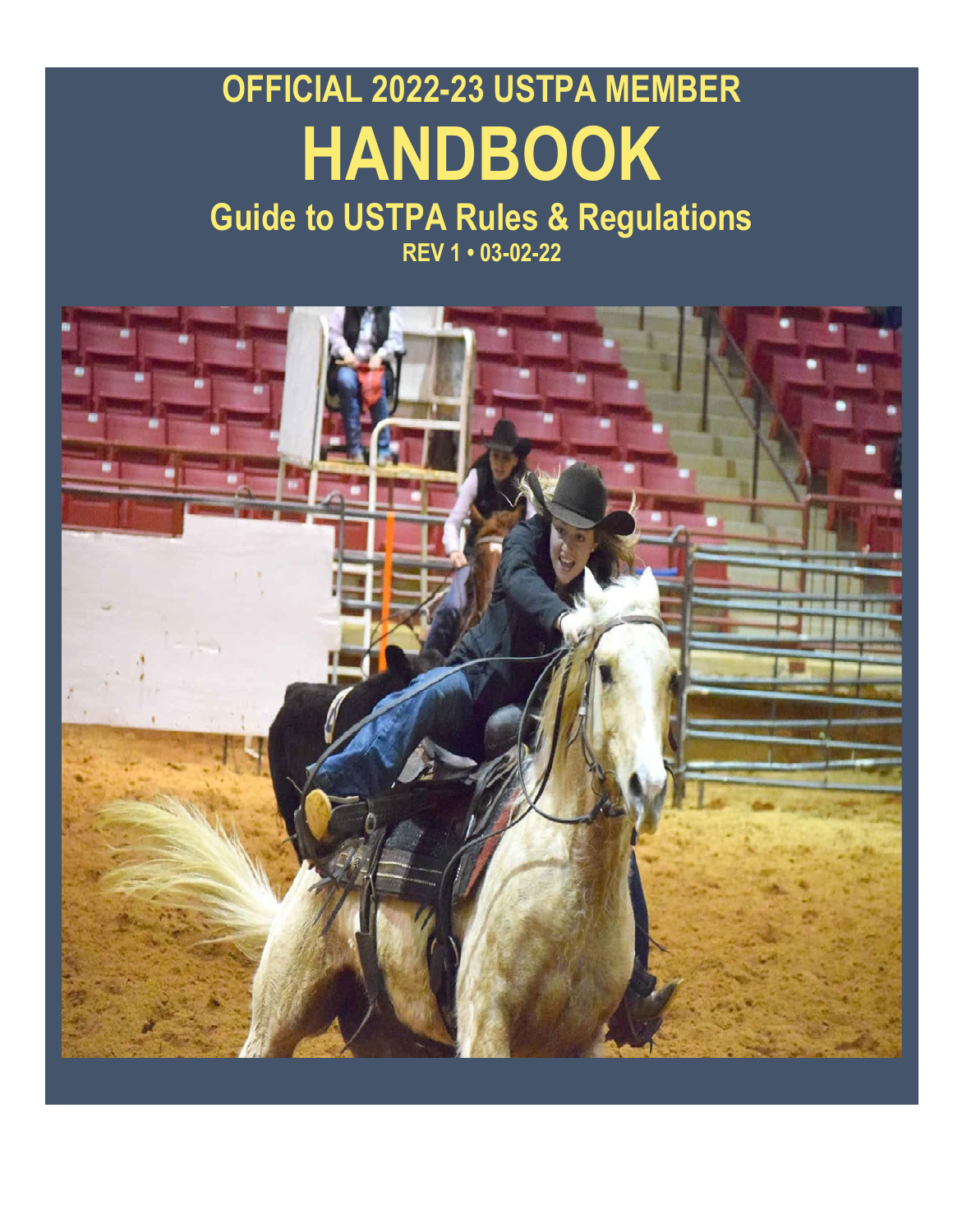# **Table of Contents**

| 1.     |                                                       |  |  |
|--------|-------------------------------------------------------|--|--|
| Ш.     |                                                       |  |  |
| Ш.     |                                                       |  |  |
| IV.    |                                                       |  |  |
| V.     |                                                       |  |  |
| VI.    |                                                       |  |  |
| VII.   |                                                       |  |  |
| VIII.  |                                                       |  |  |
| IX.    |                                                       |  |  |
| X.     | USTPA ANIMAL WELFARE RULES AND GUIDELINES  64         |  |  |
| XI.    | USTPA SPORTSMANLIKE CONDUCT GUIDELINES  66            |  |  |
| XII.   | USTPA REGIONAL FINALS AND USTPA WORLD CHAMPIONSHIP 68 |  |  |
| XIII.  |                                                       |  |  |
| XIV.   |                                                       |  |  |
| XV.    |                                                       |  |  |
| XVI.   | GUIDELINES FOR ALL EMPLOYEES/ SUBCONTRACTORS  79      |  |  |
| XVII.  |                                                       |  |  |
| XVIII. |                                                       |  |  |
| XIX.   |                                                       |  |  |
| XX.    |                                                       |  |  |
| XXI.   |                                                       |  |  |
|        |                                                       |  |  |
|        |                                                       |  |  |
|        |                                                       |  |  |
|        |                                                       |  |  |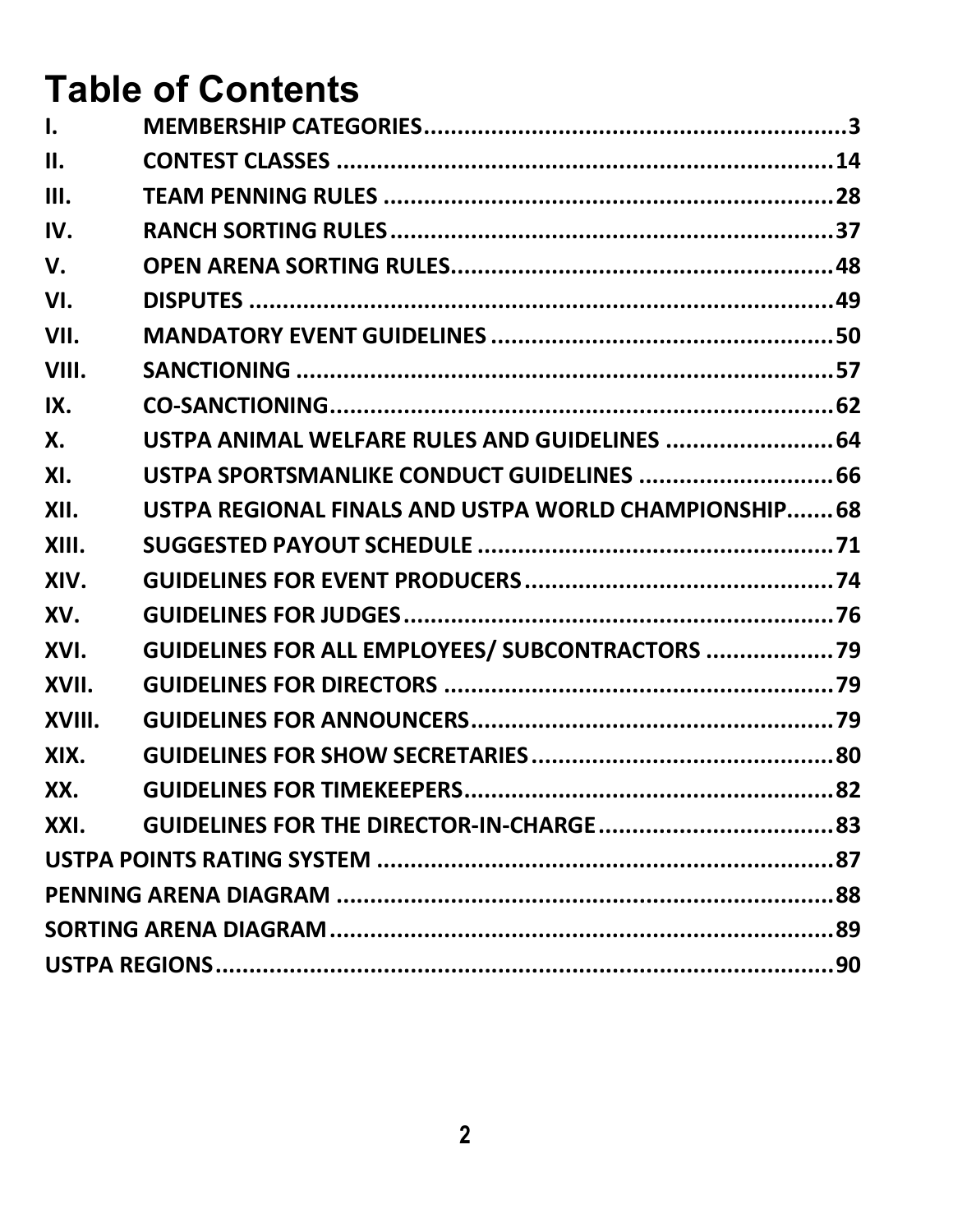# **USTPA OFFICIAL 2022-23 Rules & Guidelines**

<span id="page-2-0"></span>See Most Current Version of USTPA Rules at USTPA com Revision 1 • March 02, 2022

# **I. Membership Categories**

# **1. Competitor Membership Dues:**

Competitor Members are eligible to compete or officiate (with required certification) in any USTPA-Sanctioned Show. Annual Competitor Membership dues valid for the competition year as well as Lifetime Competitor Membership dues as outlined below shall be paid in U.S funds in these amounts:

## **A. Annual Competitor Membership:**

- **1.** \$68 for Individual Annual. First-time USTPA members a free one-time Individual Annual membership.
- **2.** \$156 for Family Annual (includes husband, wife, and children through the end of the membership year of their  $18<sup>th</sup>$  birthday which is defined as 18 years and under as of the first Monday after the USTPA World Championship show, or USYTPA World Championship Show if it is separate from the USTPA World Championship Show).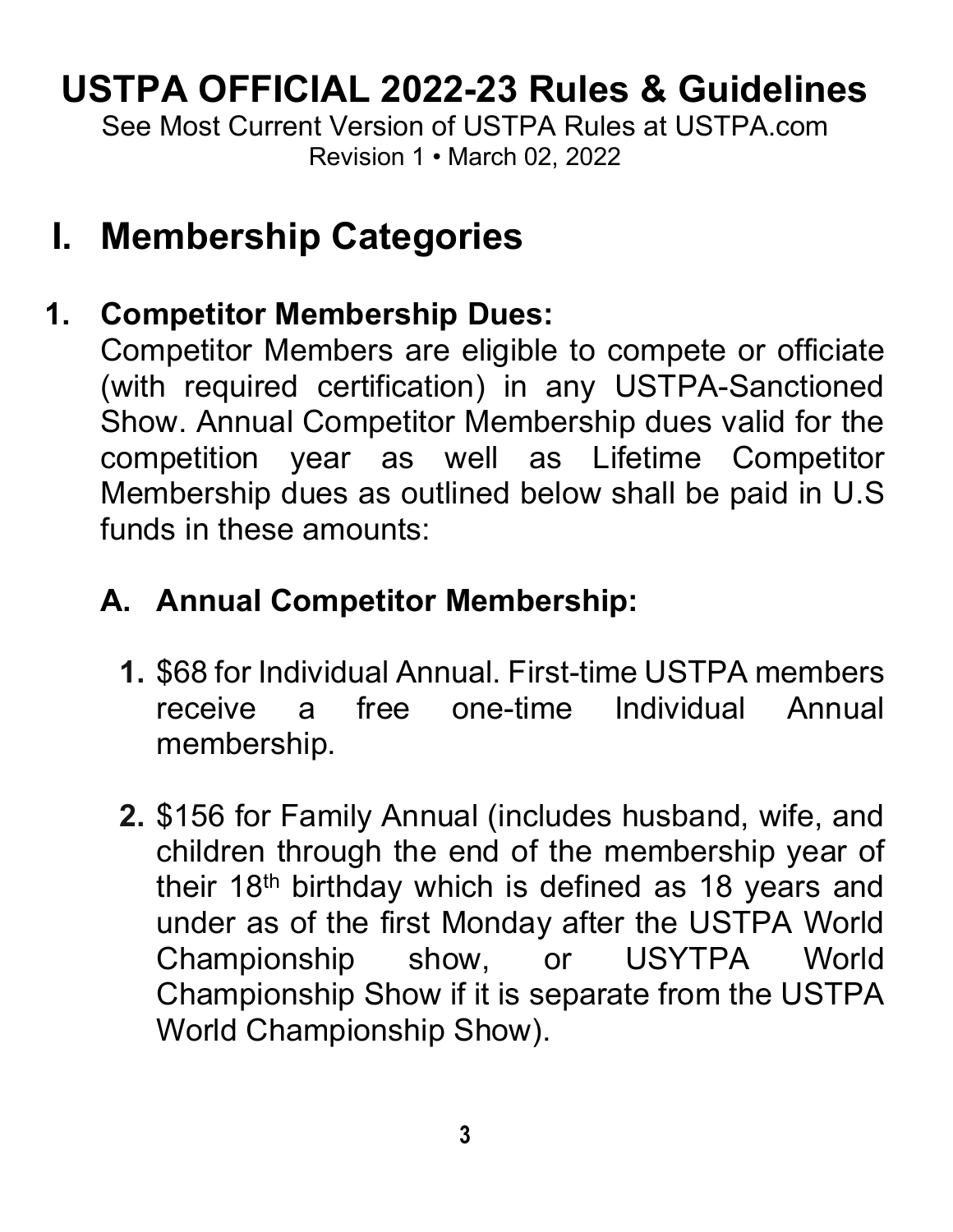- **3.** \$37 for Sr. Youth Annual (18 years and under as of the first Monday after the USTPA World Championship show, or USYTPA World Championship Show if it is separate from the USTPA World Championship Show).
- **4.** FREE for Jr. Youth Annual (12 years and under as of the first Monday after the USTPA World Championship show, or USYTPA World Championship Show if it is separate from the USTPA World Championship Show).
- **5.** \$37 for Show Official Annual (includes noncompeting Judges, Secretaries, Timers, Back-Up Timers and Announcers).

## **B. Lifetime Competitor Membership:**

Lifetime Members shall receive all other benefits of Competitor Membership. Lifetime membership dues shall be paid in U.S. funds in the amounts indicated below:

- **1.** \$520 for Individual Lifetime
- **2.** \$780 for Family Lifetime (includes husband, wife, and children through the end of the membership year of their 18th birthday which is defined as 18 years and under as of the first Monday after the USTPA World show, or USYTPA World Championship Show if it is separate from the USTPA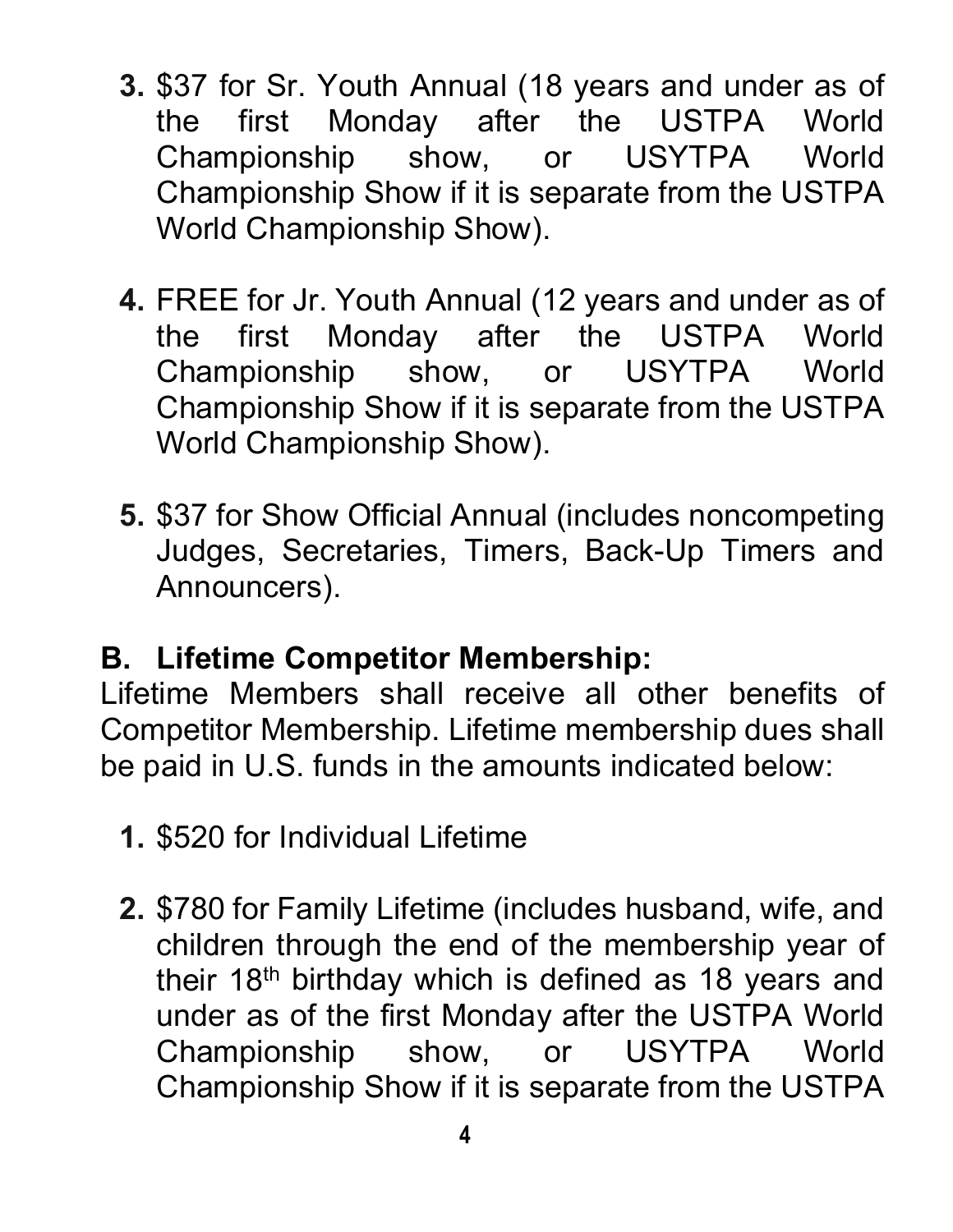World Championship Show). Once the child or children are no longer considered youth as defined above, they are no longer covered as Competitor Members under the Lifetime Family membership.

#### **2. Competitor Member Eligibility and Benefits**

All contestants in a USTPA-Sanctioned Show must be a current Competitor Member in good standing to compete in a Sanctioned Show, have points tracked for the show, and be eligible for any year-end awards. A Day Permit is available for those riders who do not want to join the USTPA, in order to participate in up to a single show each competition year. (See "Day Permits" for explanation).

USTPA Competitor Members may compete in any USTPA Sanctioned Show, are eligible to compete in any of the USTPA Regional Finals or the World Championship Series Finals upon qualifying or meeting participation requirements, are allowed to vote in general elections and to hold office. Any USTPA member in good standing, regardless of type of membership, shall also be eligible for certain additional membership benefits which may be offered and modified from time to time. All members, no matter their age, are subject to USTPA rules and bylaws and will be treated equally.

Any rider who joins the USTPA as a Competitor Member at a show, must retain a receipt of their paid membership from the Show Secretary where the membership was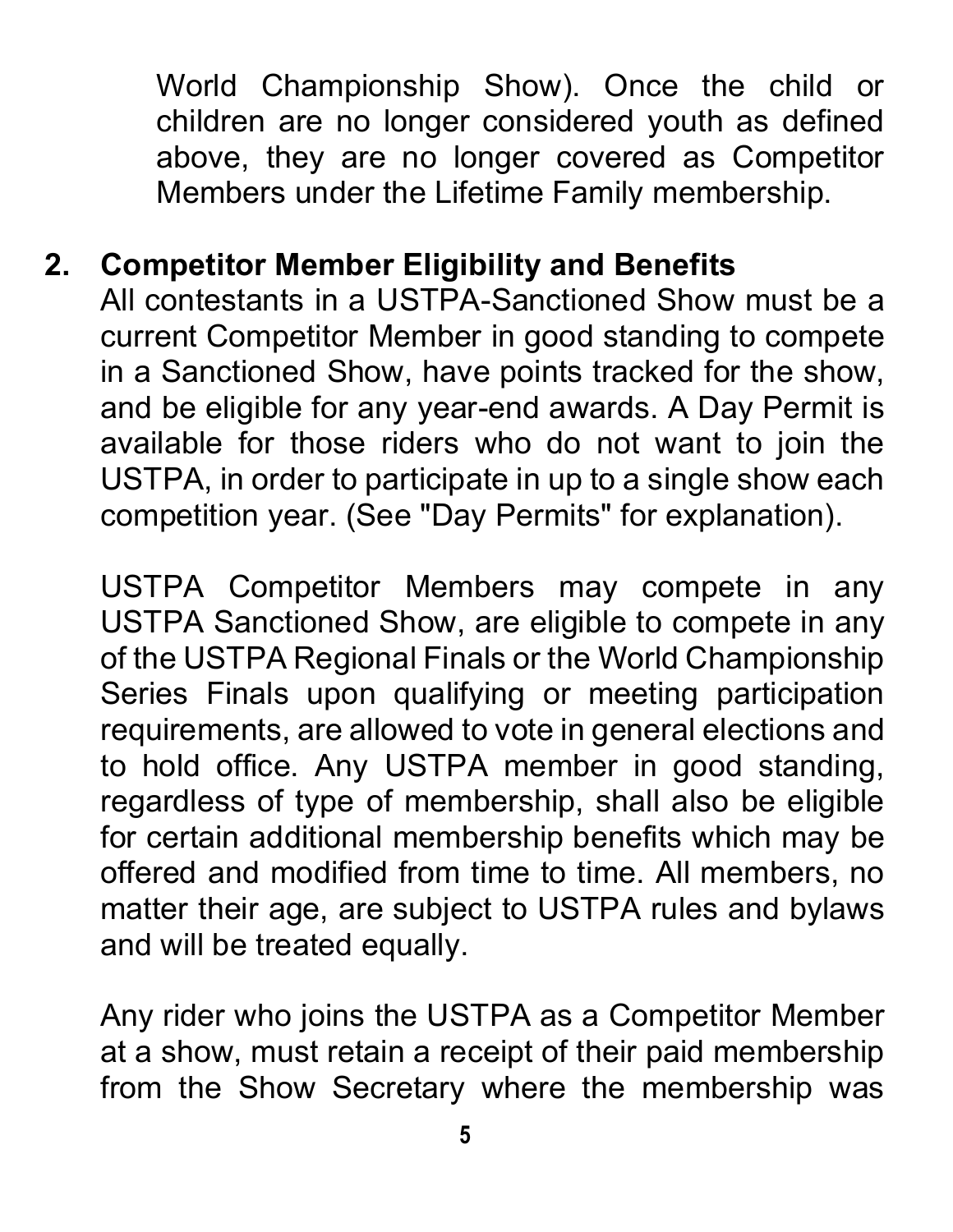acquired, until such time as the new member receives his/her membership card and/or the membership rosters received by event producers from the Administrative Office have been updated with current Competitor Members. The burden of proof shall rest on the new Competitor Member in those situations.

#### **3. Day Permits**

Day Permits are not offered at USTPA World Championship Series shows (aka National Production shows). A free Day Permit is available for those riders who do not want to join the USTPA, in order to participate in up to a single non-National Production show each competition year. Day Permit riders shall fill out a membership application and shall be rated by the Director in Charge at that show and may be eligible to ride in any class that his/her rating allows. Should a Day Permit holder later choose to compete in an additional Sanctioned Show, he or she shall be required to purchase a full Competitor Membership in order to compete at that time.

If the rider subsequently joins USTPA, any points earned while riding on a Day Permit will not be included in the rider's annual points earnings total, although any USTPA Competitor Members riding as teammates with the Day Permit holder will be eligible for tracking of their USTPA earnings on the same team.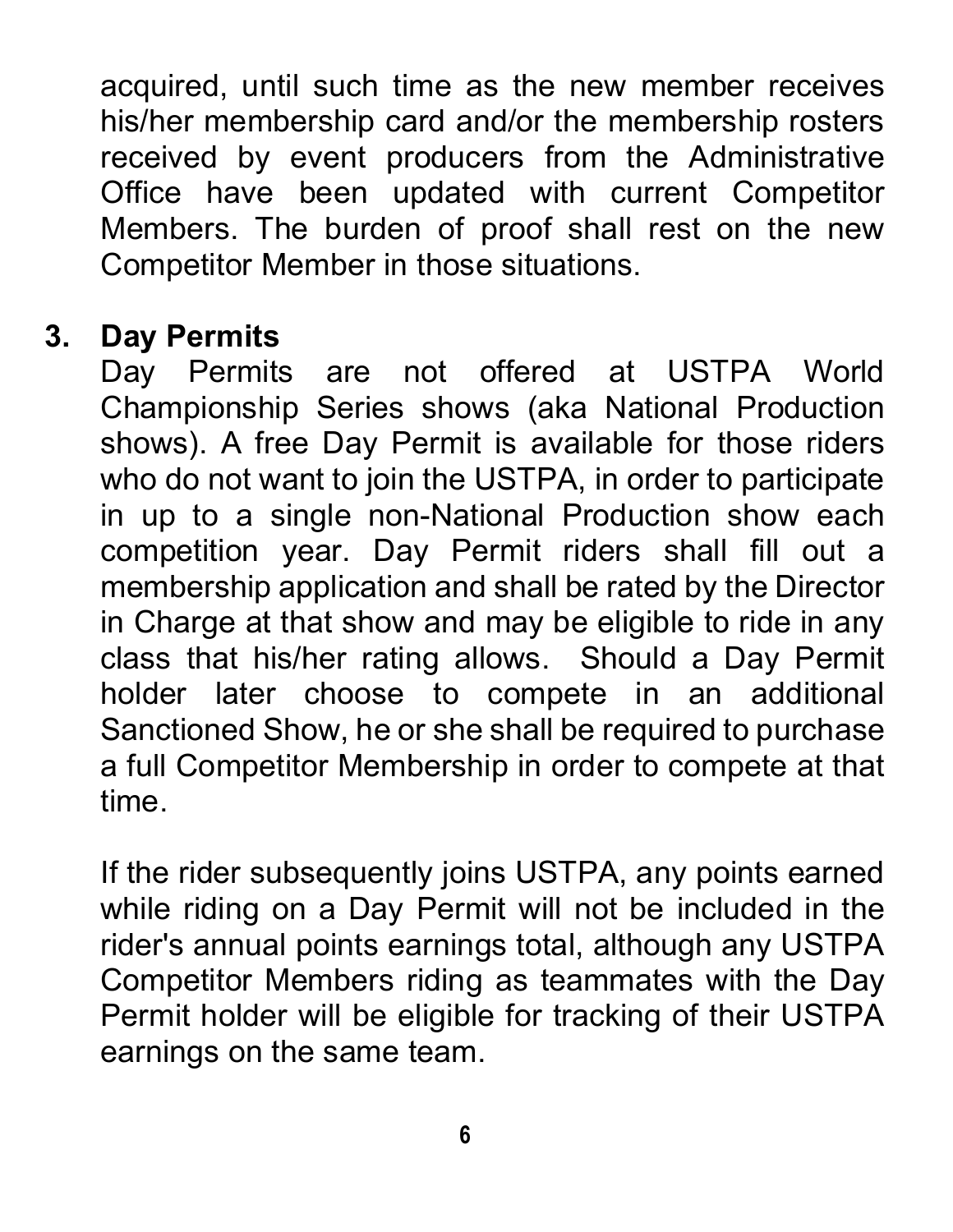# **4. Rider Rating Classifications**

Accurate ratings for each member are extremely important to provide a level and fair playing field. It is each new or renewing member's responsibility to accurately and completely answer the application form. A competitor member shall be issued a membership card or other notice of membership when annual dues have been paid, ratings completed and approval by the Regional and/or National Rating Committee.

The USTPA has 8 Rating Classifications. Riders have separate ratings for Penning and Sorting and those ratings could be different**.** Of the 8 ratings, "N" is a rating reserved for truly beginner riders with rider ratings increasing through a rating of "7" for the best riders.

Four criteria will be used by Regional and National Rating Committees to determine a riders' ratings in this 8 rating scale in Penning and Sorting including:

- **1.** Win/Loss ratio based on previous two years of competition, or in the case of a rider that has been consistently moved up in the rating system, the review period will be one year.
- **2.** Horsemanship skills as well as the rider's overall ability to ride.
- **3.** The quality of steed to be used.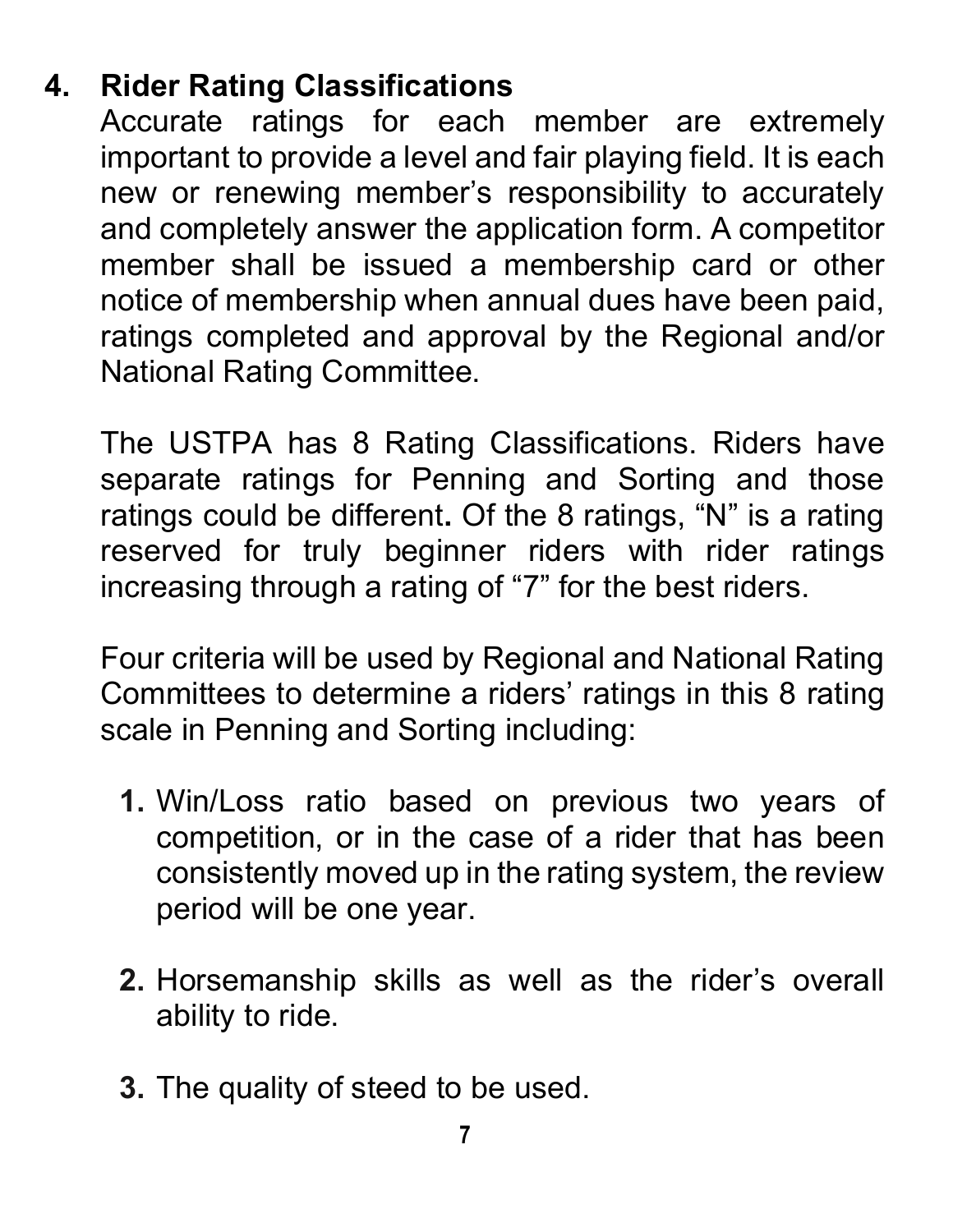**4.** Arena awareness and cattle reading skills.

The Regional Rating Committee (RRC) is comprised of the two Directors in each region, and two other members selected by the Directors (or one Director and three members if the region only has only one Director at the time). The role of the RRC is to review every rider's rating in their region and make recommendations to the National Rating Committee.

The National Rating Committee (NRC) is a Standing Committee of the USTPA and is headed by the Vice President and Chairman of the NRC. The NRC is comprised of not less than three Directors and two other members, and that committee works closely with the RRC to review and assign ratings nationally.

The RRC reviews and makes recommendations to the NRC; the NRC discusses the recommendations with the RRC, and the NRC then assigns the rating and notifies the USTPA office which then notifies the rider.

The NRC has the final word on rating all members after reviewing the RRC recommendations and evaluating any disputed ratings based on the criteria stated above. If a member of the NRC does not have personal knowledge of a rider's ability they should abstain from voting on that riders rating.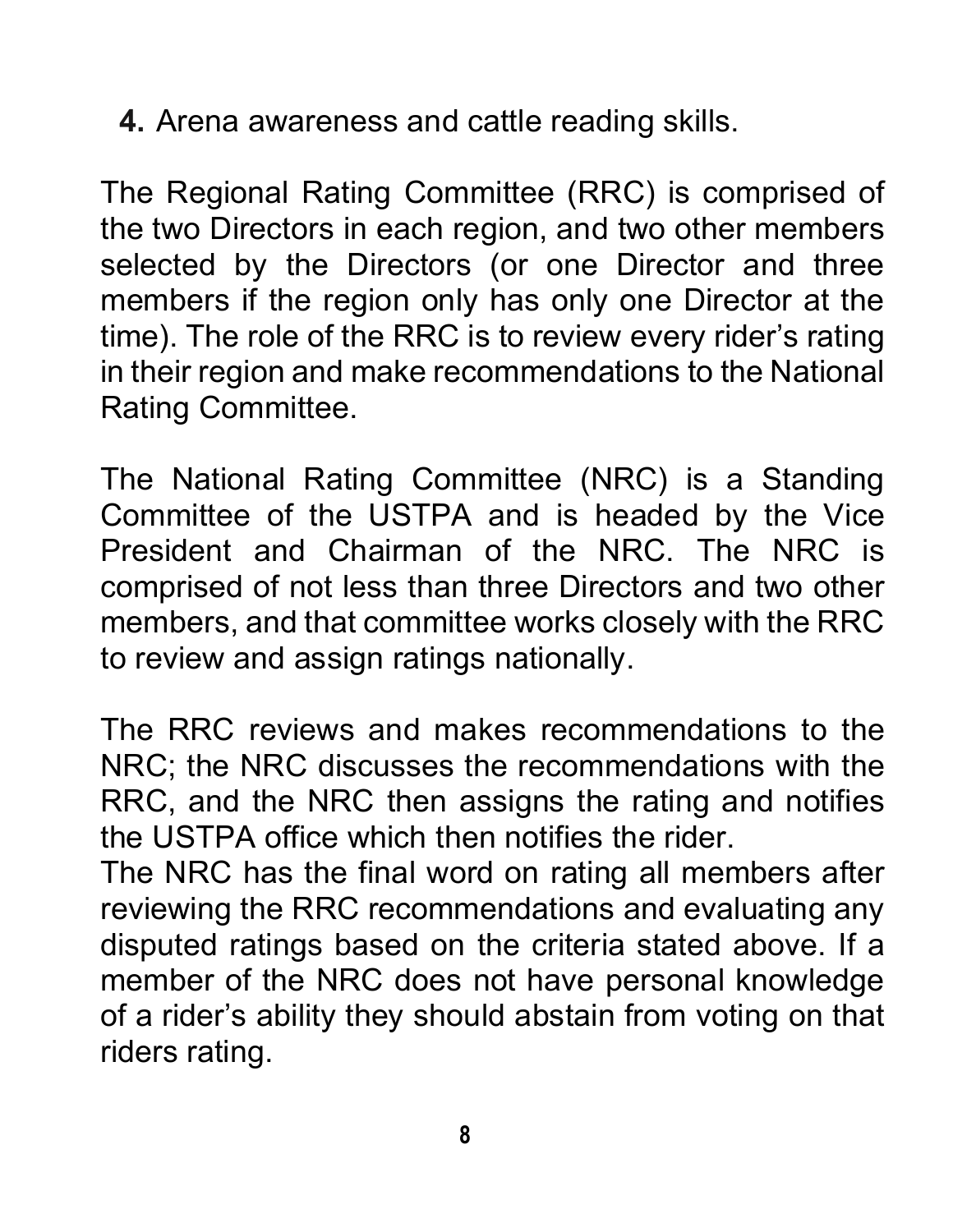If as a new member, you misrepresent your riding ability or experience, your rating may be changed by a Director at any time during a show without immediate review of the National Rating Committee.

|         | <b>Rating Definitions</b>                                                                                                                                                              |
|---------|----------------------------------------------------------------------------------------------------------------------------------------------------------------------------------------|
| N<br>#1 | Must be true beginner rider. When calculating<br>cumulative ratings on a team, the "N" rider is<br>calculated as a "0".<br>A rider who rarely places in regional or national<br>shows. |
| #2      | A rider who has started to improve, has limited<br>horsemanship and/or knowledge of cattle and<br>occasionally places among 1 and 2 rated riders in<br>regional or national shows.     |
| #3      | A rider who has reasonable horsemanship and<br>cattle skills.                                                                                                                          |
| #4      | A rider who has average horsemanship and cattle<br>skills.                                                                                                                             |
| #5      | An experienced rider, who has above average<br>horsemanship skills and cattle skills.                                                                                                  |
| #6      | An experienced rider with professional ability.                                                                                                                                        |
| #7      | An exceptional rider with exceptional cattle skills.<br>Pen/Sorts professionally or has the ability to do so.                                                                          |
| 5.      | <b>Rider Ratings Procedure</b>                                                                                                                                                         |

Each new member of the USTPA must be given a rating in Team Penning and a rating in Ranch Sorting to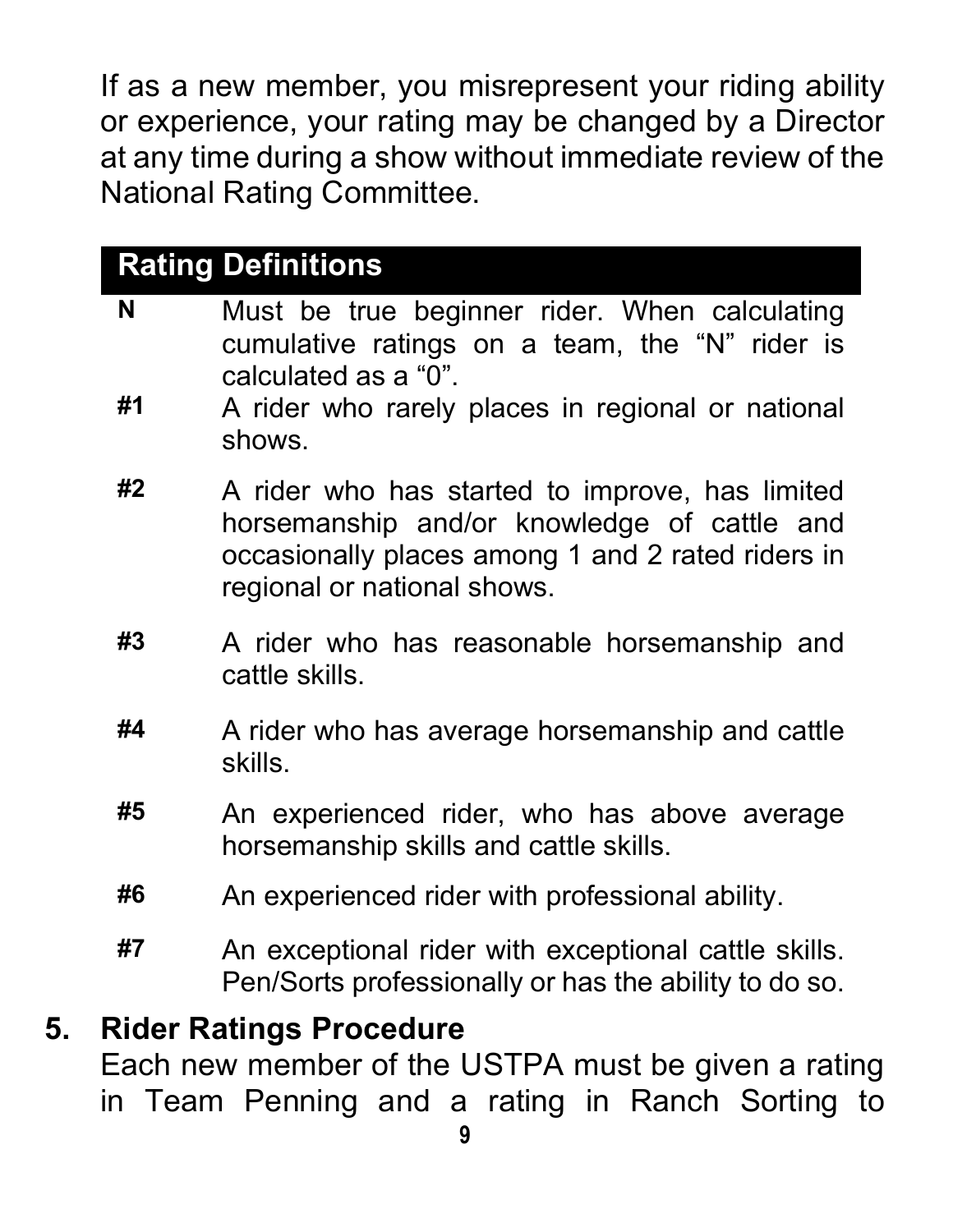participate in USTPA Sanctioned events. It is the member's responsibility to accurately and completely answer all questions on the membership application and/or from any USTPA Regional Director, and/or the Director-In-Charge on the day of a show.

When a rider joins the USTPA at a Sanctioned event, the Director-In-Charge will be responsible for giving a rating evaluation and classifying the rider that day. Every effort should be made by the Director-In-Charge to collect as much information about the rider's ability when assessing the rating including but not limited to, contacting the Directors from the new member's region. When a new member joins the USTPA by mail, e-mail or on-line through USTPA.com, the member will be given a rating classification by the Regional Rating Committee in the Region where the new member resides.

The Regional Rating Committee will review the ratings of all new members and may assign a rating classification of N - 6 in accordance with these rules. A rating classification of 7 may only be assigned by the National Rating **Committee.** 

The National Rating Committee will re-evaluate and rerate any person who for whatever reason has been misrated. Any member who believes he/she has been incorrectly rated may appeal their rating in writing to the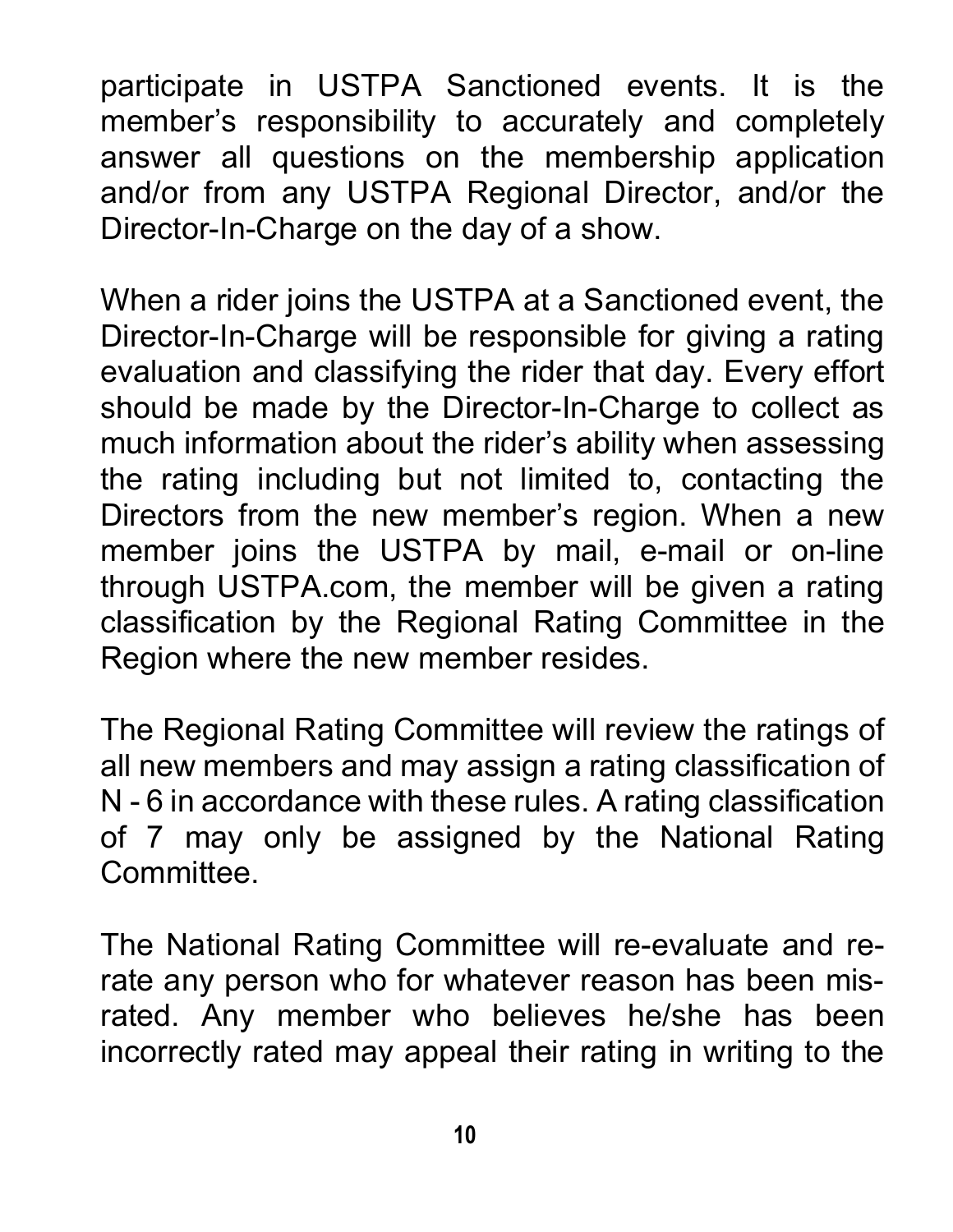USTPA Administrative Office and rating appeals will be reviewed by the NRC during scheduled reviews.

With the exception of "N" rated riders (which can have their N rating increased at any time as determined by the RRC or NRC), no rider can have their rating number increased after June 30th of the competition year unless approved by both the National Ratings Committee and the Executive Committee.

All rating appeals must be submitted in writing via mail or e-mail (receipt confirmation recommended) to the USTPA Administrative Office. The USTPA Administrative Office will forward rating appeals to the Vice President/Chairman of the National Ratings Committee. Faxes and verbal communications will not be accepted. Members may appeal their rating one time each year.

## **6. Forfeiture of Money Won**

Producers are not responsible for checking team ratings prior to them competing. That responsibility lies with the teams. At pay-out however, the event producer will check team members' ratings. Teams exceeding the class number or combined rider classifications or handicaps as defined under Contest Classes, will forfeit all monies won.

In the event a team forfeits, all places and monies will be distributed to each of the next place teams, in descending order, regardless if any of those teams did not ride in the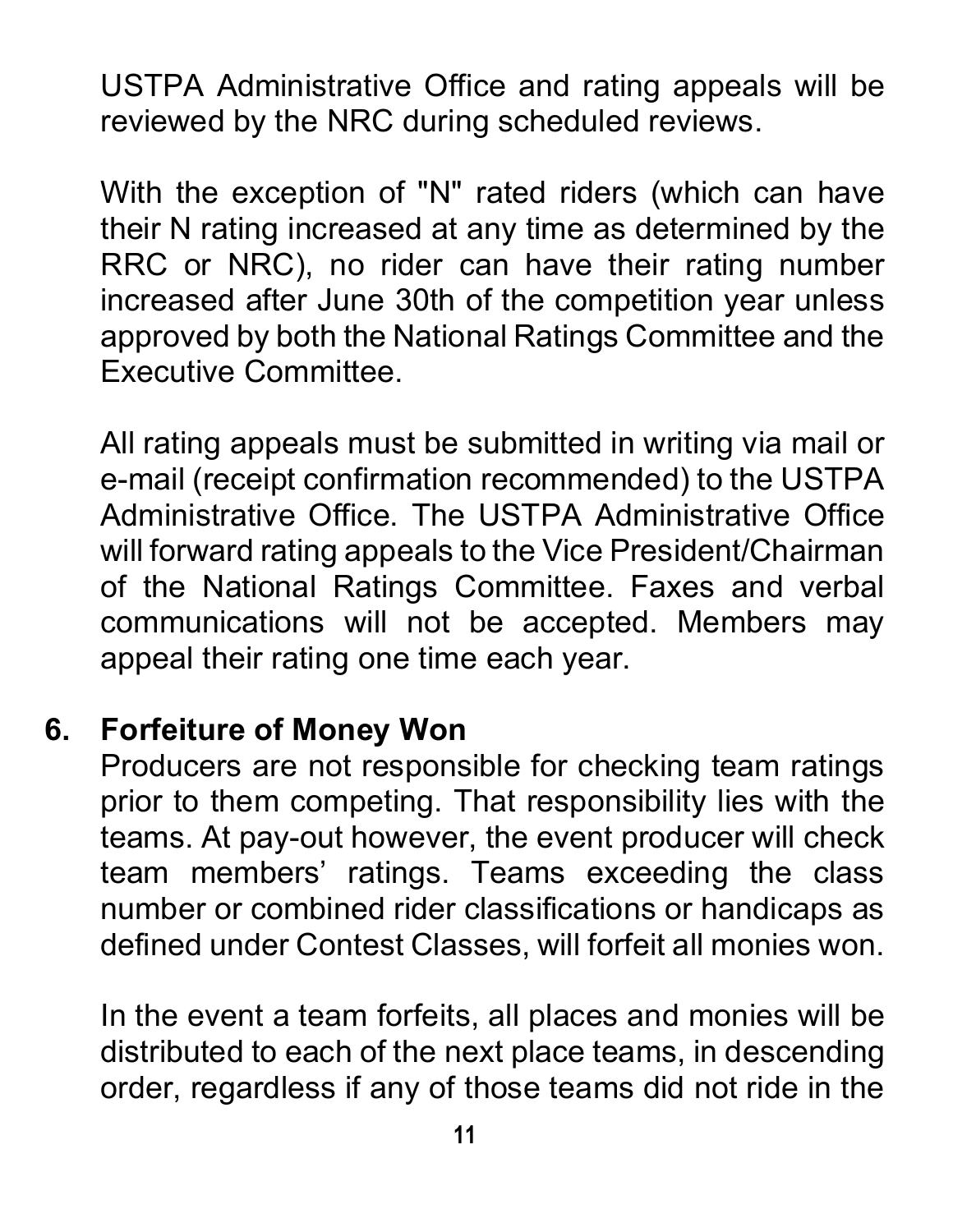short or final go. For example: if the class pays 10 places and the 3rd place team is eliminated, the 4th place team moves to 3rd place, 5th to 4th, etc. through the 11th place team which moves to 10th.

#### **7. Member Suspension**

Any Competitor Member, Sanctioned event producer, or non-member may be suspended and denied privileges and membership benefits of USTPA by the Board of Directors or any designated Committee by the Board of Directors for good cause; for failure to pay any obligations when due to USTPA; for failure to pay any obligations to an approved show; for giving a worthless credit card or check for entry fees, stall fees, office charges, or any other fees, fines, or charges including bank charges for returned checks; or for failure to timely file with USTPA any reports required by the rules of USTPA. Each returned checks and/or declined credit card is subject to a \$50.00 fine that is due to the USTPA. After 30days, all outstanding debt will be subject to a 12% APR and a \$100.00 membership reinstatement application fee will apply for all suspended persons applying for membership reinstatement.

USTPA shall maintain and publish a Suspended Persons List on the official website of the USTPA effective the next opportunity after suspension and may be communicated to any Competitor member, all Sanctioned event producers, membership benefit providers and recognized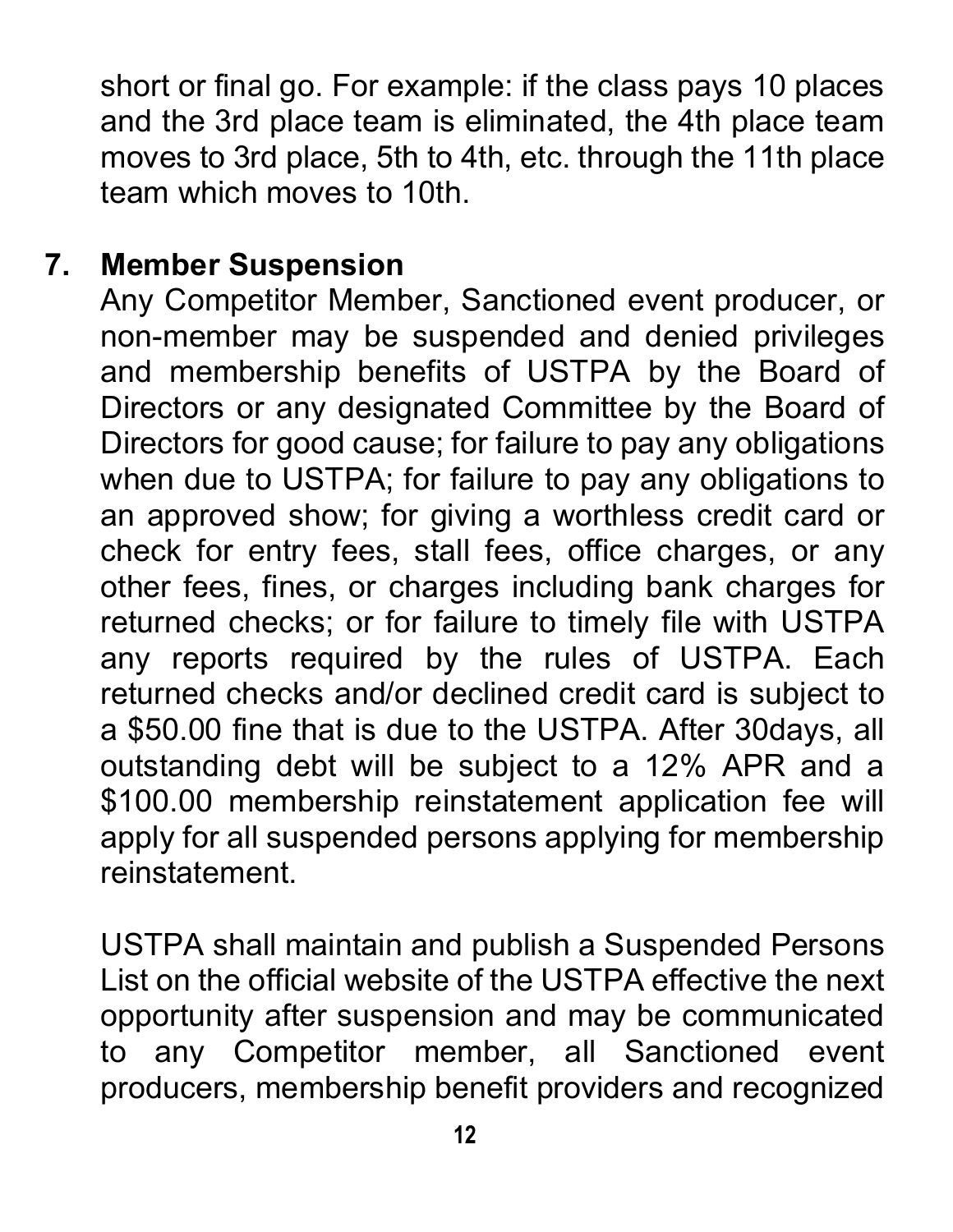international equine associations. Upon full payment or filing of requisite report due to USTPA, membership category privileges and membership benefits may be reinstated if approved by the USTPA Board of Directors. For this to occur, the suspended entity must request reinstatement in writing. Any expelled or suspended rider will not be allowed on the grounds or at any USTPA sanctioned event.

USTPA may accept a recognized international equine association's suspension of a member as grounds to automatically suspend such member's USTPA membership. USTPA's suspension of an individual's USTPA membership in such cases is subject to the recognized international association (a) reporting the suspension to USTPA and (b) verifying that the recognized international association provided the accused (i) prior notice of a hearing and (ii) the opportunity to present evidence on his/her behalf and to refute evidence offered against him/her.

#### **8. Competition Year**

USTPA's competition year runs from Two (2) weeks prior to the World Championship Series Finals to the following year Two (2) weeks prior to the World Championship Series Finals. Any shows falling in the time period of Two (2) weeks prior to the World Championship Series Finals will be treated as falling into the next years' qualification period.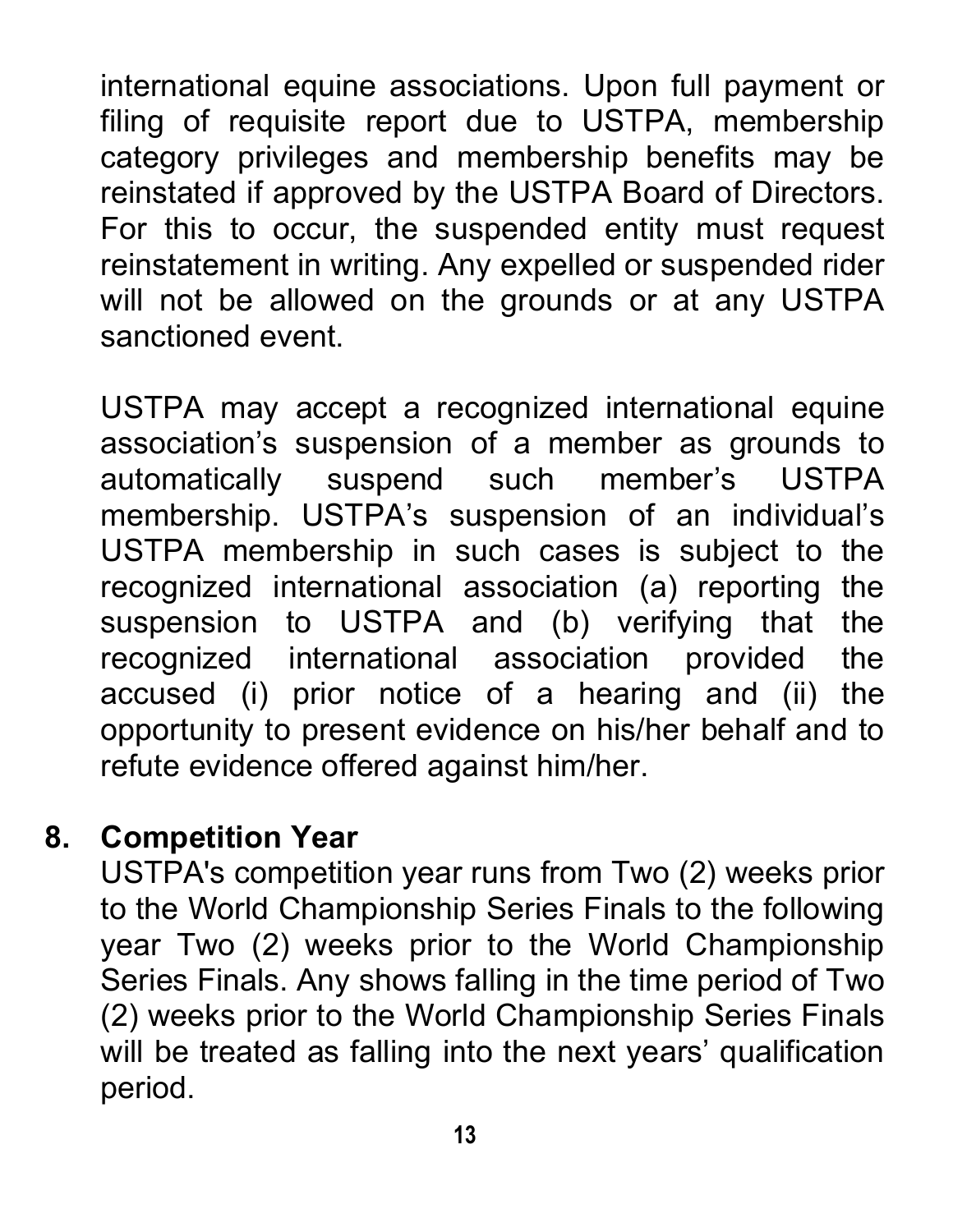# <span id="page-13-0"></span>**II. Contest Classes**

# **1. Standard Team Penning Classes**

All go rounds will be in reverse order until the top 10 round which will be randomly drawn.

#### **A. Sanctioned Shows:**

All USTPA Sanctioned Team Pennings may include any or all of the following suggested classes; All-Pro (fka Quick Draw), Open, #13, #10HC Elite, #9 Masters, #9, #7, #5, #3. Event producers may apply for special Sanctioning to incorporate incentive subclasses; rating number caps; change 2 riders; or any other condition or limitation that the event producer wishes to request to enhance the participation at a Sanctioned event. The Open Class, the #10HC Elite class, and one Youth class are required classes at all USTPA Sanctioned shows unless Special Sanctioning has been granted.

#### **B. World Championship Series Finals Team Penning Classes:**

At the USTPA World Championship Series Finals, minimally the following classes will be offered unless otherwise authorized by the USTPA Executive Committee or Board of Directors: Open; #13; #10HC Elite; #9 Masters; #9; #7; #5; Junior Youth; Senior Youth All Levels HC.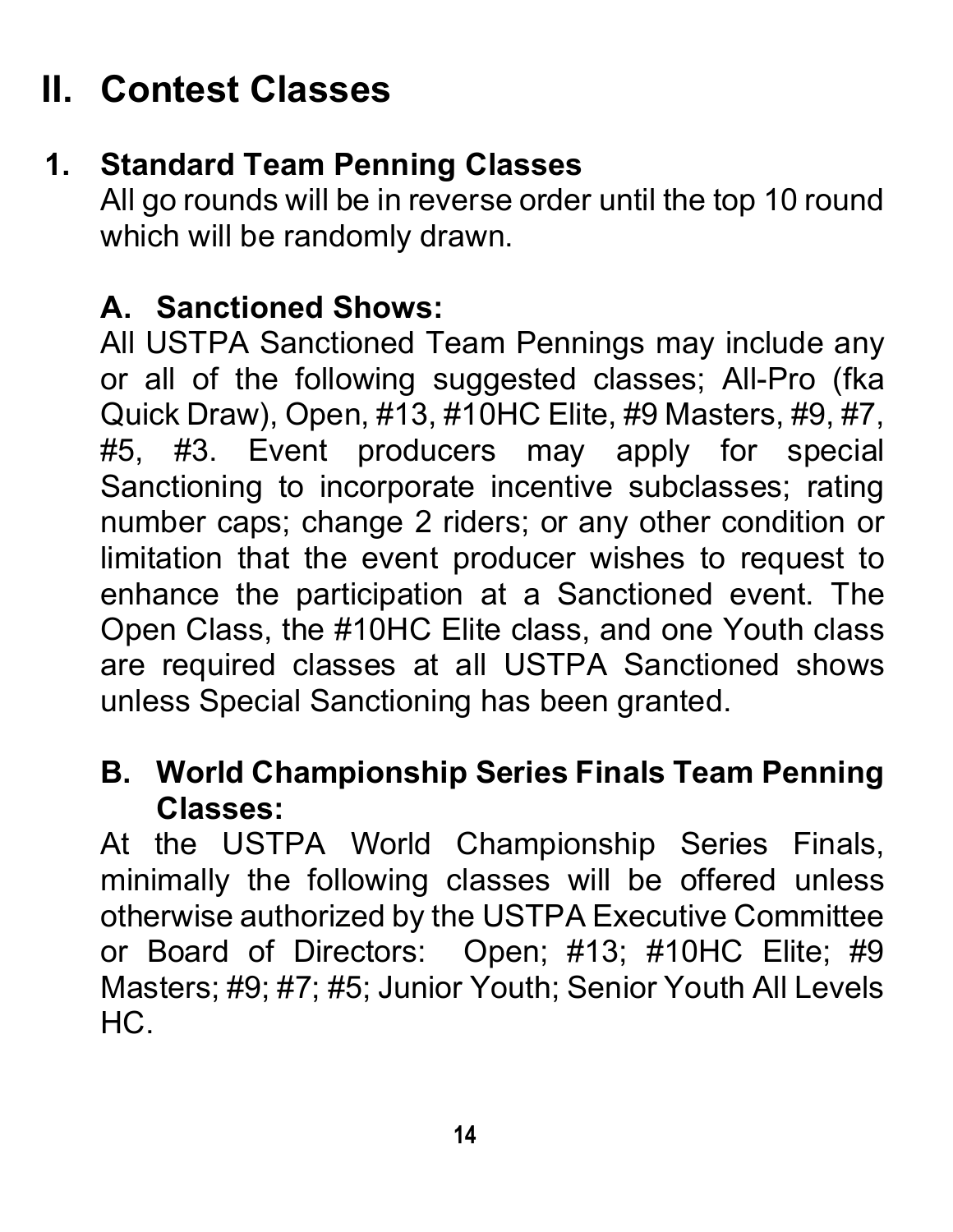To qualify to ride any available Team Penning class at the World Championship Series Finals, riders must ride a minimum of six (6) Team Penning and/or Ranch Sorting rides at each of three (3) separate USTPA Sanctioned Shows during the qualifying period, and a total of Twenty-Four (24) Team Penning rides during the qualifying period.

For a rider to qualify for only a single Team Penning class at the World Championship Series Finals, riders must ride a minimum of four (4) Team Penning and/or Ranch Sorting rides at each of three (3) separate USTPA Sanctioned Shows during the qualifying period, and a total of Twelve (12) Team Penning rides during the qualifying period.

In the event one or more of the qualifying USTPA Shows does not offer the specific-number Team Penning class at that show, the rider may satisfy the qualifying requirement by riding any higher number class, the minimum number of rides described above.

As an example, and for the purpose of additional clarification, if a rider plans to ride in the #5 Team Penning class at the World Championship Series Finals, that rider must first meet the single class minimum show qualifying requirement, and then have at least twelve (12) total Team Penning rides in the #5 or higher numbered Team Penning class during the qualifying period.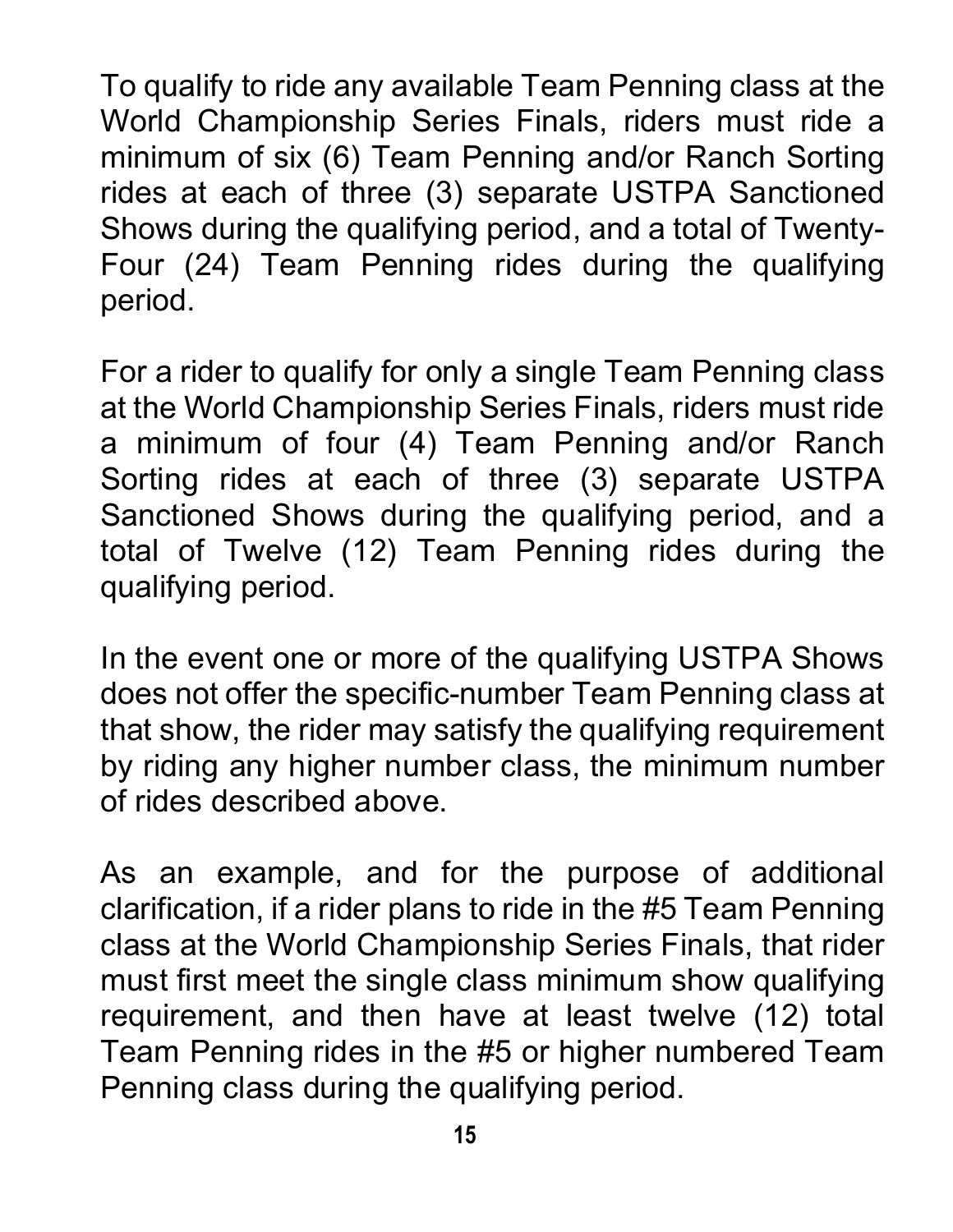Any combination of USTPA World Championship Series (National) shows and any other USTPA Sanctioned Show may be used in any combination to satisfy the Minimum Show Requirements. Two (2) Co-Sanctioned Shows may be applied for each required Show in Ranch Sorting and/or Team Penning, up to a maximum of Two (2) Co-Sanctioned Shows to off-set one of the Three (3) required **Shows** 

Youth Team Penning Qualifying. To qualify to ride in any Youth Team Penning class at Finals (age requirements apply), the Youth rider must ride in at least one Youth Team Penning class at 1 USTPA show throughout the year with no ride minimums other than those required as a part of the class description (may use any combination of shows, i.e. National, sanctioned). All USTPA shows must offer a Youth Team Penning class; however, in the event there is not a sufficient number of youth competitors for the event producer to run the class, the youth riders in attendance at the show shall receive credit for one (1) show towards the Youth Team Penning qualifying.

Regional Finals and the World Championship Series Finals are not qualifying shows for the purpose of satisfying the Minimum Show Requirements of any adult or youth classes.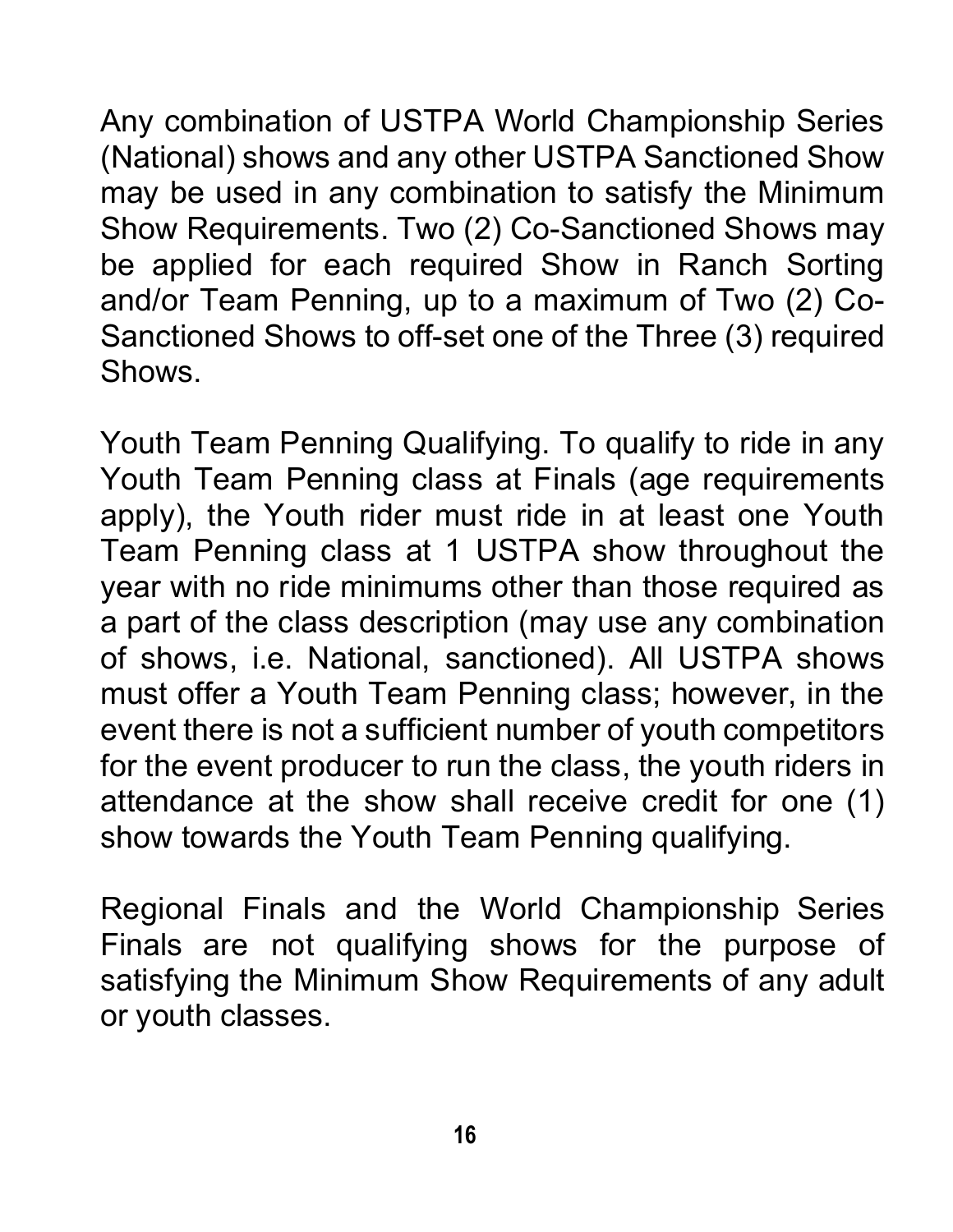# **C. Youth Team Penning Classes**

- **1.** Junior Youth Penning. Pick 1, Draw 1, Pick 2, Draw 2 or Draw up to 4; 4 ride limit. No rating caps. No HC; Open to all Jr. Youth members. One rider rated 5 or higher ("Open Rider"), preferably an adult, chosen by random draw and Two Jr. Youth riders. The Open Rider cannot ride into the herd unless a cow, first brought out by the Jr. Youth, returns to the herd. Only the Jr. Youth rider(s) may call for time. One trash cow can be on the pen side at any one time, but no time will be given until the trash cow is on the cattle end of the foul line. Any part of a second trash cow across the line will be judged a no time. Open Rider will pay no entry fees and will receive no awards. Jr. Youth will ride on a 75 second clock with 2 full rounds. The first round is a random draw and the second round runs in reverse order of the first round. Teams with times in both rounds take precedent over teams with a time in only one round. Offered at World Championship Series (National) Shows. Three rounds (that includes a top ten Finals round) are run at the USTPA World Championship Series Finals or USYTPA Finals (top ten is by random draw or Draft at Finals). Four ride limit unless increased by special sanctioning.
- **2.** Sr. Youth All Levels HC Penning. Pick 1, Draw 1, Pick 2, Draw 2 or Draw up to 4; 4 ride limit. No rating caps.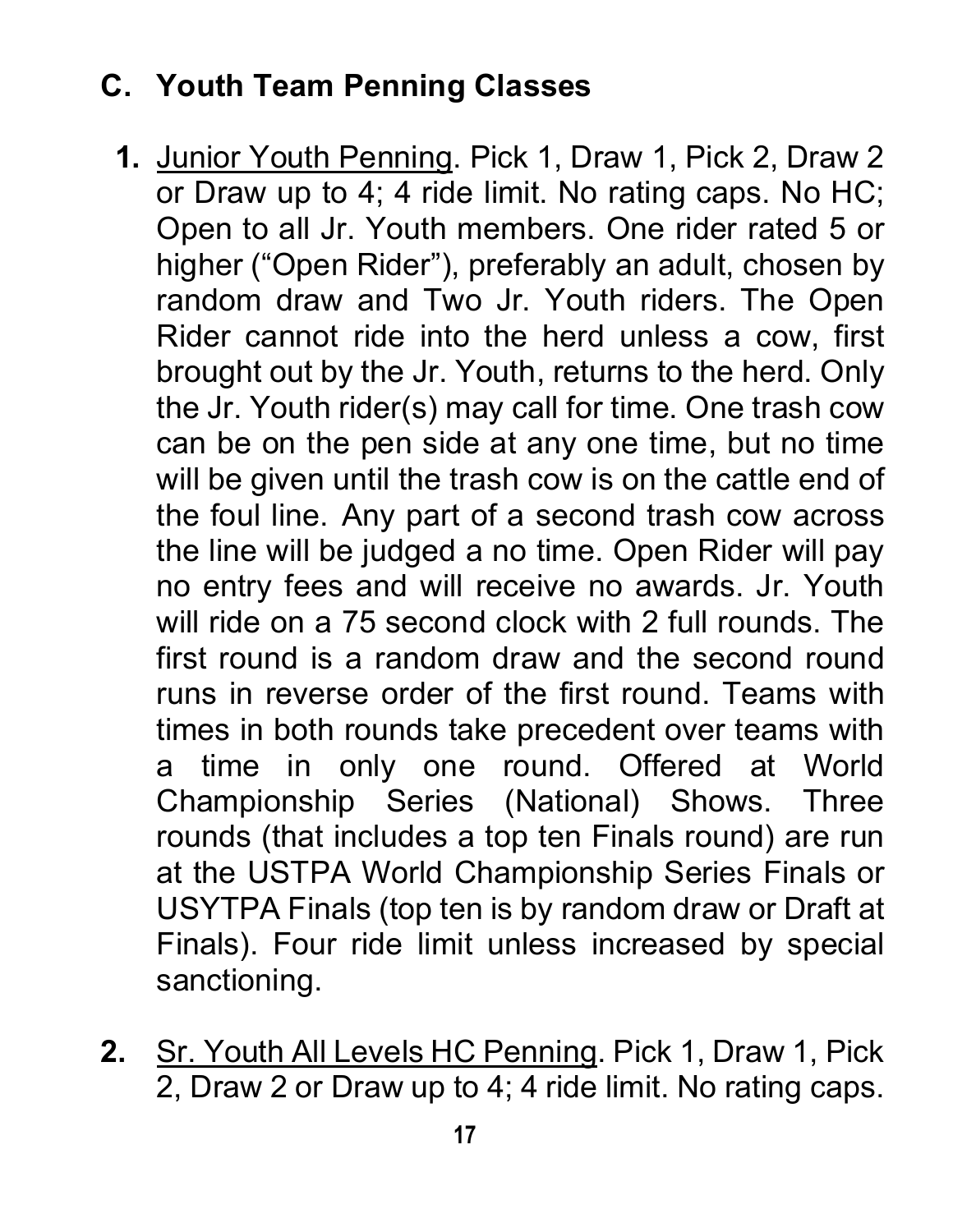1/2 Sec HC (HC based on the highest possible rating combination of riders entered). Open to all Youth members. Sr. Youth All Levels HC Penning will ride a 60 second clock with 2 rounds progressive (must pen to progress) with the order drawn for all rounds. Three rounds (that includes a top ten Finals round) are run at the USTPA World Championship Series Finals or USYTPA Finals (top ten is by random draw or Draft at Finals). Four ride limit unless increased by special sanctioning. Sr. Youth riders must be competing in the Sr. Youth class for points to be awarded in the Sr. Youth class (Sr. Youth points do not accrue if there are no Sr. Youth riders in the class).

**3.** Youth All-Draw Penning. All Draw, 4 ride limit. May draw one or up to 4. No rating caps. No HC. Random Draw. Open to all Youth members. Youth All-Draw Penning will ride on a 75 second clock with 2 rounds progressive (must pen to progress) with the order drawn for all rounds. For classes with larger team counts, three rounds (that includes a top ten Finals round) may be run at the Promoter's option. One trash cow allowed; no time will be given until the trash cow is on the cattle end of the foul line. Four ride limit unless increased by special sanctioning. Points in the Youth All-Draw Penning class are awarded in both the Jr. Youth and Sr. Youth classes unless no Sr. Youth are entered in the class (only Jr. Youth points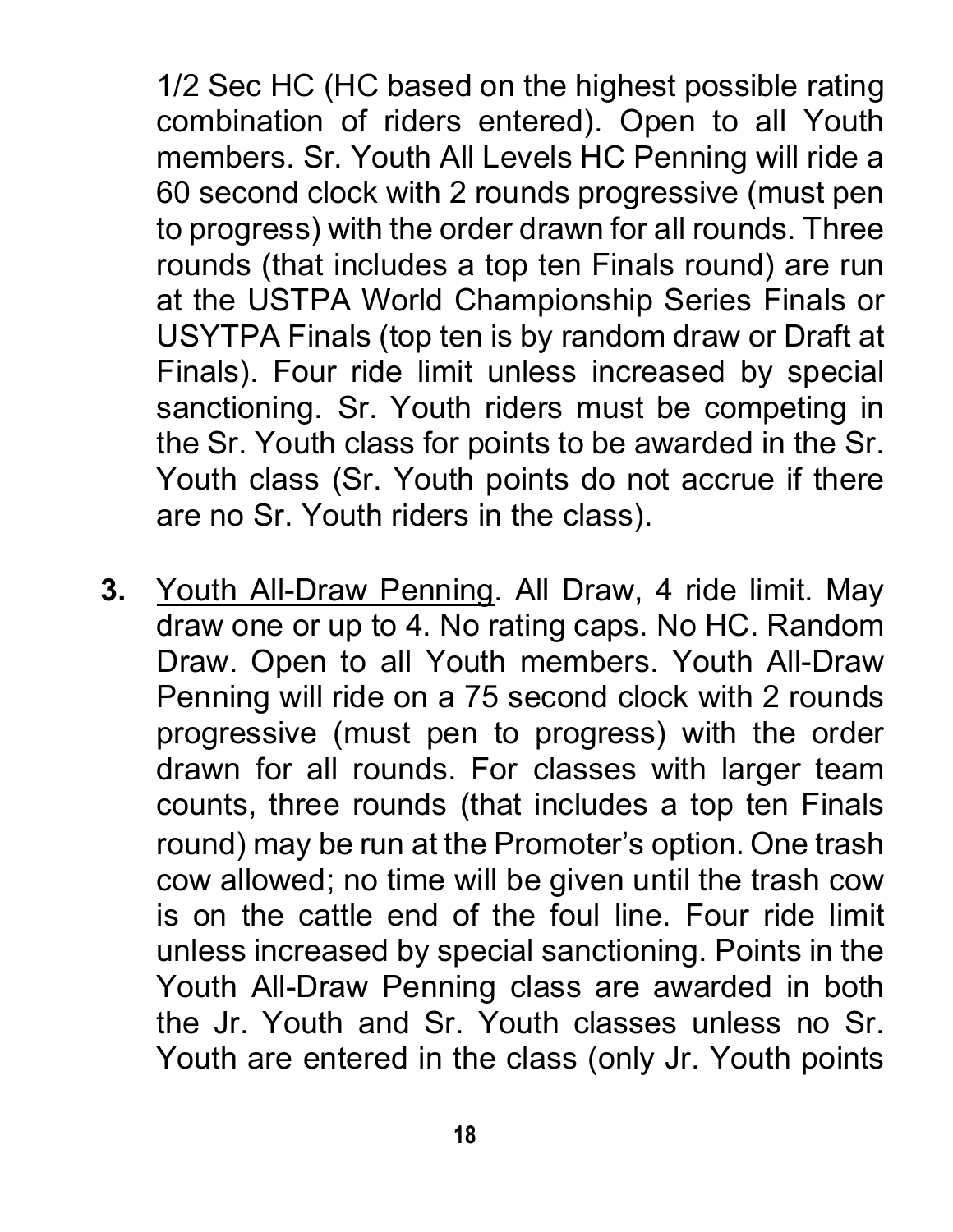will be awarded if no Sr. Youth are entered in the class).

Prize money in Youth Penning and Sorting classes will be paid to 1 for every 7 teams (or part of 7) as per the below schedule. Payout will be per team:

| # Teams Payout |                                         |  |  |  |
|----------------|-----------------------------------------|--|--|--|
|                |                                         |  |  |  |
| $1 - 7$        | $1st = 100%$                            |  |  |  |
| $8 - 14$       | 1st=60% 2nd=40%                         |  |  |  |
| $15 - 22$      | 1st=50% 2nd=30% 3rd=20%                 |  |  |  |
| $23 - 28$      | 1st=40% 2nd=30% 3rd=20% 4th=10%         |  |  |  |
| $29 - 35$      | 1st=30% 2nd=25% 3rd=20% 4th=15% 5th=10% |  |  |  |

#### **D. Special Sanctioning Team Penning Classes:**

Additional classes may be "Special Sanctioned". Special Sanctioning may allow for straight numbered classes, higher ride limit, not all classes being offered, special venues, or any other variations that may be granted to the show producer. All Special Sanctioning conditions or variances must be approved by the USTPA Executive Committee and advertised in BOLD PRINT prior to the event and cannot be changed once advertised.

#### **E. Other Team Penning Class Descriptions:**

**1.** All-Pro - For riders rated 5, 6 and/or 7. Riders must ride 6 rides in at least 2 other Penning classes at the same show as the All-Pro in which they want to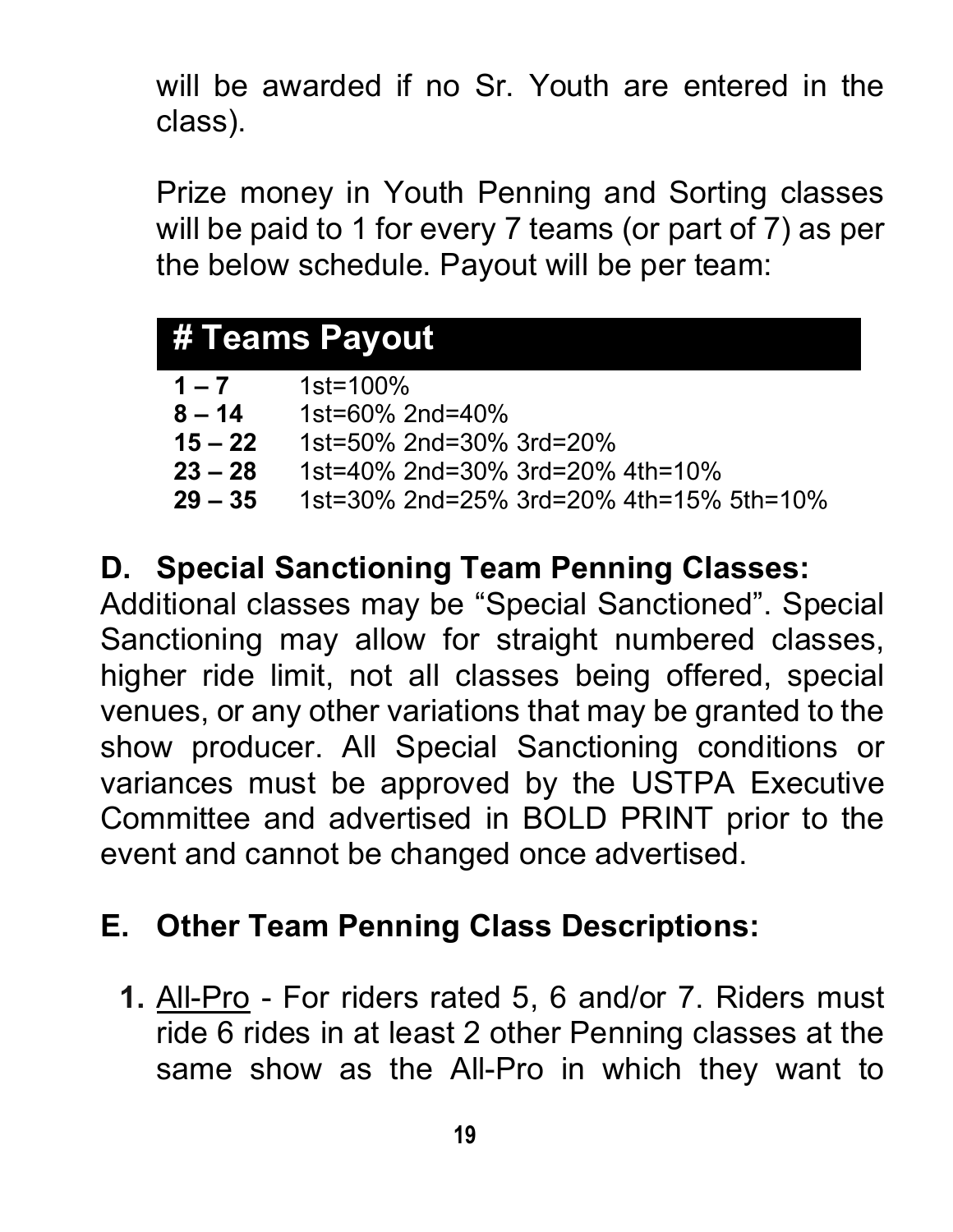compete. All riders must be entered prior to the beginning of the class before the All-Pro. Draw should take place at the end of the first go of the class before the All-Pro. A number will be assigned to each rider entered and teams will be drawn by number, rather than name. Class will include two progressive rounds plus a "top 10" (must pen to progress). A third progressive round will be added, and a fourth progressive round may be added at the World Championship Series Finals. At a 3-day show, the All-Pro should be held on the first Penning day. The All-Pro will offer 95% payback at World Championship Series (National) Shows. Prize money will be paid to 1 for every 7 teams (or part of 7) as per the below schedule. Payout will be per team:

# **# Teams Payout**

| $1 - 7$   | $1st = 100%$                            |
|-----------|-----------------------------------------|
| $8 - 14$  | 1st=60% 2nd=40%                         |
| $15 - 22$ | 1st=50% 2nd=30% 3rd=20%                 |
| $23 - 28$ | 1st=40% 2nd=30% 3rd=20% 4th=10%         |
| $29 - 35$ | 1st=30% 2nd=25% 3rd=20% 4th=15% 5th=10% |

**2.** Open Handicap - 1 Mandatory draw, may pick or draw up to 3 more rides with a handicap - For all rated riders; Handicap provides ½ second off per round for each total team rating below 21. A rider must draw at least one team to pick a team. "N" rated riders are not eligible to complete in this class. Four ride limit unless increased by special sanctioning.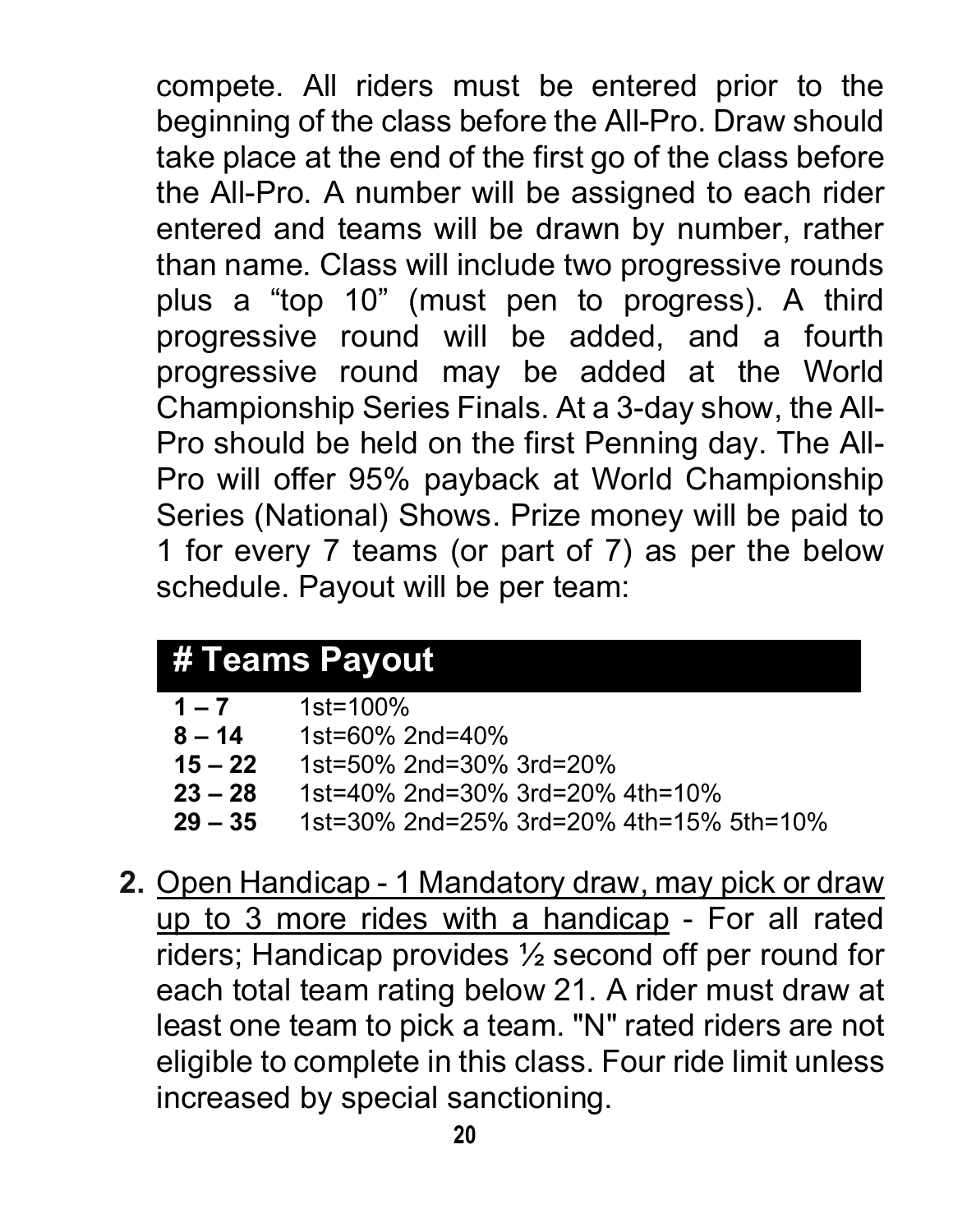- **3.** #13 1 Mandatory draw, may pick or draw up to 3 more rides. When the three riders' ratings are added together, the total cannot exceed 13. "N" rated riders are not eligible to complete in this class. Four ride limit unless increased by special sanctioning.
- **4.** #10HC Elite 2 Mandatory draws, may pick or draw up to 6 more rides. For all rated riders; Handicap provides One (1) second off per round for each total team rating below 10. When the three riders' ratings are added together, the total cannot exceed 10. Eight (8) ride limit unless increased by special sanctioning. At all Local USTPA sanctioned shows, the rider must ride in at least one other team penning or ranch sorting class at that show to also ride in the Elite Penning class at that show. At all Regional Finals and World Championship Series (National) shows, the rider must ride in at least two other team penning and/or ranch sorting classes at that show to also ride in the Elite Penning class at that show. At the World Championship Series Finals, the rider must ride in at least two other team penning classes at that show to also ride in the Elite Penning class at the Finals. Additional specific details regarding the #10HC Elite class (i.e., Finals entry procedures, entry date requirements, etc.) should be posted on the official USTPA website and updated each time an update has been approved. Once approved and posted, the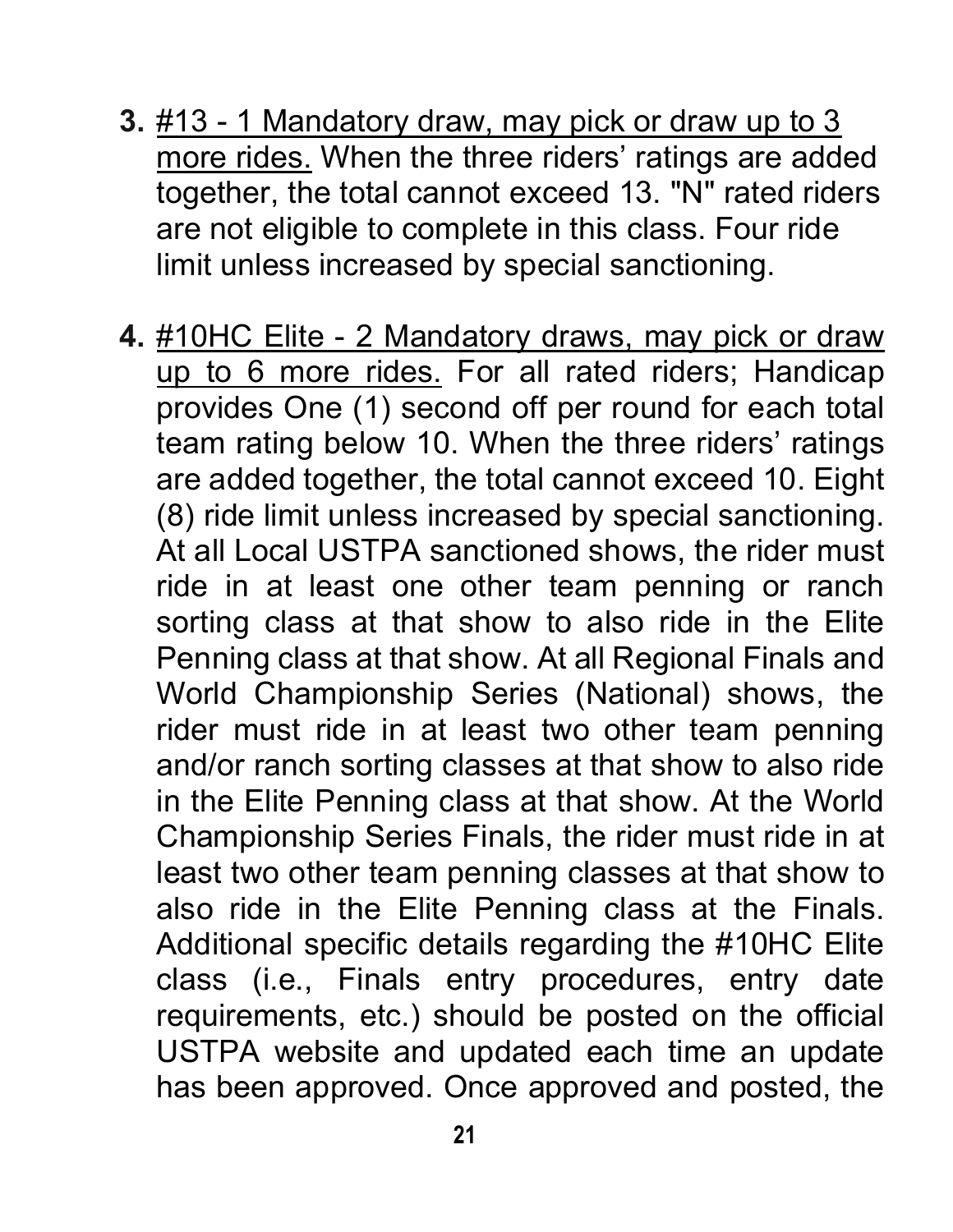information will constitute official rules and procedures for this class.

- **5.** #9 Masters 1 Mandatory draw, may pick or draw up to 3 more rides. - Riders must be at least 50 years old on the day of the show and the three riders' ratings, when added together, cannot exceed 9. Four ride limit unless increased by special sanctioning.
- **6.** #9 1 Mandatory draw may pick or draw up 4 more rides - when the rider ratings are added together the total cannot exceed 9. Five ride limit unless increased by special sanctioning.
- **7.** #7 (w/5 cap) 1 Mandatory draw, may pick or draw up to 4 more rides. - When the riders' ratings are added together, the total cannot exceed 7. No rider with a rating higher than 5 may ride in class. Five ride limit unless increased by special sanctioning.
- **8.** #5 (w/3 cap) 1 Mandatory draw, may pick or draw up to 4 more rides. When the riders' ratings are added together, the total cannot exceed 5. No rider with a rating higher than 3 may ride in class. Five ride limit unless increased by special sanctioning.
- **9.** #3 (w/3 cap) 1 Mandatory draw, may pick or draw up to 4 more rides. When the riders' ratings are added together, the total cannot exceed 3. No rider with a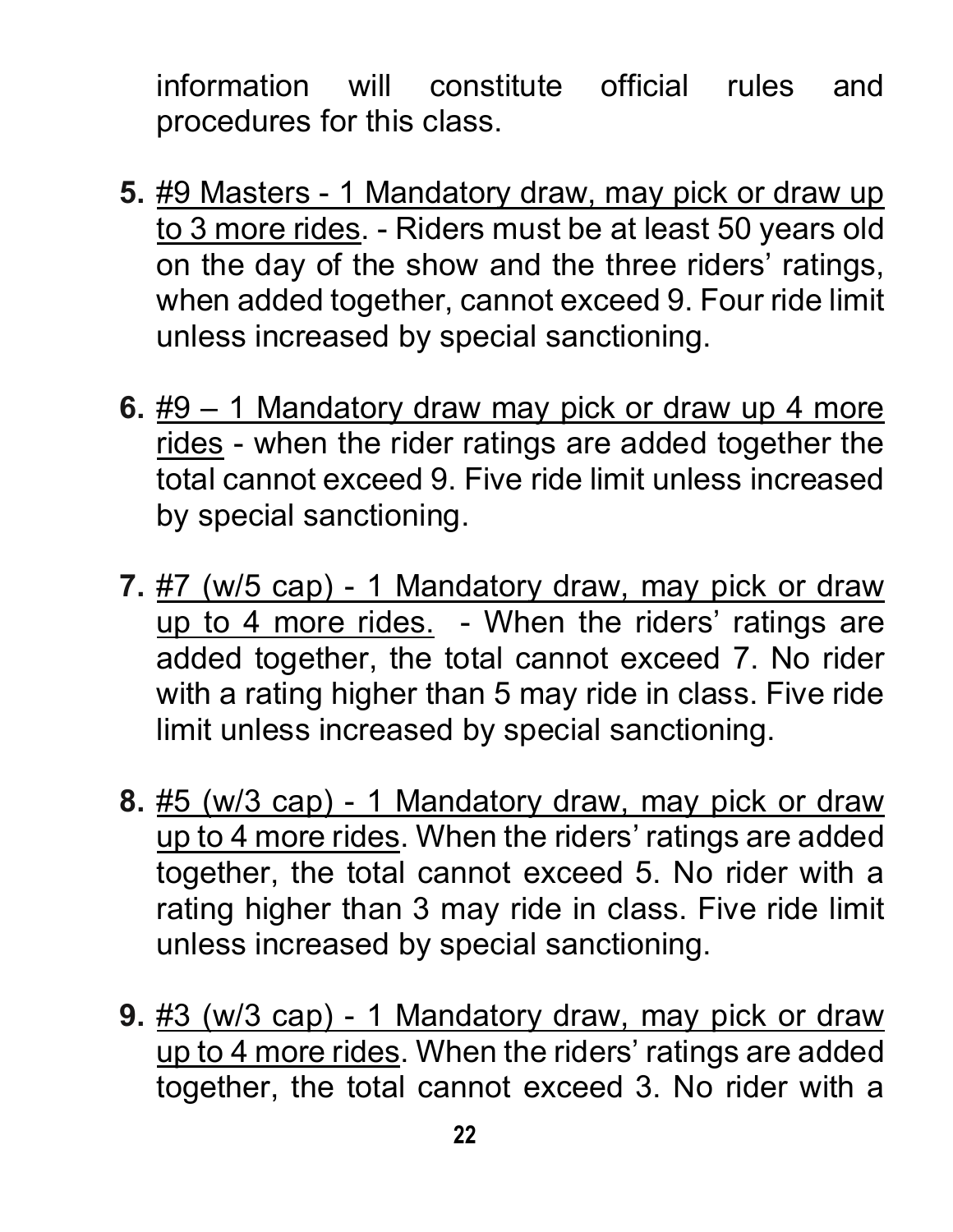rating higher than 3 may ride in class. Five ride limit unless increased by special sanctioning.

- **10.** Pro/N/1 All Draw; Three Mandatory Rides. Entry open to "N" and 1 rated riders. A Pro/N/1 team will consist of one "N" rated rider and one 1 rated rider drawn with one "Pro" member rated 5, 6 or 7. The "N" rated rider must enter the herd first. The "Pro" cannot ride into the herd unless a cow, first brought out by the "N" or 1 rated rider returns to the herd. The Pro may not call for time. The Pro will pay no entry fees but will share in prize money. Three ride limit unless increased by special sanctioning.
- **11.** Pro/AM/Novice All Draw; Three Mandatory Rides. Manual draw procedure to select the teams. USTPA software draws the running order. Three ride limit unless increased by special sanctioning.

# **2. Standard Ranch Sorting Classes**

#### **A. Sanctioned Shows:**

All USTPA Sanctioned Ranch Sortings may include any or all of the following suggested classes; Open, #9, #6, #3, Senior Youth All Levels HC and Junior Youth (a Sanctioned Show may have one class, some classes or all classes offered at event producer's option.) The Open Class and a Youth class are required classes at all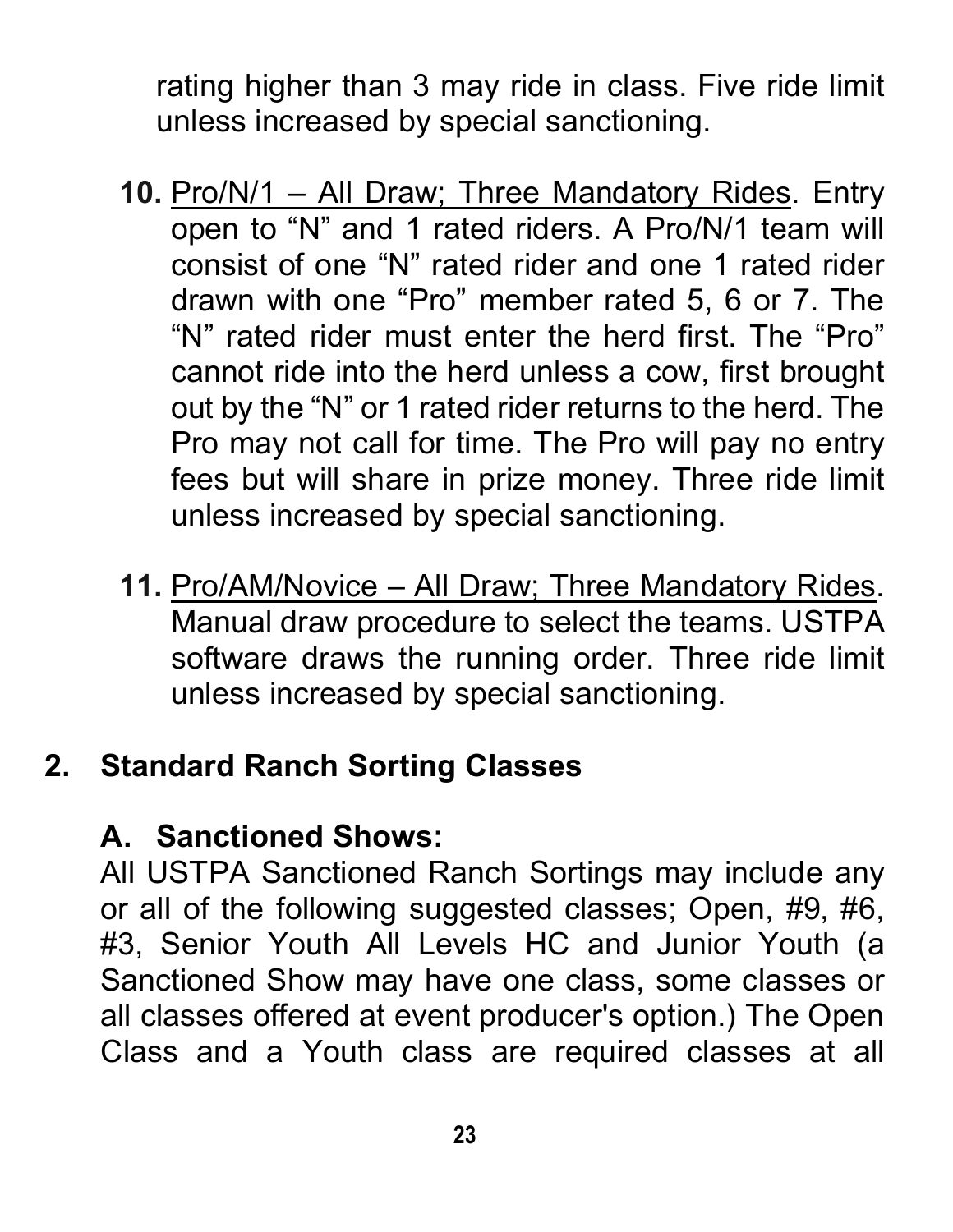USTPA Sanctioned shows unless Special Sanctioning has been granted.

## **B. World Championship Ranch Sorting Classes:**

At the USTPA World Championship Series Finals minimally the following classes will be offered unless otherwise authorized by the USTPA Executive Committee or Board of Directors: Open; #9; #6; #3; Junior Youth; Senior Youth All Levels HC.

Qualifying requirements to ride any available Ranch Sorting or Team Penning class at the World Championship Series Finals will be determined annually by the USTPA Board of Directors and published on the USTPA website as soon as reasonably possible following approval by the Board of Directors.

Regional Finals, Elite Finals and the World Championship Series Finals are not qualifying shows for the purpose of satisfying the Minimum Show Requirements of any adult or youth classes.

# **C. Youth Ranch Sorting Classes:**

**1.** Junior Youth Sorting. No rating caps. No HC, Pick 1, Draw 1, Pick 2, Draw 2 or Draw up to 4; 4 ride limit. Open to all Jr. Youth members. Two Jr. Youth will ride on a 60 second clock with 2 full rounds. The first round is a random draw and the second round runs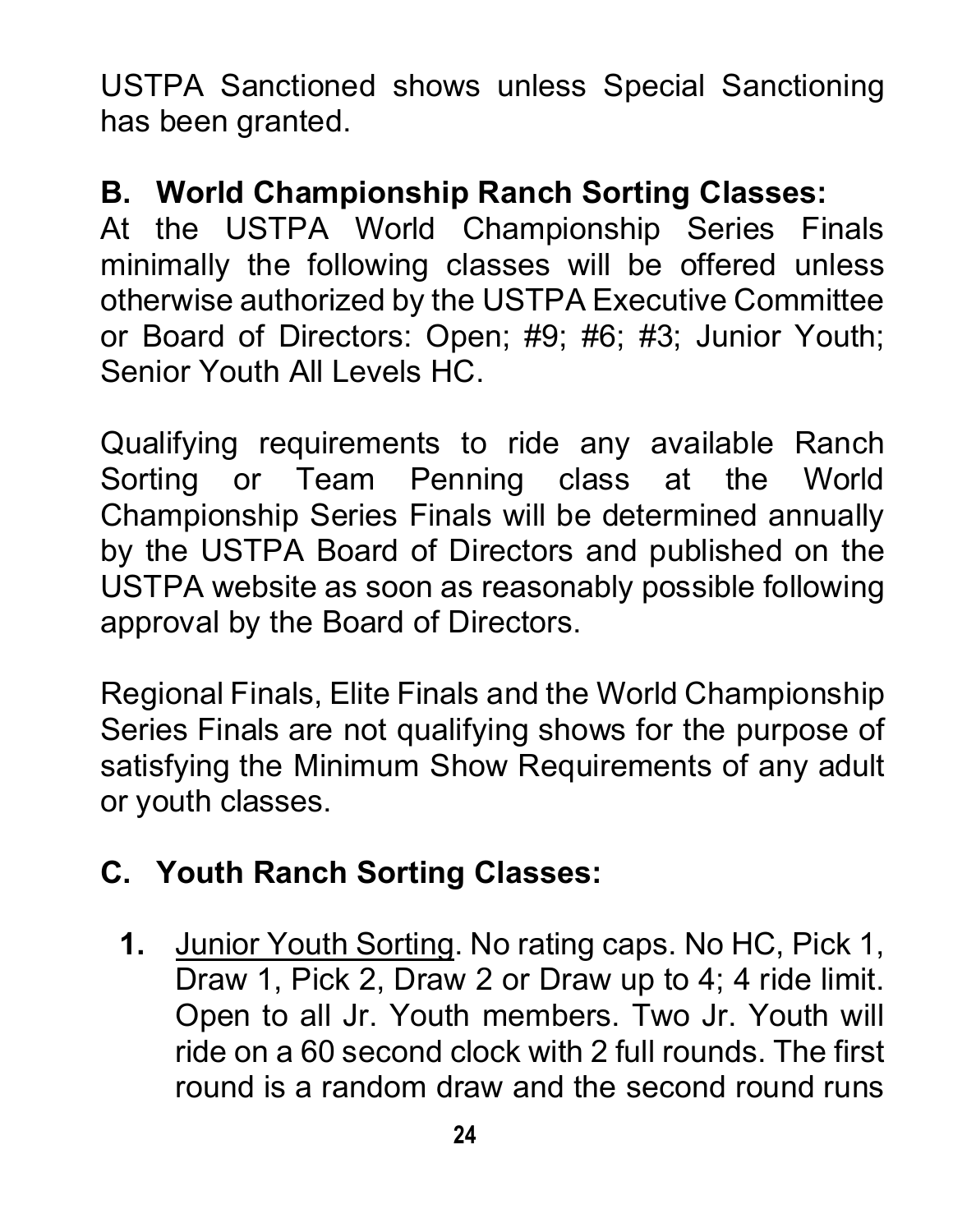in reverse order of the first round. Teams with times in both rounds take precedent over teams with a time in only one round. Offered at World Championship Series (National) Shows. Three rounds (that includes a top ten Finals round) are run at the USTPA World Championship Series Finals or USYTPA Finals (top ten is by random draw or Draft at Finals). Four ride limit unless increased by special sanctioning.

- **2.** Senior Youth All Levels HC Sorting. No rating caps. 1/2 Sec HC (HC based on the highest possible rating combination of riders entered). Pick 1, Draw 1, Pick 2, Draw 2 or Draw up to 4; 4 ride limit. Open to all Youth members. Sr. Youth All Levels HC Sorting will ride a 60 second clock with 2 rounds progressive (must pen to progress) with the order drawn for all rounds. Three rounds (that includes a top ten Finals round) are run at the USTPA World Championship Series Finals or USYTPA Finals (top ten is by random draw or Draft at Finals). Four ride limit unless increased by special sanctioning.
- **3.** Youth All-Draw Sorting. All Draw; 4 ride limit. May draw one or up to 4. No rating caps. No HC. Random Draw. Open to all Youth members. Youth All-Draw Sorting will ride on a 60 second clock with 2 rounds progressive (must sort to progress) with the order drawn for all rounds. For classes with larger team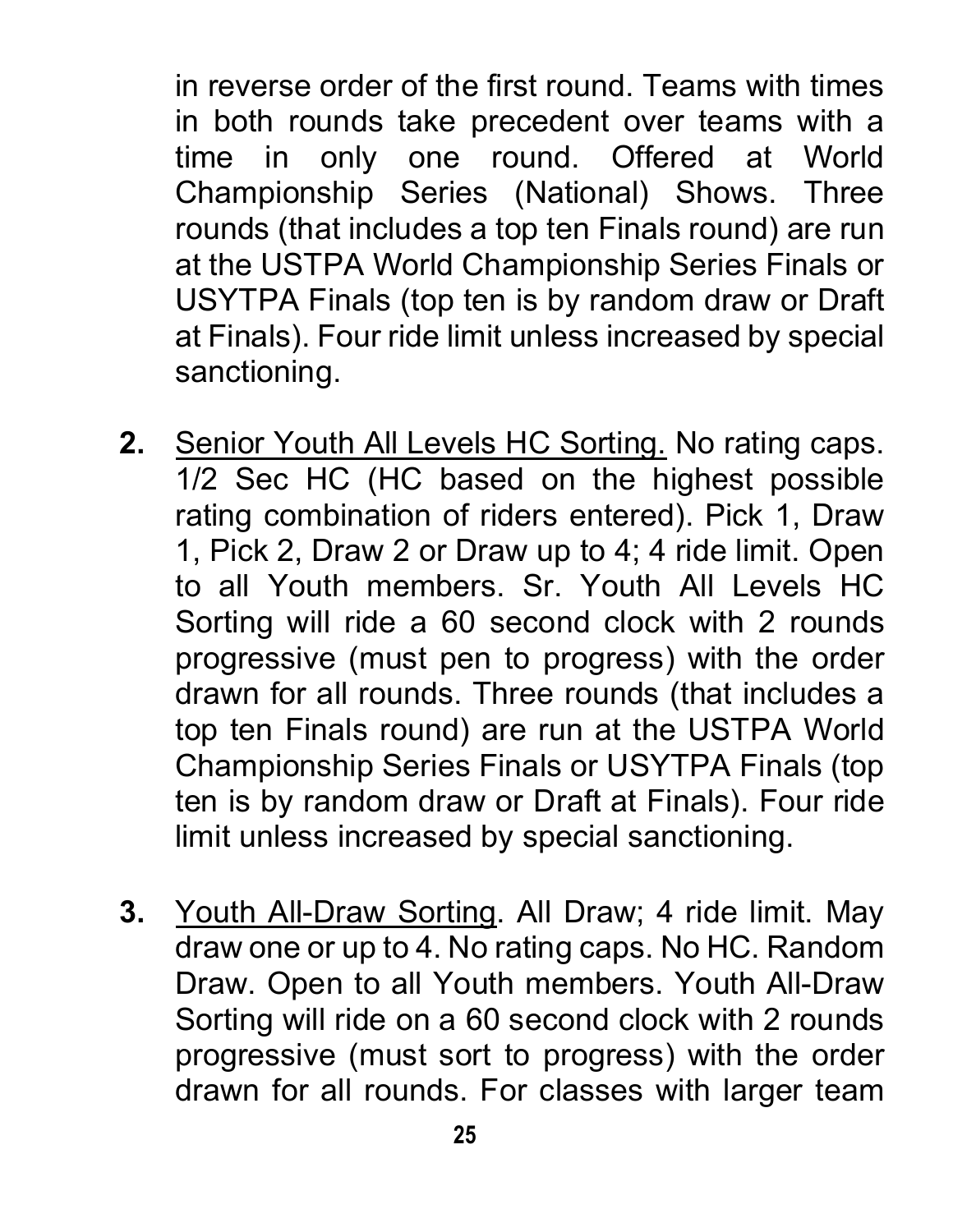counts, three rounds (that includes a top ten Finals round) may be run at the Promoter's option. Four ride limit unless increased by special sanctioning. Points in the Youth All-Draw Sorting class are awarded in both the Jr. Youth and Sr. Youth classes unless no Sr. Youth are entered in the class (only Jr. Youth points will be awarded if no Sr. Youth are entered in the class).

# **D. Other Ranch Sorting Class Descriptions:**

- **1.** Open Handicap 1 Mandatory draw, may pick or draw up to 3 more rides with a handicap**.** - For all rated riders; Handicap provides ½ second off per round for each total team rating below 14. "N" rated riders are not eligible to compete in this class. Four ride limit unless increased by special sanctioning.
- **2.** #9 1 Mandatory draw, may pick or draw up to 4 more rides. - When the two riders' ratings are added together the total cannot exceed 9. Five ride limit unless increased by special sanctioning.
- **3.** #6 1 Mandatory draw, may pick or draw up to 4 more rides. - When the two riders' ratings are added together the total cannot exceed 6. Five ride limit unless increased by special sanctioning..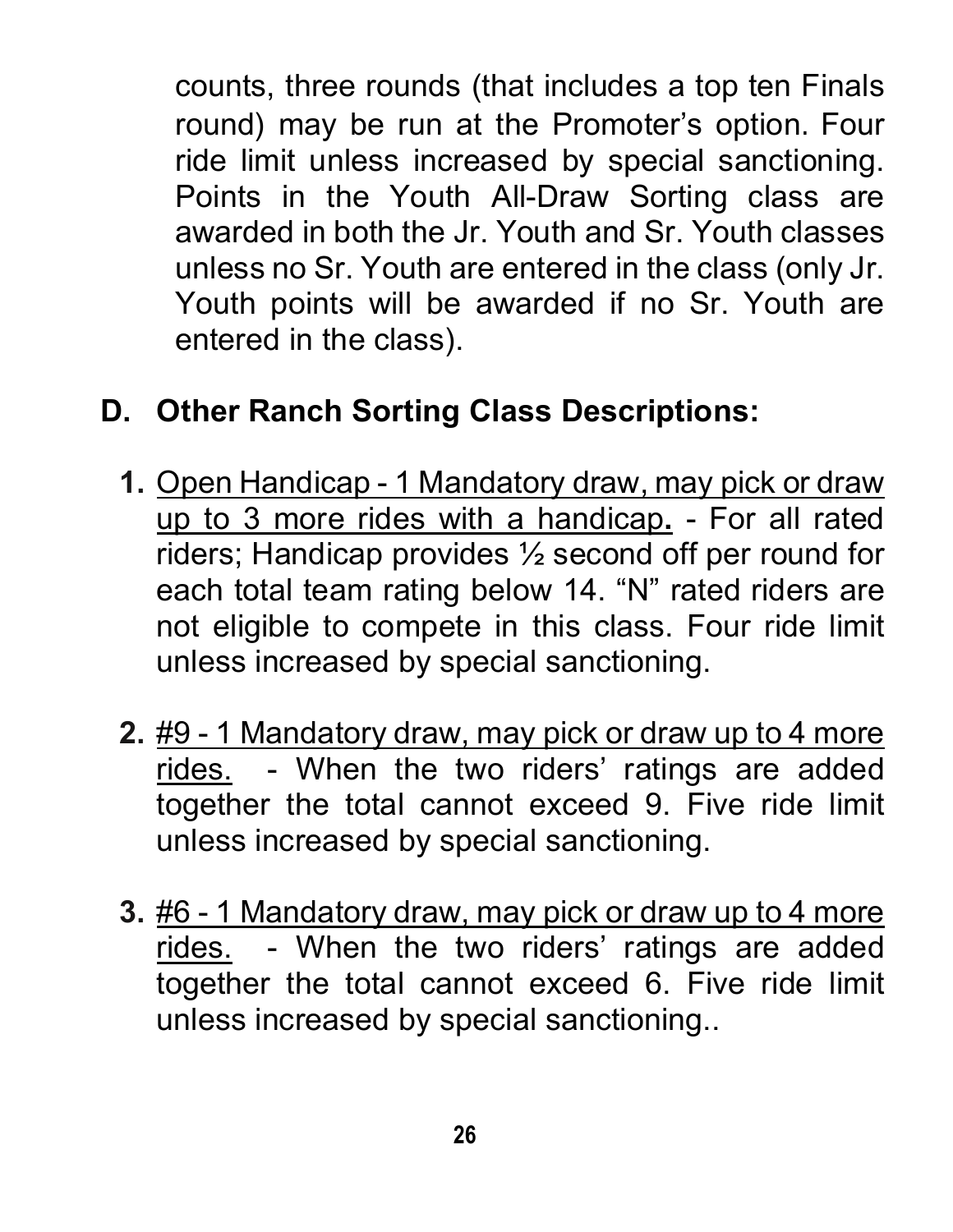- **4.** #3 1 Mandatory draw, may pick or draw up to 4 more rides. - When the two riders' ratings are added together the total cannot exceed 3. Five ride limit unless increased by special sanctioning.
- **5.** #12 3-Man, 2 Gate. 1 Mandatory draw, may pick or draw up to 4 more rides. No rating caps. When the three riders' ratings are added together the total cannot exceed 12. Cows may be sorted through either sorting pen opening, but must go through in order. All other sorting rules apply. Five ride limit unless increased by special sanctioning. Class number can be changed through special sanctioning when approved.

## **E. Contest Classes for Open Arena Sorting:**

- **1.** Open, #12, #10, #5, Youth (a Sanctioned Show can have one class, some classes or all classes offered at event producer's option.)
- <span id="page-26-0"></span>**2.** The Open Class and a Youth class are required classes at Sanctioned Sortings unless Special Sanctioning has been granted.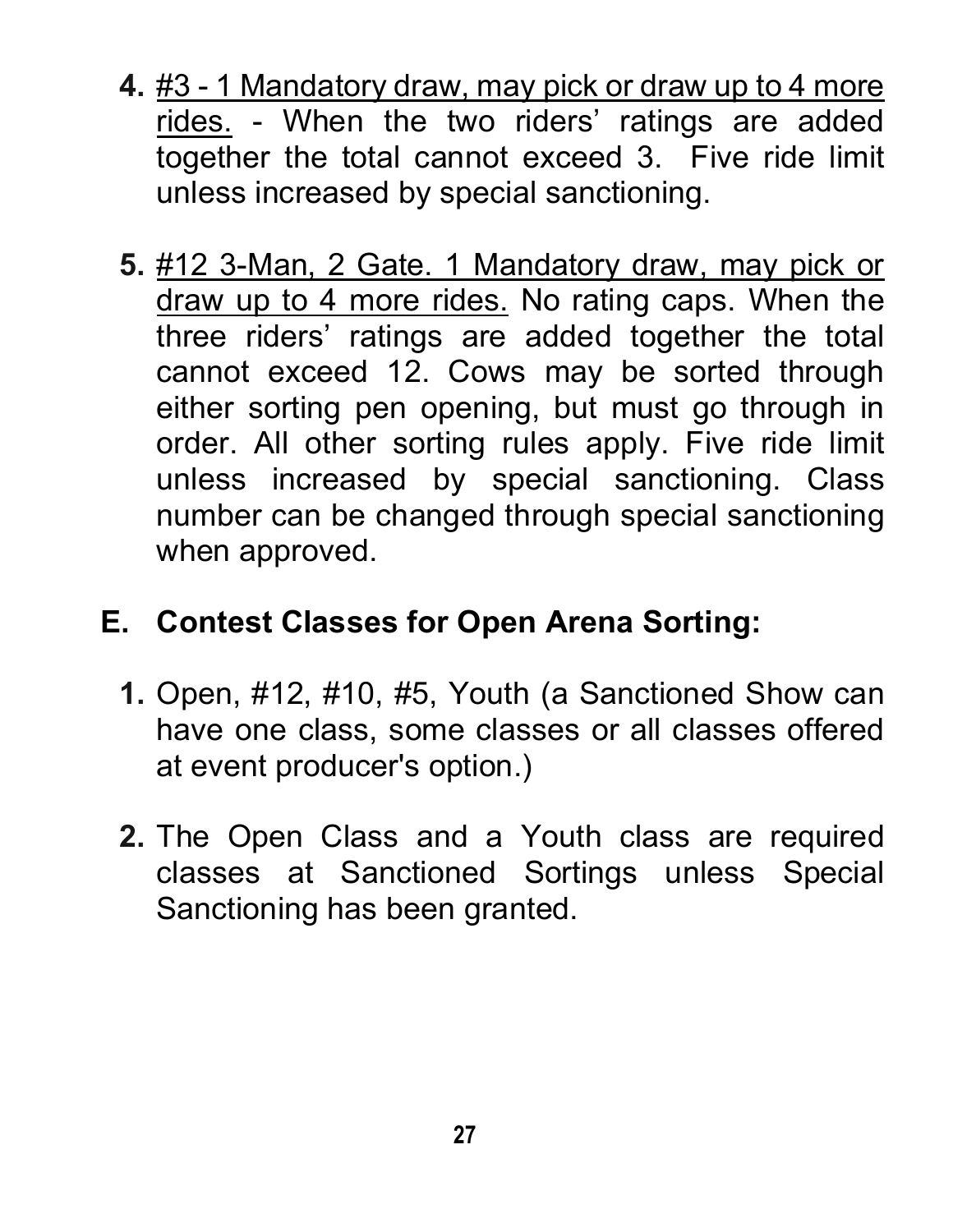# **III. Team Penning Rules**

# **1. The Object of Team Penning**

Within a specified time limit, a team consisting of 3 riders in the arena must cut out from the herd, and pen 3 head of cattle with the assigned number. The fastest time wins.

#### **A. Time Limit:**

The event producer shall use a 60-second time limit for each class (unless otherwise extended by class description), and may use "Promoter's Option" allowance to extend the time limit to 75 seconds for any class, but must have Special Sanctioning approved and advertise the show accordingly. A warning may be given to the team working cattle at 30 seconds of time remaining. Promoter has the option of implementing progressive time when the number of teams meets the requirements for the next goround. A cutoff time can be used, being the highest time available to progress to the next round.

#### **B. Spotting Cattle:**

Spotting cattle in the herd for any team in the arena, by any person outside the arena, is prohibited. Any form or manner of assisting a team in the arena with finding the location of any of their assigned cattle on the herd side of the foul line, may, at the judge's discretion, subject the team in the arena to disqualification on any run. Any team disqualified by a judge for spotting will receive a no-time.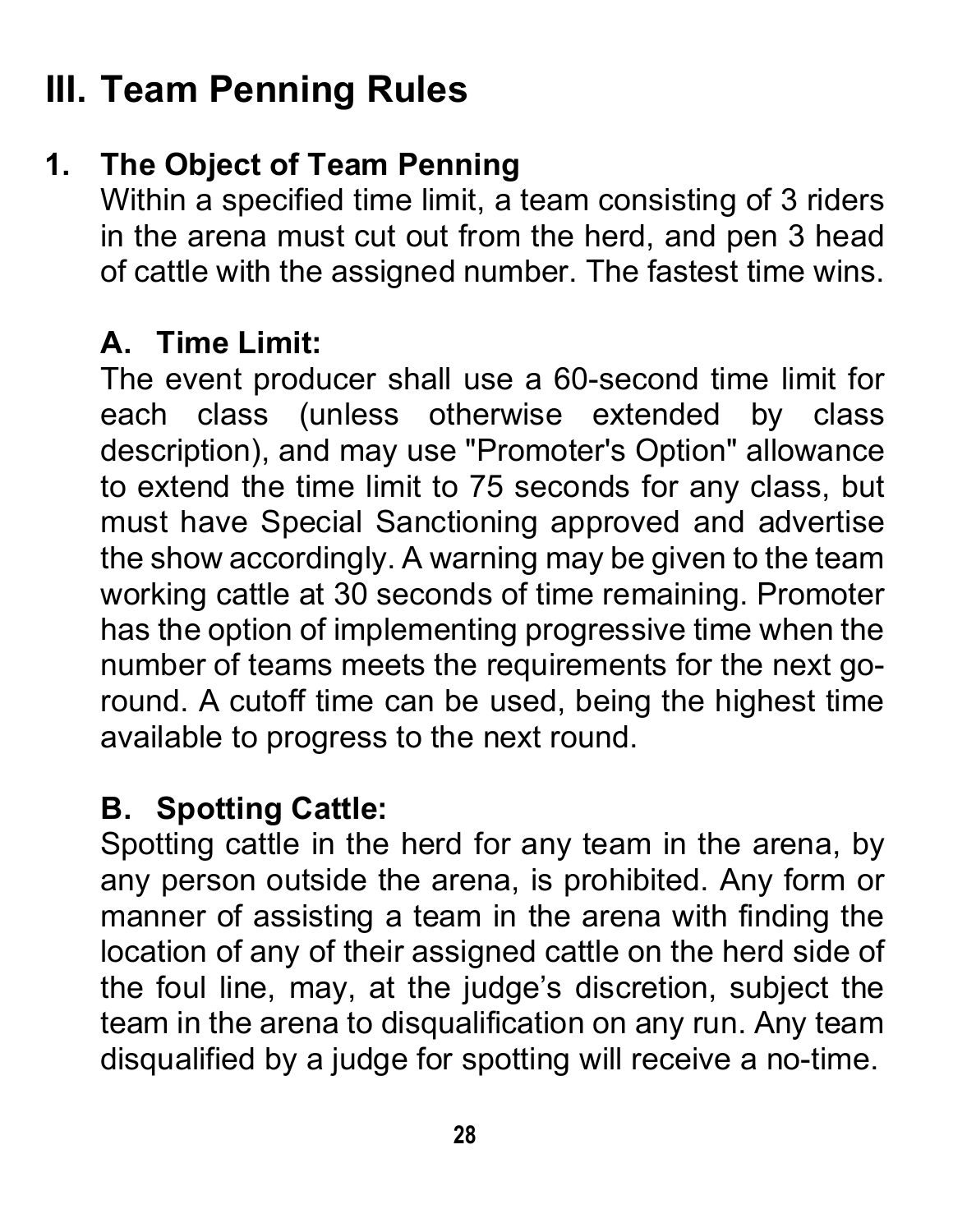# **2. Starting the Run**

All cattle will be bunched on the cattle side of the starting line within the designated area, before the time begins. The judge will raise the flag to signal when the arena is ready. The flag will drop when the nose of the first horse crosses the start/foul line. The contestants will be given their cattle number immediately. Any delay in crossing the foul line may result in a no-time. The next team has 30 seconds to enter the arena and cross the time line following the previous team's run. Upon the decision by the judges, the announcer will call the team a no-time unless waived for a good cause. No team member may enter the arena after the time has started.

# **3. Calling for Time**

## **A. To Call for Time**

One rider must stand at the opening of the gate and raise a hand for the flag. The flag will drop when the nose of the first horse enters the pen, the assigned cattle are fully in the pen, and the rider calls for time. The team will receive a no time if the cows are entering the pen but are not fully in when they call for time. Time continues until all unpenned cattle are completely on the cattle side of the start/foul line. In the event that an animal escapes from the pen after time is called but prior to the time that any un-penned cattle are on the cattle side of the line, the team will be judged a no time.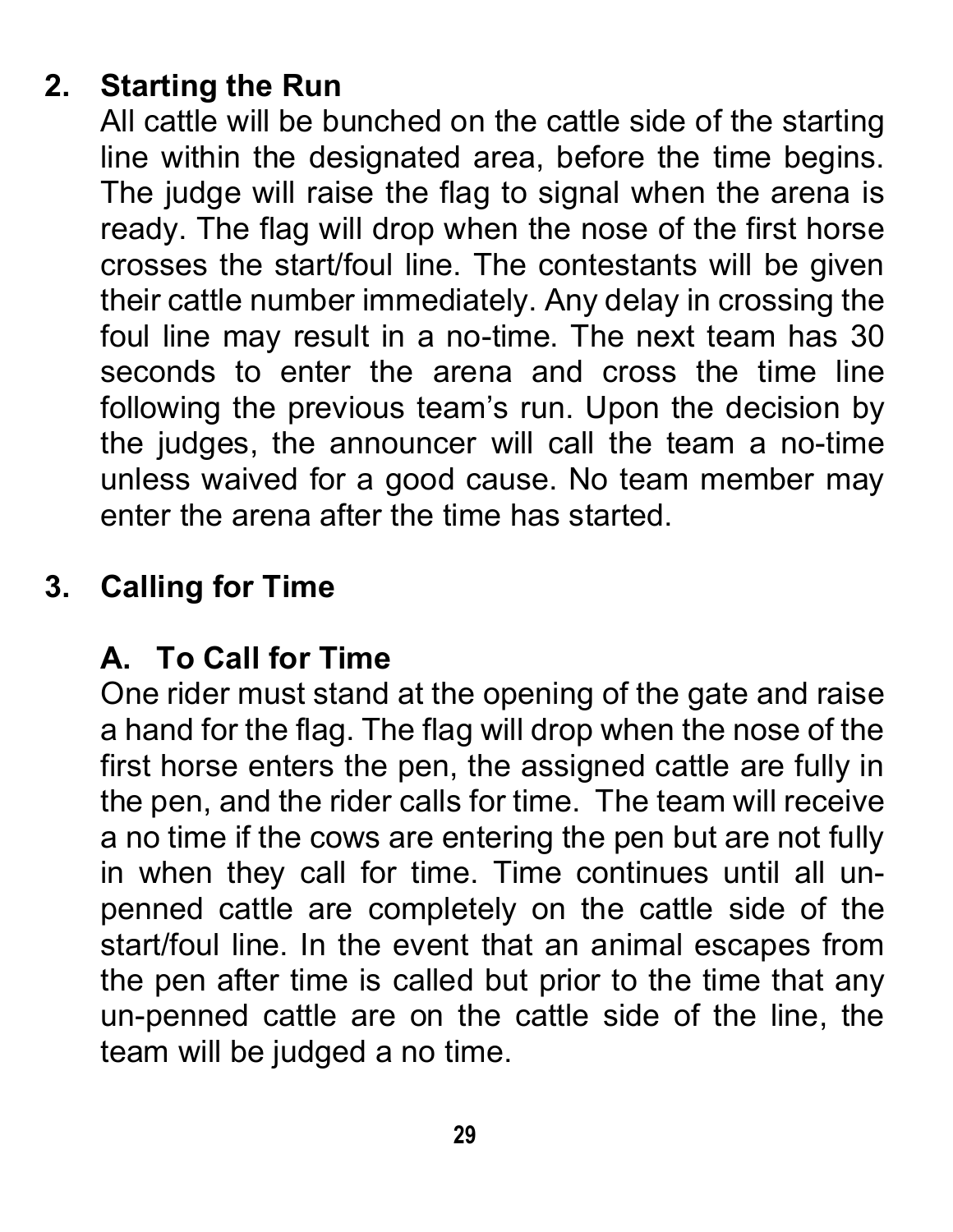# **B. Escaped Animal**

If an animal escapes as a team is calling for time, they will be judged a no-time. An "Escaped Animal" is one with any part of the animal coming out of the opening of the pen.

### **C. Calling Time for Less Than Three Head**

A team may call for time with only 1 or 2 assigned cattle penned. However, teams Penning 3 head place higher than 2 or 1, regardless of the time. In a multiple go-round contest, in the event teams pen their cattle in only one goround, the fastest time wins, regardless of which goround. In a multiple go-round contest, the teams that pen in each go-round will beat teams that fail to pen in a goround, regardless of the number of cattle penned or time. For example: Times in 3 go-rounds beat times in 2 gorounds; times in 2 go-rounds beat times in 1 go-round; and times in 1 go-round beat a no-time.

# **4. Hazing**

Contact with cattle by hands, ropes, bats, or any other equipment, or hazing with any equipment or apparel will result in a no-time.

## **5. Too Many Cattle**

Any wrong number cow that crosses the foul line will result in a no-time. In Jr. Youth Penning any 3 cows can be on the pen side at any one time but, any part of the fourth cow across the line will be judged a no time.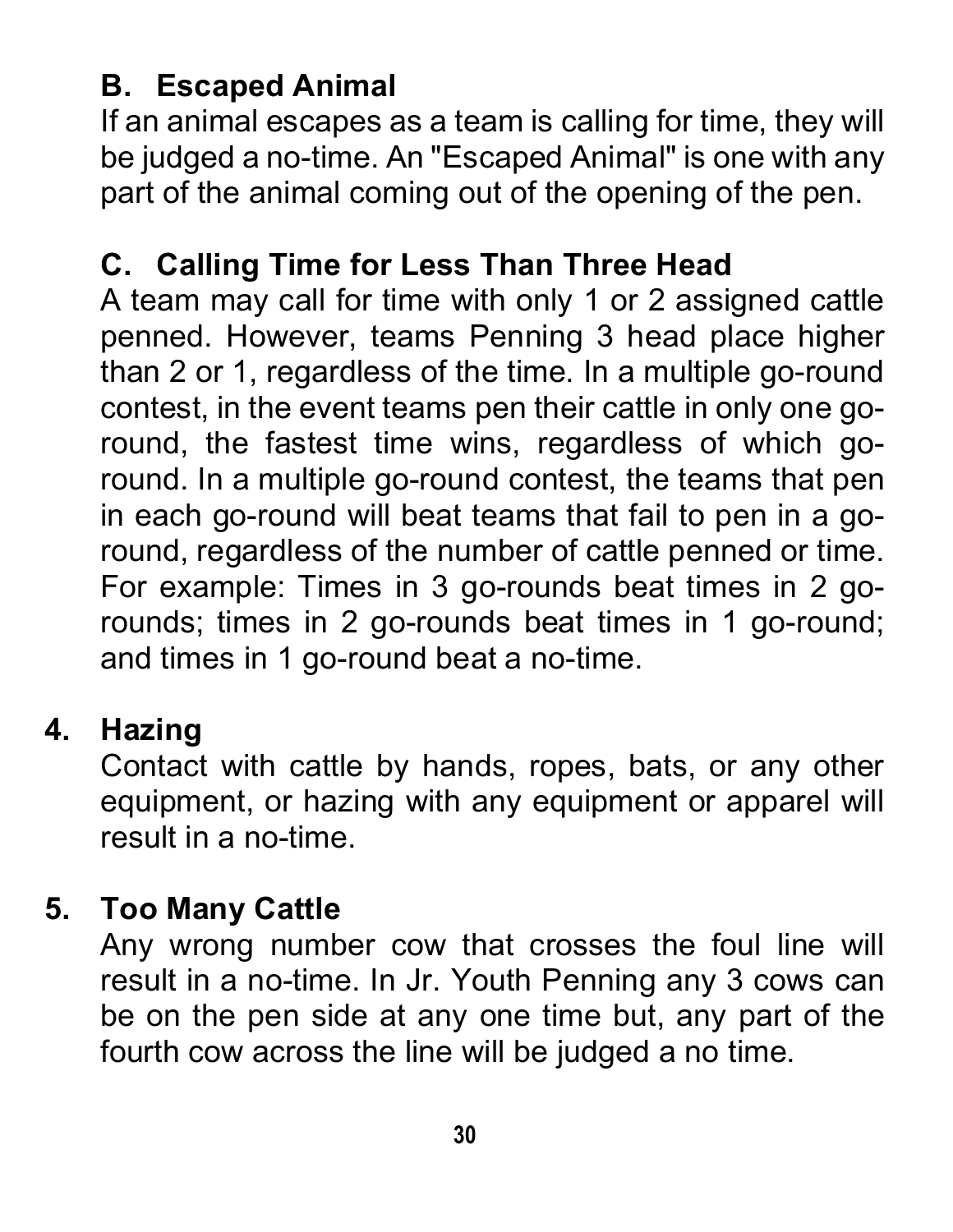## **6. Re-Ride Situations**

In the event a team is given a number that has already been used with a set of cattle, a re-ride must be given immediately upon discovery, using the correct number within the same set. Teams receiving a re-ride will be able to start their time at zero. In case of other official or mechanical error, a re-ride will be given immediately using the same numbered cattle. A team cannot better their time on these re-rides and penalty seconds may be given at the judges' discretion.

If an animal leaves the arena, the team can either be given a no-time for roughing; can be given time on their remaining cattle; or be given an immediate re-ride depending on the judge's decision. A team cannot better their time on a re-ride.

If a team observes an unfit, injured, or unidentified animal before committing to the cattle, the team must notify the judge. Once the team is committed to the cattle, no re-ride will be given. "Committed to the cattle" means that the team has crossed the start/foul line, the flag has been dropped to start the time on that run, and their cattle number has been called.

As each team begins a run, there should be 30 head in the arena (unless otherwise required by class description or special sanctioning).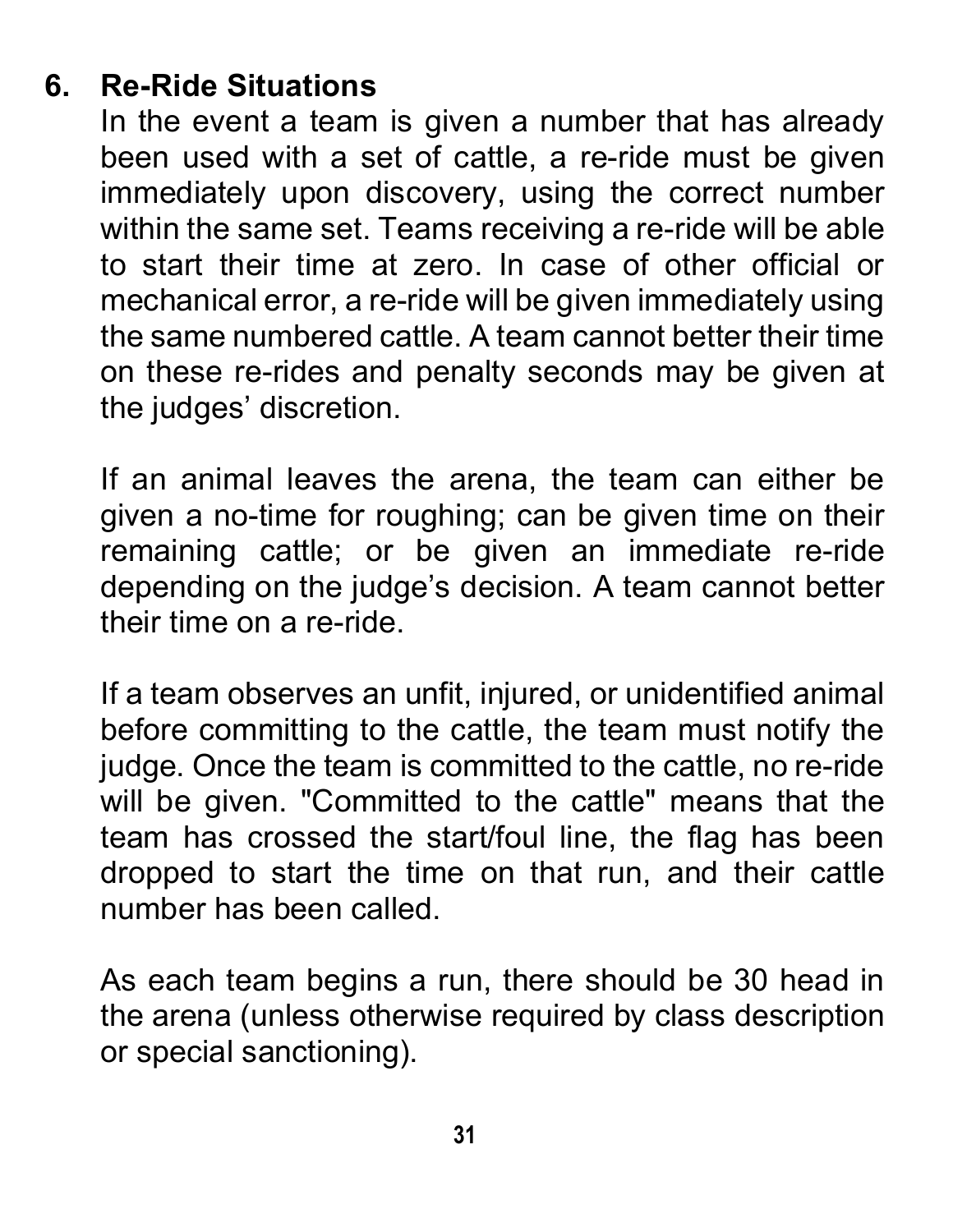If it is discovered that the herd in the arena has more or less than 30 head, the herd will be corrected and only the team(s) directly affected will receive a reride. After the herd is corrected, the directly affected team(s) shall receive an immediate mandatory re-ride on their same numbered cattle and their time will start at zero. Times for all other teams in such a mis-numbered herd will remain the same.

If it is discovered that the herd in the arena with exactly 30 head contains cattle with more or less than 3 identical numbers, the herd will be corrected and only the team(s) directly affected will receive an immediate mandatory reride on their same numbered cattle and their time will start at zero. Times for all other teams in such a misnumbered herd will remain the same.

Directly affected teams are only teams that drew a number that had more or less than three identical numbers in the herd.

In the rare instance that a team rides out-of-order, their time and number of cattle will stand. No re-ride will be given for teams riding out of order. Once the problem is identified, the going forward teams will be correctly aligned, and in the case of Sorting, placed in the proper arena and follow the order as posted. All rounds must be posted before the round starts unless the USTPA video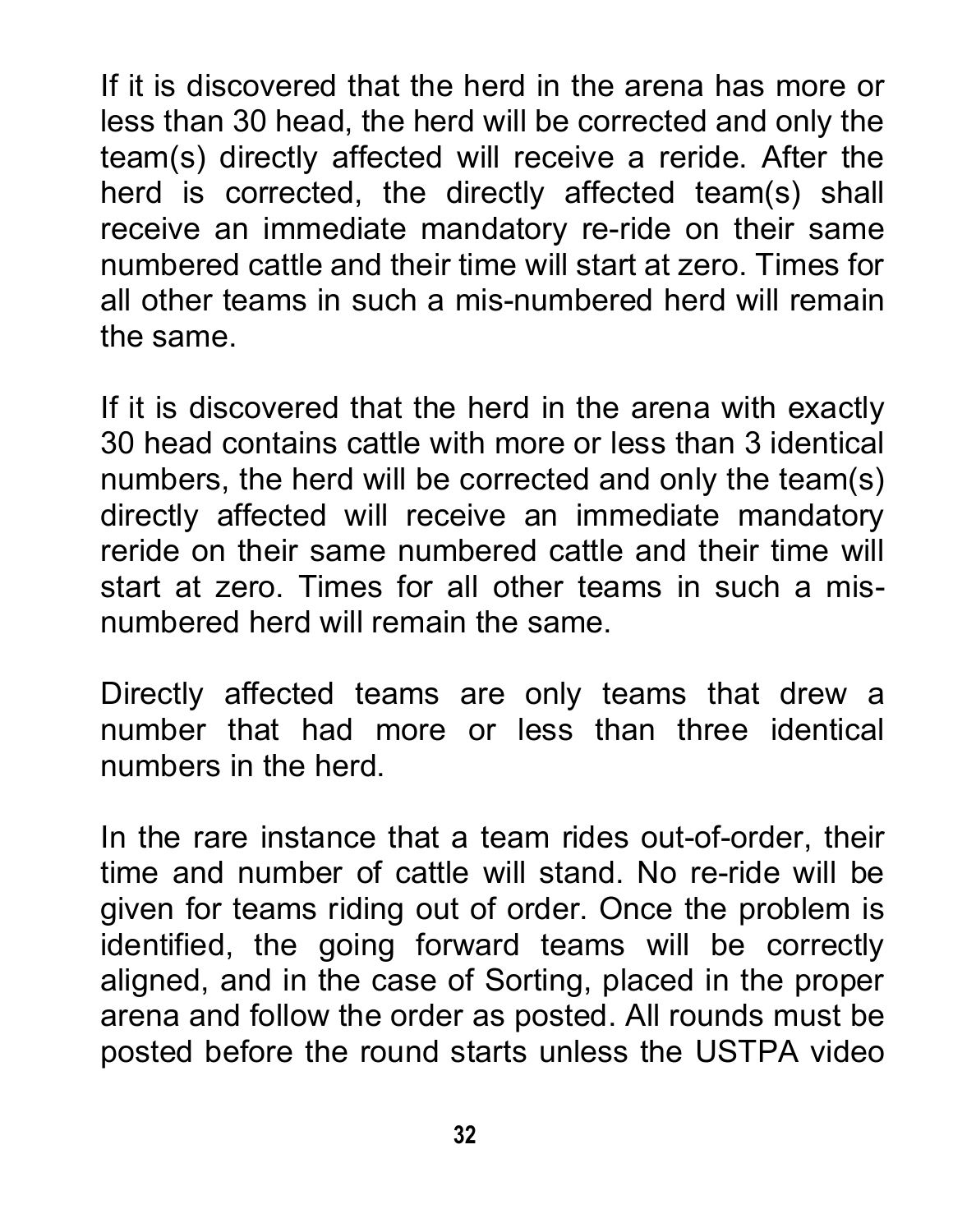system is in use, in which case the round may begin prior to posting a printed run order in the arena.

### **7. Cattle Rotation**

# **A. Order of Herd Rotation:**

An event producer will number each herd available for the Penning. The cattle will be rotated at the end of every set of 10 teams and at the end of the first go and before the finals. In a Penning with a 50% second go, the herds will be used in the same order for every class. An event producer has the option to run less than 10 teams per set of cattle in order to equally divide teams among sets. All options shall be decided and announced before first round of each class.

## **B. Non-Rerun Cattle in 1st Go of Open Penning:**

Non rerun cattle will be provided for all teams in the first round of the Open Penning Class at all World Championship Series (National) shows. Team counts may be capped to accommodate this rule.

#### **C. Go-Rounds & Percent Returning**

All USTPA Sanctioned Events will have 3 go-rounds. Go rounds run in reverse order. If 50 or less teams: 100% to first go, 50% to second go, top 10 to finals. If 51-100 teams: 100% to first go, 40% to second go, top 10 to finals. If over 100 teams: 100% to first go, 30% to second go, top 10 to finals. In the event of classes with fewer than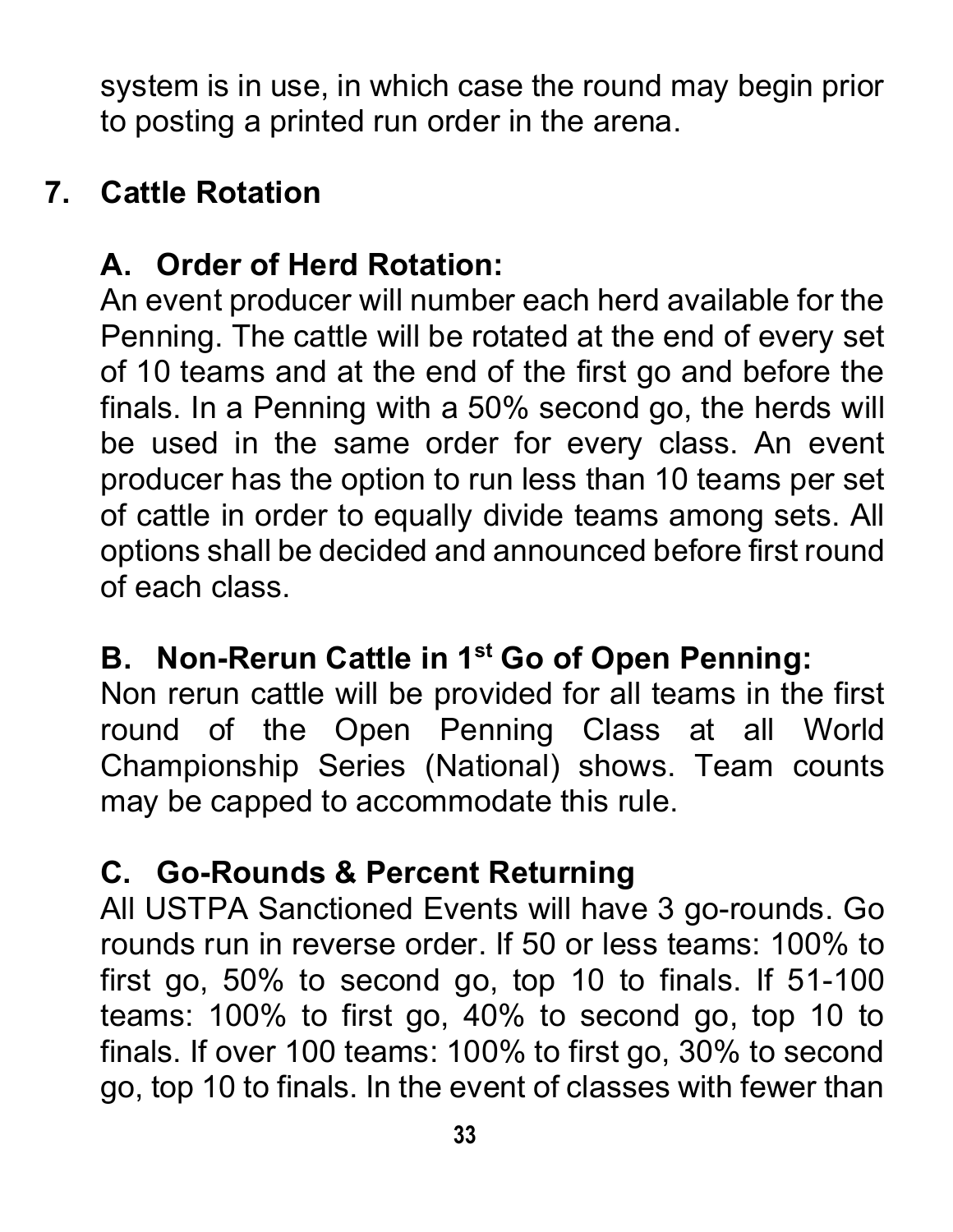20 teams Promoters may opt to have up to 100% of all entries back to the second go (and then a top 10), or may opt to run only the first go, and then proceed directly to a top 10. This "Promoter Option" must be advertised in advance. All go rounds will be run in reverse order until top 10 finals. All finals at any USTPA Sanctioned Event will have their running order determined by either 1) draw, either by mechanical draw or by manual draw, or 2) selection (the "Draft"), where each team qualified for the final round will select their run position in the final round as follows: The team in  $1<sup>st</sup>$  place coming into the final round will select their run position first (they select from 1- 10 in the running order); the team in  $2<sup>nd</sup>$  place coming into the final round will select next, and so on until all teams have selected their running position in the top 10 (the  $10<sup>th</sup>$ place team coming into the final round will have their run position determined by whatever position remains after the 9<sup>th</sup> place team selects their run position).

The #10HC Elite Team Penning class will follow the Go-Round and Percent Returning rules set forth in this section, except that at the Elite World Finals, the #10HC Elite Penning class will follow the Go-Round and Percent Returning rules below:

- 1) First Round: All Qualified and Properly Entered Teams
- 2) Second Round: 40% of 1st Round Advances to the 2nd Round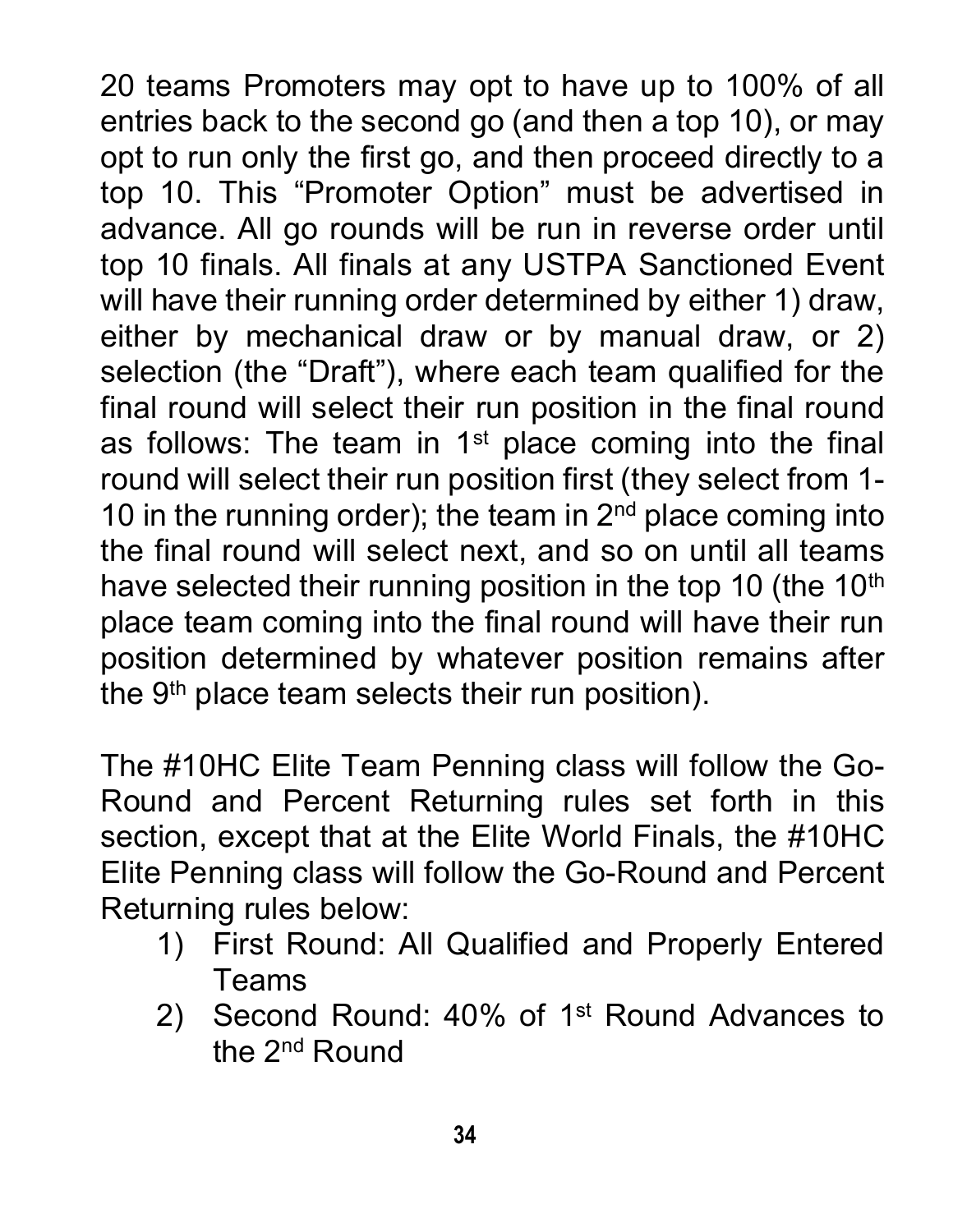- 3) Third Round: 40% of 2nd Round Advances to the 3rd Round
- 4) Final Round: Top 20. Ride Position in the Final Round (Top 20) determined by team selection ("Draft) as noted above, except that this class will have a top 20 in the final round at the Elite World Finals.

#### **8. Roughing**

Roughing includes, but is not limited to, running over cattle with horses, stepping on cattle while in pursuit, running through the herd in such a manner that the cattle are knocked down, horses consistently biting the cattle, and entering the pen with such force on the cattle causing them to collide with the back pen panels (see also the section of this Handbook regarding inhumane treatment). A Judge's call for "roughing" will result in the team receiving a no-time. Roughing calls are made in the Judge's sole discretion, and Roughing may be called by the Judge whether or not the Judge believed the action that resulted in the Roughing call was deliberate.

#### **9. Arena Layout**

Ideal arena size for Team Penning is 90' x 180', although there shall be no mandatory arena size, recognizing that arena size may vary with each facility.

**A. Foul Line:** The foul line shall be between 30% and 40% of the arena length from the cattle end of the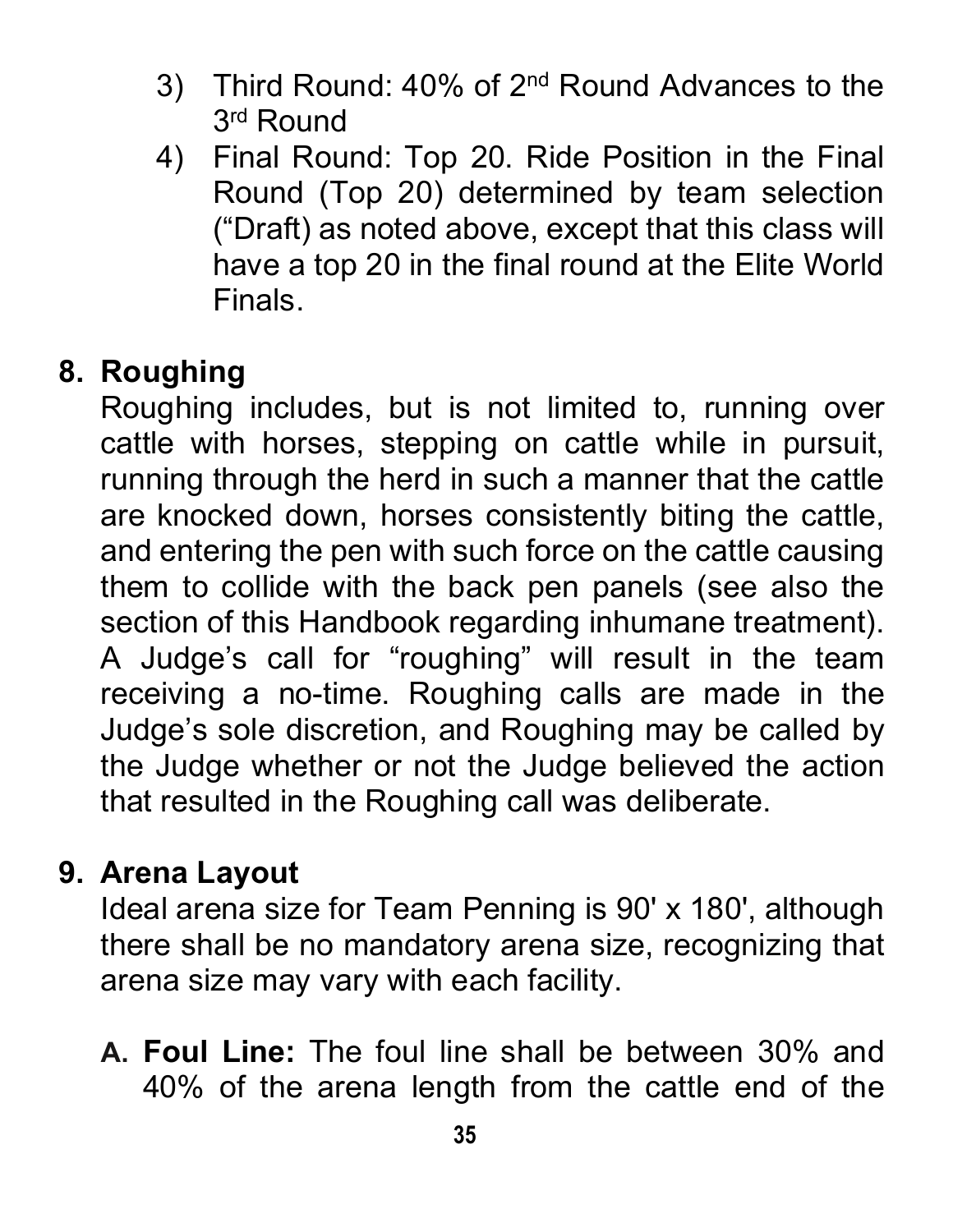arena, and the foul line shall be determined and advertised as such by the event producer. The foul line may be extended by 5% for each 10' beyond 110' in width, to accommodate bigger, wider arenas.

**B. Pen Opening:** The entry gate to the pen shall be situated 25% of the distance from the arena back wall, but shall not be less than 55 feet from the arena back wall. \*See Diagram at End of Handbook

#### **10. Working Cattle On-Foot**

Attempts to work cattle on-foot will be judged a no-time.

#### **11. Display Clock**

All USTPA shows must have a readable display clock and this will be the official time clock; electric eye will not be used to start time. In the event of extreme malfunction, Director-In-Charge may determine how and whether to proceed with the contest.

#### **12. Settling Each Herd**

Cattle must be settled in each corner of arena and taken through the pen before final settling behind the foul line.

#### **13. Arena Arrangement for Team Penning**

See diagram at back of book.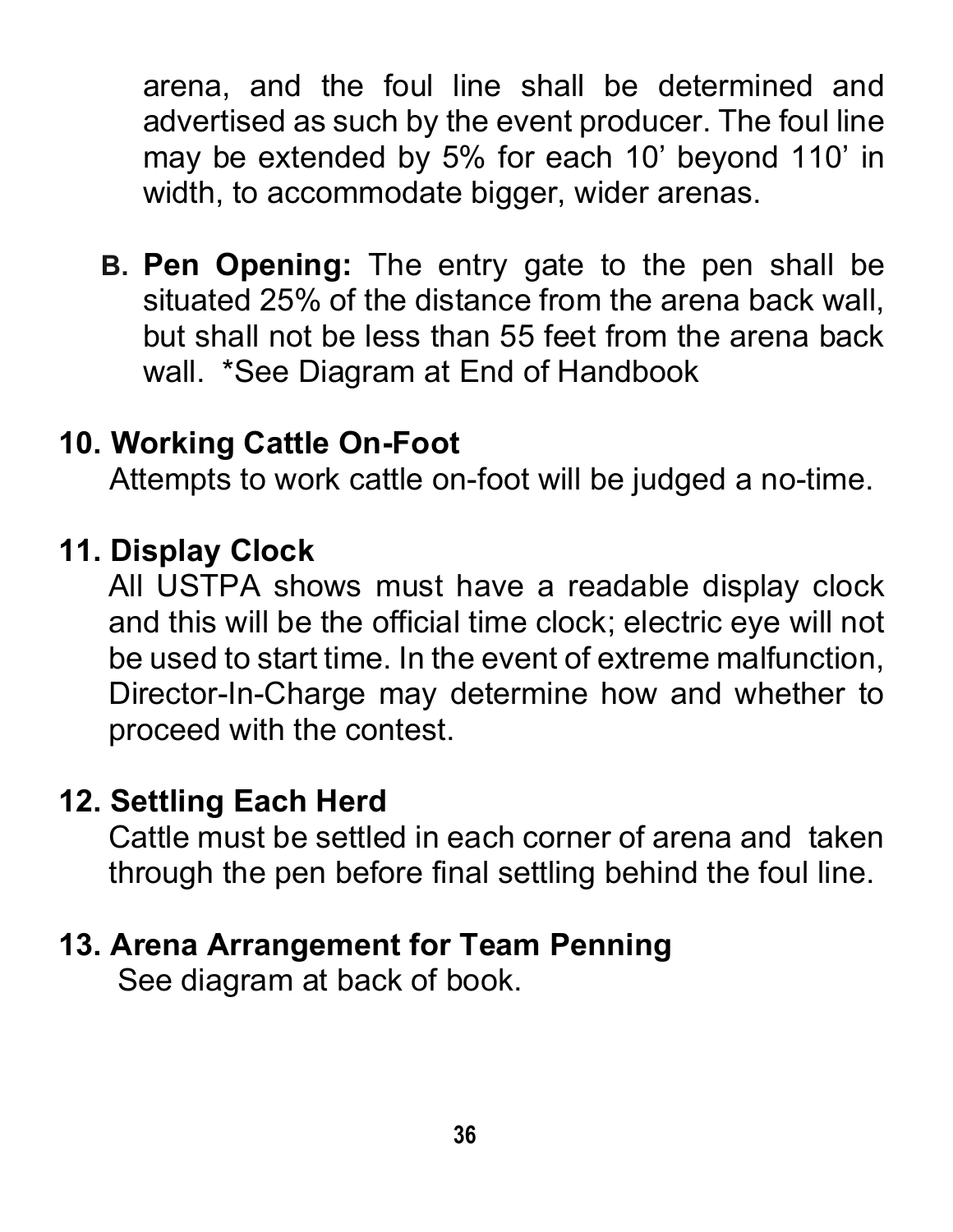# **IV. Ranch Sorting Rules**

- **1. The Object of Ranch Sorting:** The basic concept of Ranch Sorting is that there are ten numbered cattle, 0-9, and two unnumbered cattle (for a total of 12 head) at the beginning of a run behind a foul line in an arena with 2 riders mounted on the opposite side.
- **2. Ranch Sorting Guidelines:** Sanctioned Sorting includes 2-Man Ranch Sorting and Open Arena Sorting. Event producers must use USTPA Certified officials and announcers for any Ranch Sorting shows or classes. Sanctioned Ranch Sorting classes and shows will be required to use an electronic display clock or a split timer. Current USTPA rider ratings will be used for Ranch Sorting.
- **3. Sorting Pens:** Ranch Sorting will take place between 2 pens of approximately equal size with the event producer's option of working cattle back and forth or only one way. Two Ranch Sorting arenas may be placed side by side with teams alternating odd and even numbers. (See Diagram at End of Book)
- **4. Settling Each Herd:** If cattle are to be worked back and forth then they need to be moved to the opposite pen and back before each new herd entering the arena is worked.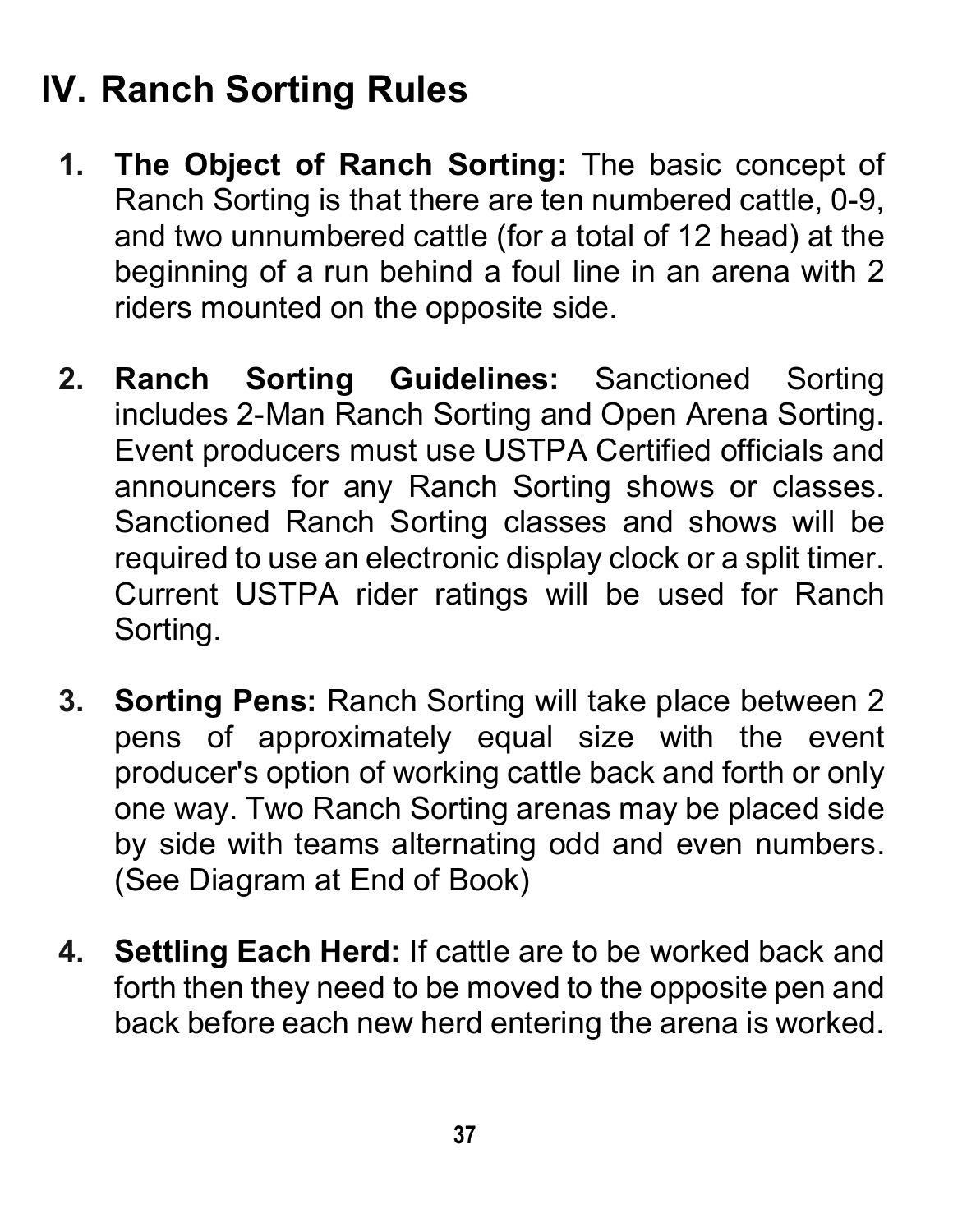- **5. Readable Numbers:** All cattle must have USTPA approved back numbers; neck numbers are not acceptable.
- **6. Recommended Pen Size:** Sorting area shall be 50ft to 60ft in diameter with no 90 degree corners (i.e., 60ft round pen or octagonal "stop sign" design). *See diagram at back.*
- **7. Gate Opening:** The start foul line will be a 12'-16' opening between the two pens using producer's discretion.
- **8. Time Limits:** There will be either a 90, 75, or 60 second clock for each class, at the option of the event producer.
- **9. Display Clock-Split Timer**: The electronic display-split timer clock, *set at 60.01* seconds, *is the official clock* for Sorting. The official time of each run is determined by the amount of the time used until all 10 cattle are sorted or the time limit has expired.
- **10. Judges:** There will be at least One (1) USTPA certified judge on the judge's stand at all USTPA-sanctioned shows, USTPA Regional Finals shows and USTPA World Championship Series (National) shows Including Finals. If only One (1) judge is used, that judge will operate the official clock and the back-up timer and must be the same judge the entire go-round (at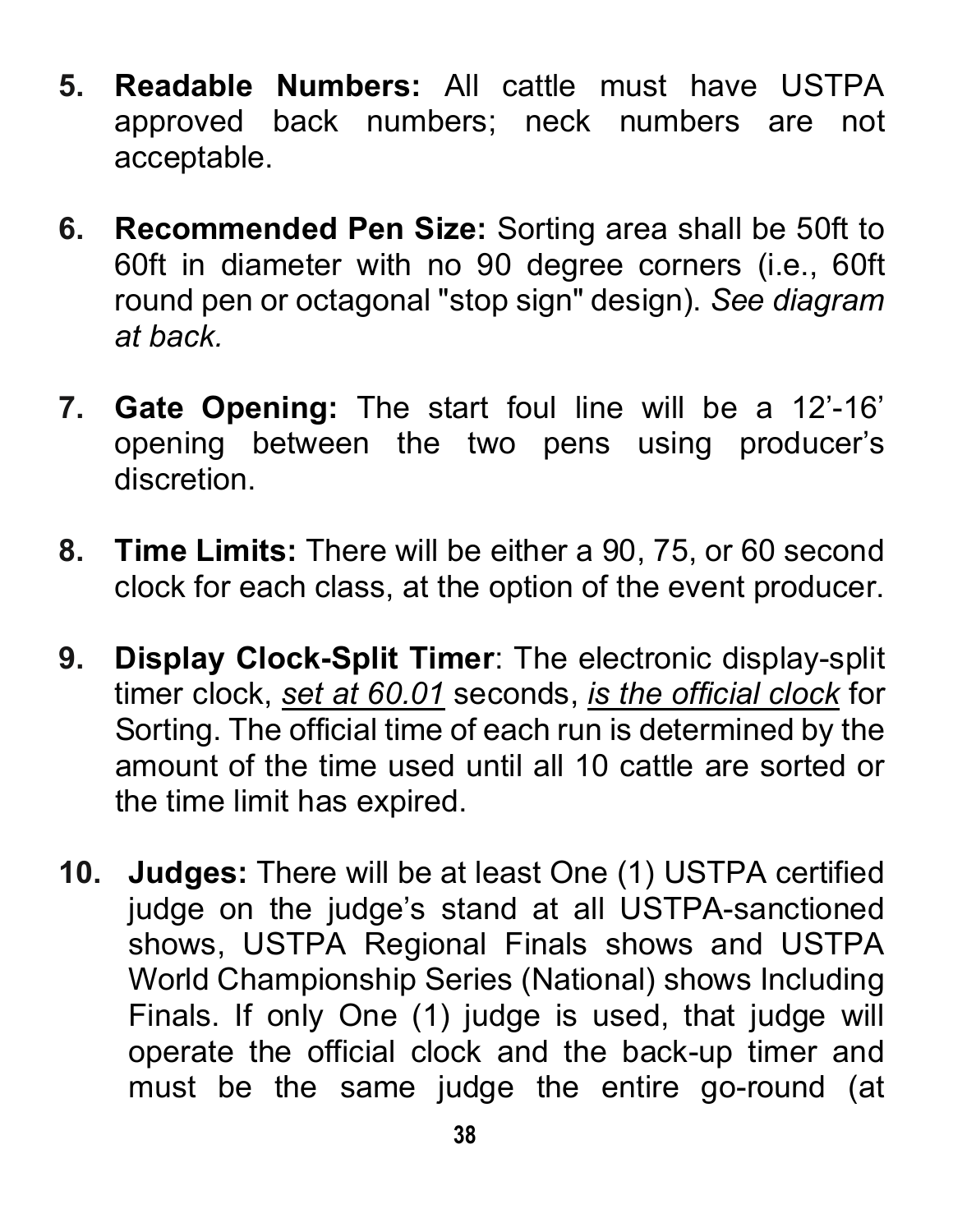minimum), if not the entire class. Additionally, if available, the USTPA's video system will be used to capture and record video in each pen during each Sorting class. In the event of failure or unavailability of the video system, the Sorting class(es) may begin and/or continue with only the required judge.

- **11. Stopping Time:** Time will continue until all cattle are sorted in the correct order or the time limit is reached, either of which becomes the official time for that team.
- **12. Split Time:** The official clock for Sorting is the Display Split Timer. A Display Split timer is to be used in all Sorting classes to designate the placing of the class. Split times are cumulative in multiple go round events, as well as the number of cattle sorted. In case of promoters who own electronic display clocks without a split timer, a stop watch will be used. The stop watch used for split time purposes will also be the back-up timer in the event of a malfunction of the electronic display clock. Prior to starting the next run, the back-up timer/judge needs to confirm that their record of cattle sorted matches the Display Split Timer record of the split timer judge.
- **13. Bunching Cattle:** All cattle will be bunched on the cattle side of the gate within the designated area before the time begins. Judges will designate the need to bunch cattle.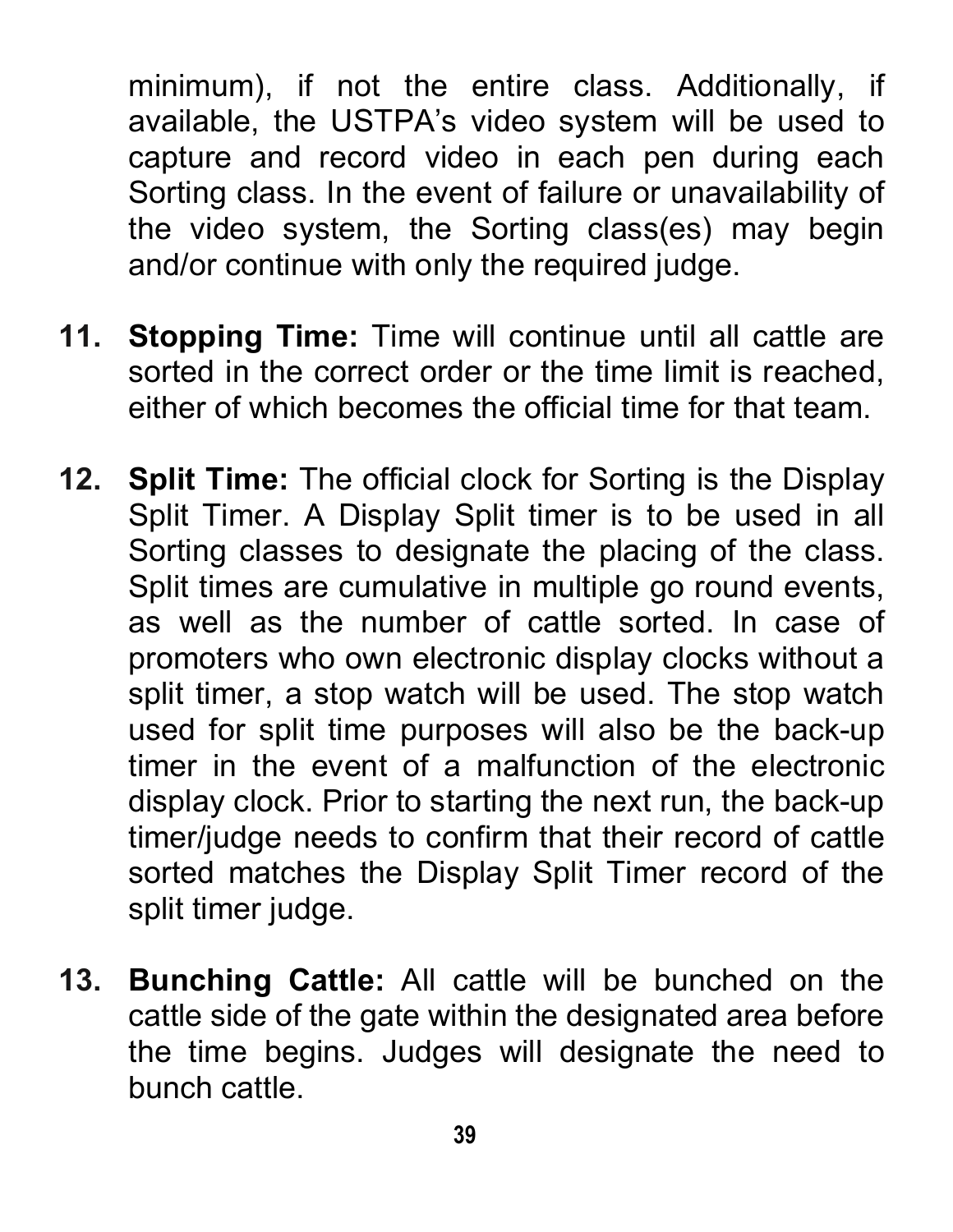- **14. Starting the Run:** The judge will raise the flag to signal when the arena is ready. The flag will drop when the nose of the first horse crosses the start/foul line and the announcer will immediately provide the number to be sorted first. Any delay in crossing the start/foul line may result in a no-time for the team. The next team has 30 seconds to enter the arena and cross the start/foul line after the previous team sorts, and after the announcer calls the team to ride. Upon the decision by the judge(s), the announcer will call the team a no-time unless waived for a good cause. No team member may enter the arena after the time has started.
- **15. Roughing:** Roughing includes, but is not limited to, running over cattle with horses, stepping on cattle while in pursuit, running through the herd in such a manner that the cattle are knocked down, horses consistently biting the cattle, and entering the pen with such force on the cattle causing them to collide with the back pen panels (see also the section of this Handbook regarding inhumane treatment). A Judge's call for "roughing" will result in the team receiving a no-time. Roughing calls are made in the Judge's sole discretion, and Roughing may be called by the Judge whether or not the Judge believed the action that resulted in the Roughing call was deliberate.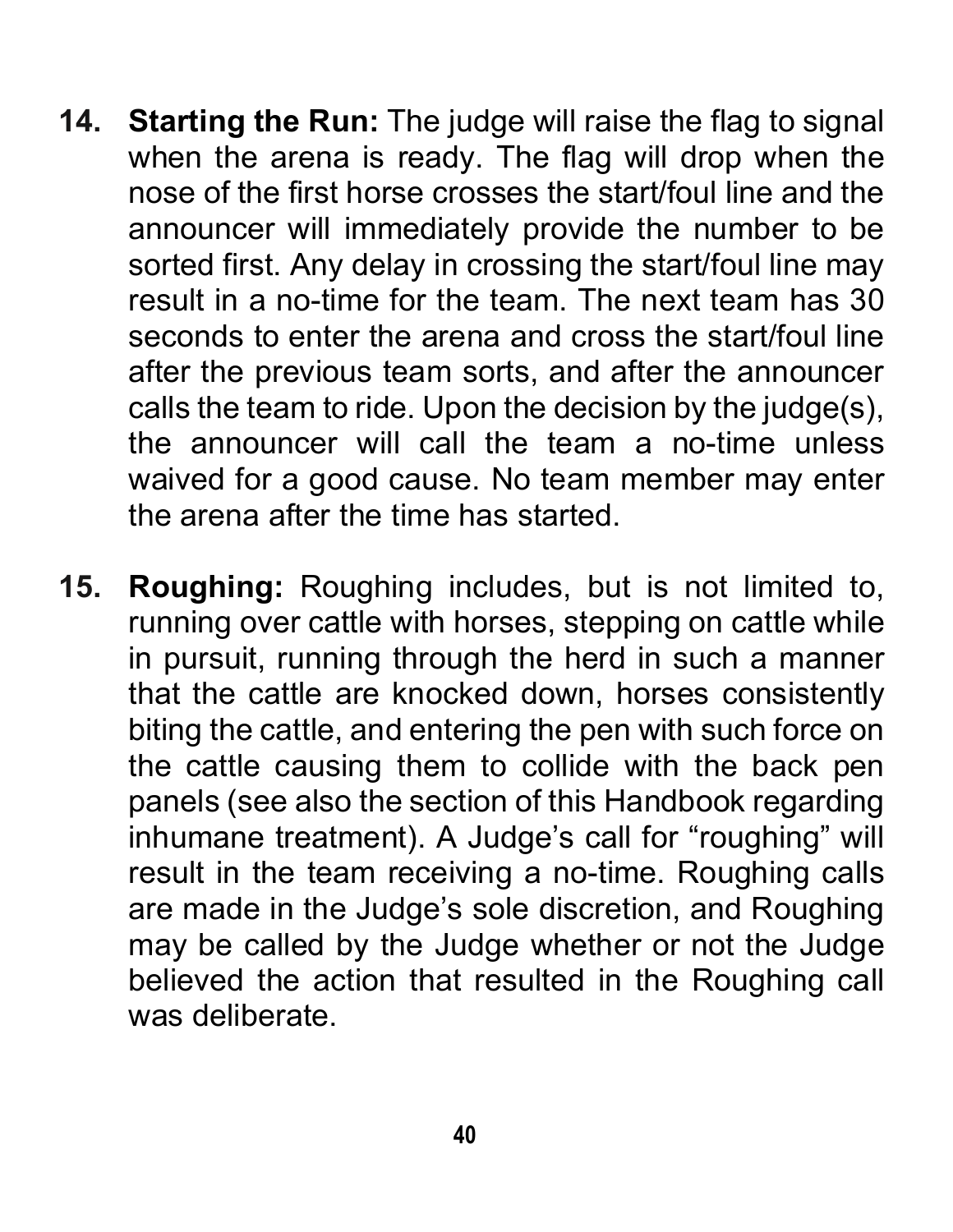- **16. Order of Sorting:** The cows must be sorted in order. If any part of a numbered cow crosses the start/foul line prior to its correct order, then the team receives a no time. If any part of a sorted cow re-crosses the start/foul line, the team receives a no-time. If any part of any unnumbered cow crosses the foul line before the 10th cow is cleanly sorted, the team receives a no-time. For the purposes of example and clarification of this section, if a cow first crosses the start/foul line in order, but does not continue through the start/foul line, and instead returns to the sorting side of the pen before time runs out, the team receives a no-time. Further, if a cow first crosses the start/foul line in order, but falls down and lies partially in both the sorting and catch pens ("in the gate"), the judge will discontinue the run and the team will have the option to accept the time and number of cows sorted up to and including the cow that went down (but none after that cow), or receive an immediate reride with the same number beginning at a time of zero.
- **17. Random Start Number**: The order of Sorting is determined by the picking of a random number by the Announcer/Timer and then that cow must be sorted first; for instance if 7, is drawn as the first number, then the 8 cow must be sorted, 9, 0, 1 and so on.
- **18. Cow Considered Sorted:** For the first 9 cows sorted, when any part of the cow crosses the start/foul line that cow is considered sorted. For the 10<sup>th</sup> cow only, that 10<sup>th</sup>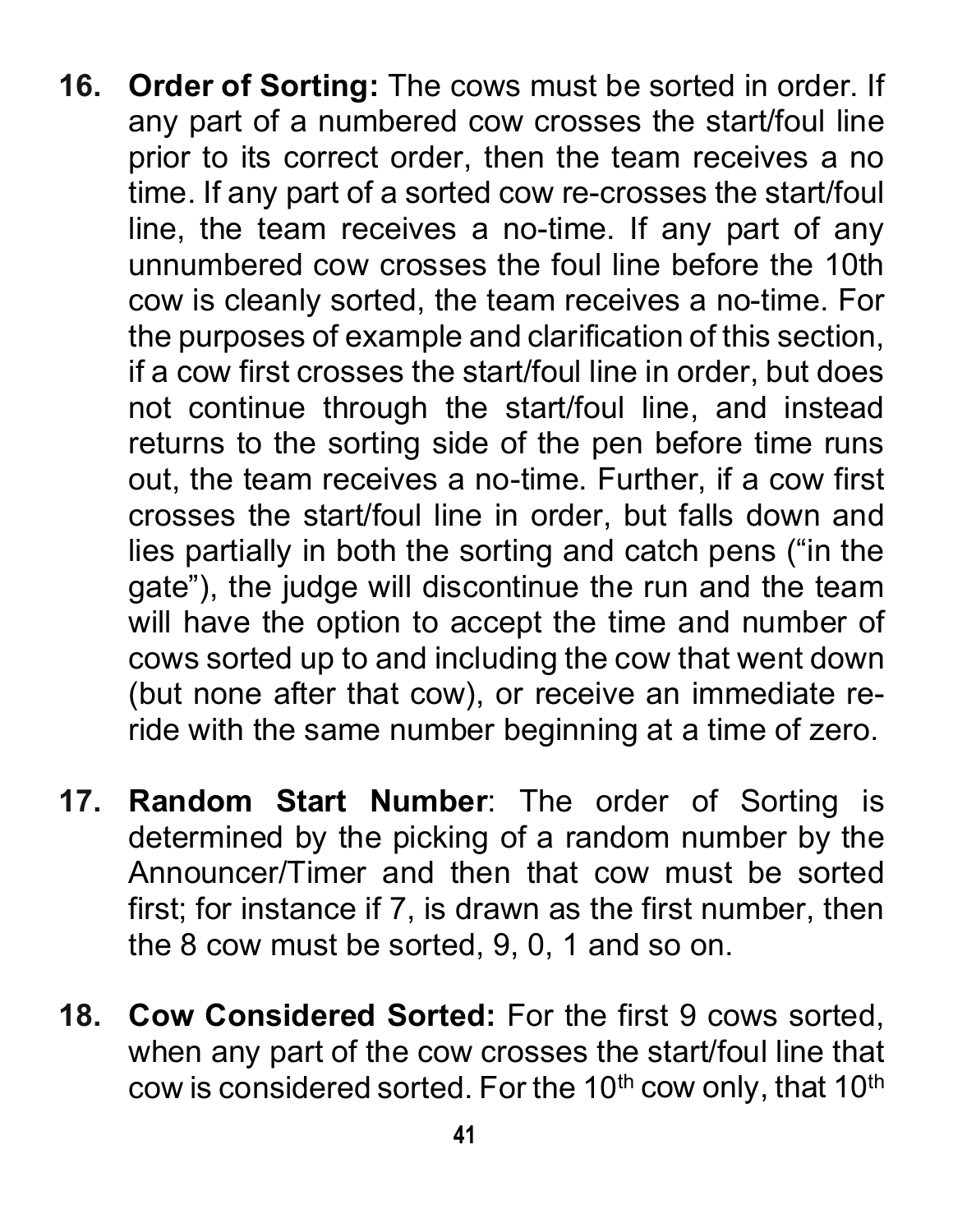cow is considered sorted only when the entire cow is completely across the start/foul line.

- **19. Cow Leaving the Arena**: If there is a malfunction of the Sorting pen, or a numbered cow jumps any fence and either leaves the arena, or ends up in the opposite pen, but did not pass through the gate, it will result in a reride for that team immediately, (assuming either instance was not caused by roughing of the cattle). In the instance of a re-ride, exhibitors will receive a full (90, 75 or 60 second) clock but the exhibitor's time cannot be improved. However, the number of cattle sorted during the allotted time can be improved. [Example: If a team has sorted 5 head in 55 seconds (with a 60 second clock) when the cow jumped the fence, they would get a re-ride with the full 60 second clock. In the re-ride, the same team sorted 10 head in 50 seconds. Their official time would be 10 head in 55 seconds.
- **20. Downed or Stuck Cattle:** Re-rides may be given for downed or stuck cattle at the judges' discretion. Downed or stuck cattle includes cattle that fall down, but not as a result of Roughing, and are down for 5 seconds (as determined in the judge's sole discretion) whether stuck in a panel or gate, or not standing. In these cases, the team sorting will be given the option to take their time on the number of cattle sorted when the run is stopped by the judge or re-ride immediately with the same number beginning at a time of zero.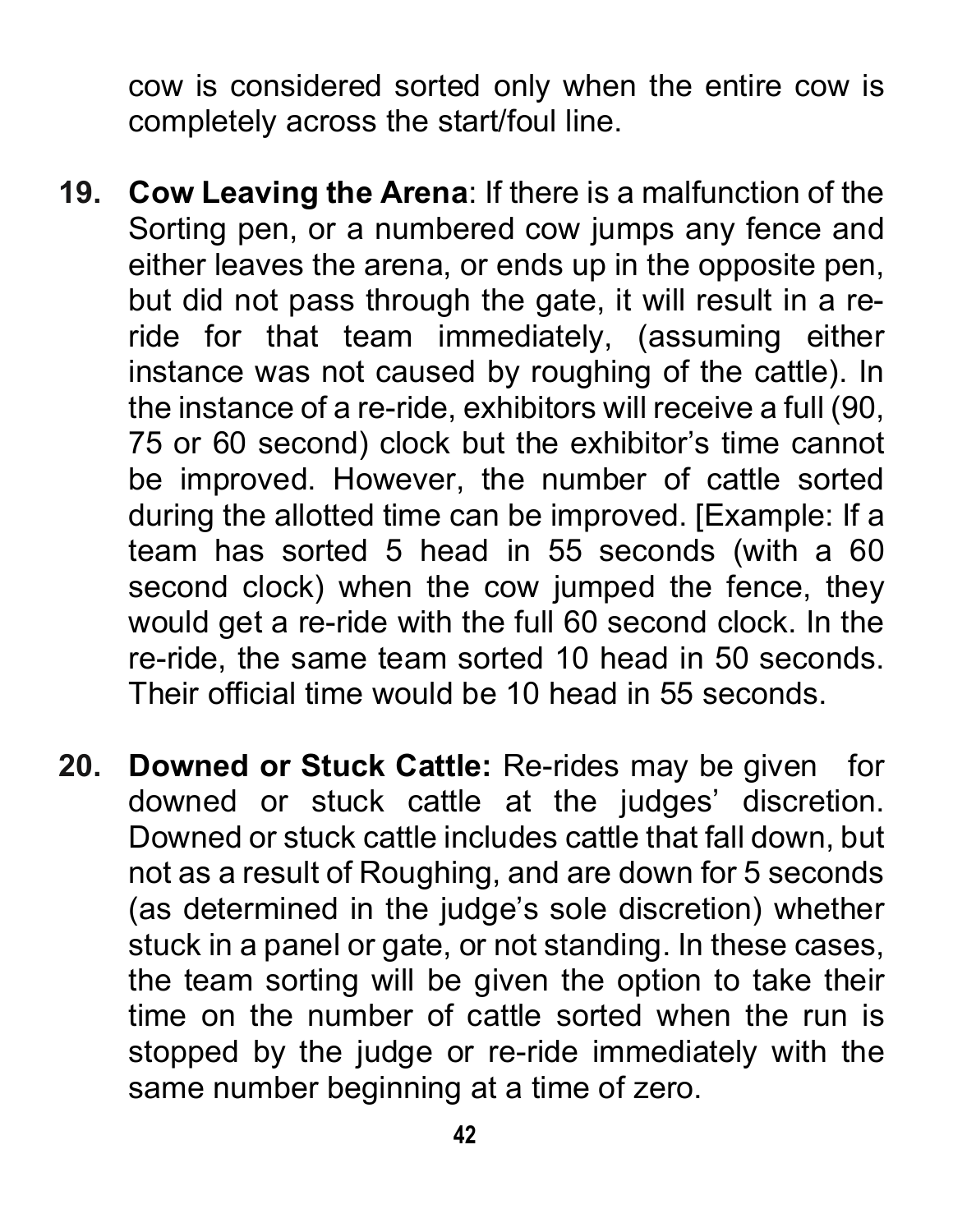- **21. Entry Limit Per Class:** Ride limits vary by class. Refer to individual class descriptions for details.
- **22. Go-Rounds & Percent Returning:** All USTPA Sanctioned Events will have 3 go-rounds. Go rounds run in reverse order. If 50 or less teams: 100% to first go, 50% to second go, top 10 to finals. If 51-100 teams: 100% to first go, 40% to second go, top 10 to finals. If over 100 teams: 100% to first go, 30% to second go, top 10 to finals. In the event of classes with fewer than 20 teams Promoters may opt to have up to 100% of all entries back to the second go (and then a top 10), or may opt to run only the first go, and then proceed directly to a top 10. This "Promoter Option" must be advertised in advance. All go rounds will be run in reverse order until top 10 finals. All finals at any USTPA Sanctioned Event will have their running order determined by either 1) draw, either by mechanical draw or by manual draw, or 2) selection (the "Draft"), where each team qualified for the final round will select their run position in the final round as follows: The team in 1<sup>st</sup> place coming into the final round will select their run position first (they select from 1-10 in the running order); the team in  $2<sup>nd</sup>$  place coming into the final round will select next, and so on until all teams have selected their running position in the top 10 (the  $10<sup>th</sup>$  place team coming into the final round will have their run position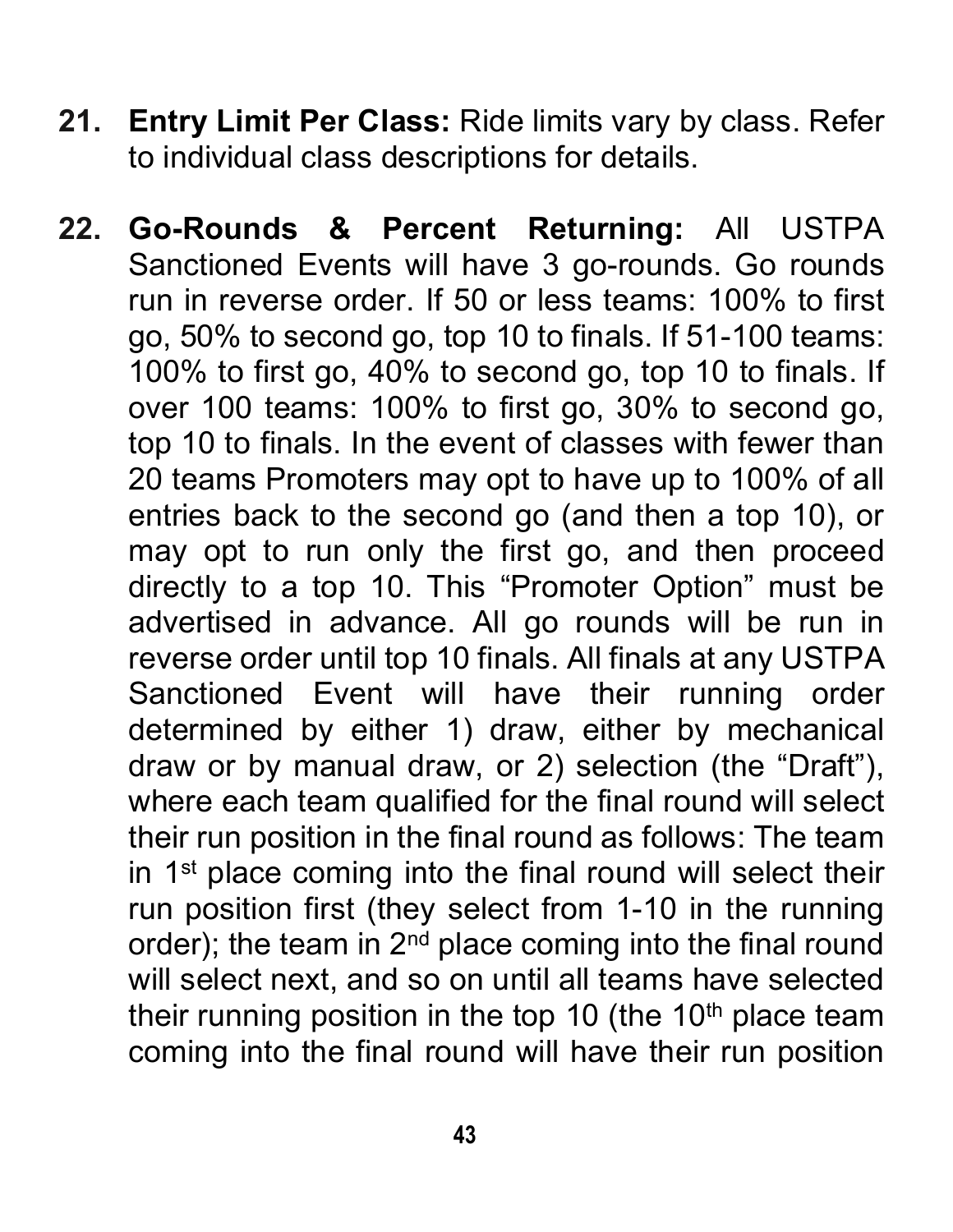determined by whatever position remains after the 9<sup>th</sup> place team selects their run position).

- **23. Must Sort Clean to Advance:** Teams must sort cleanly to advance to the next round. Promoter has the option of implementing progressive time when the number of teams meets the requirements to advance to the next round. A cutoff time plus number of cattle sorted can be used, being the highest time and lowest number of cattle available to progress to the next round.
- **24. Calculating Placing by Clean Sorts:** Teams that Sort in 3 goes, place higher than teams Sorting in 2 goes; teams Sorting in 2 goes place higher than teams Sorting in 1 go, no matter how many cattle were sorted or time accrued.
- **25. Ample Herds for Open Class:** The promoter must have enough cattle so that no herd is resorted during the first round of the Open Sorting Class.

# **26. Re-Ride Situations**

**A.** Should a herd be mis-numbered or have too many or too few non-numbered cattle, only the team that is in the arena at the time the problem is identified will receive a re-ride. The re-ride will be a clean slate and will be done immediately.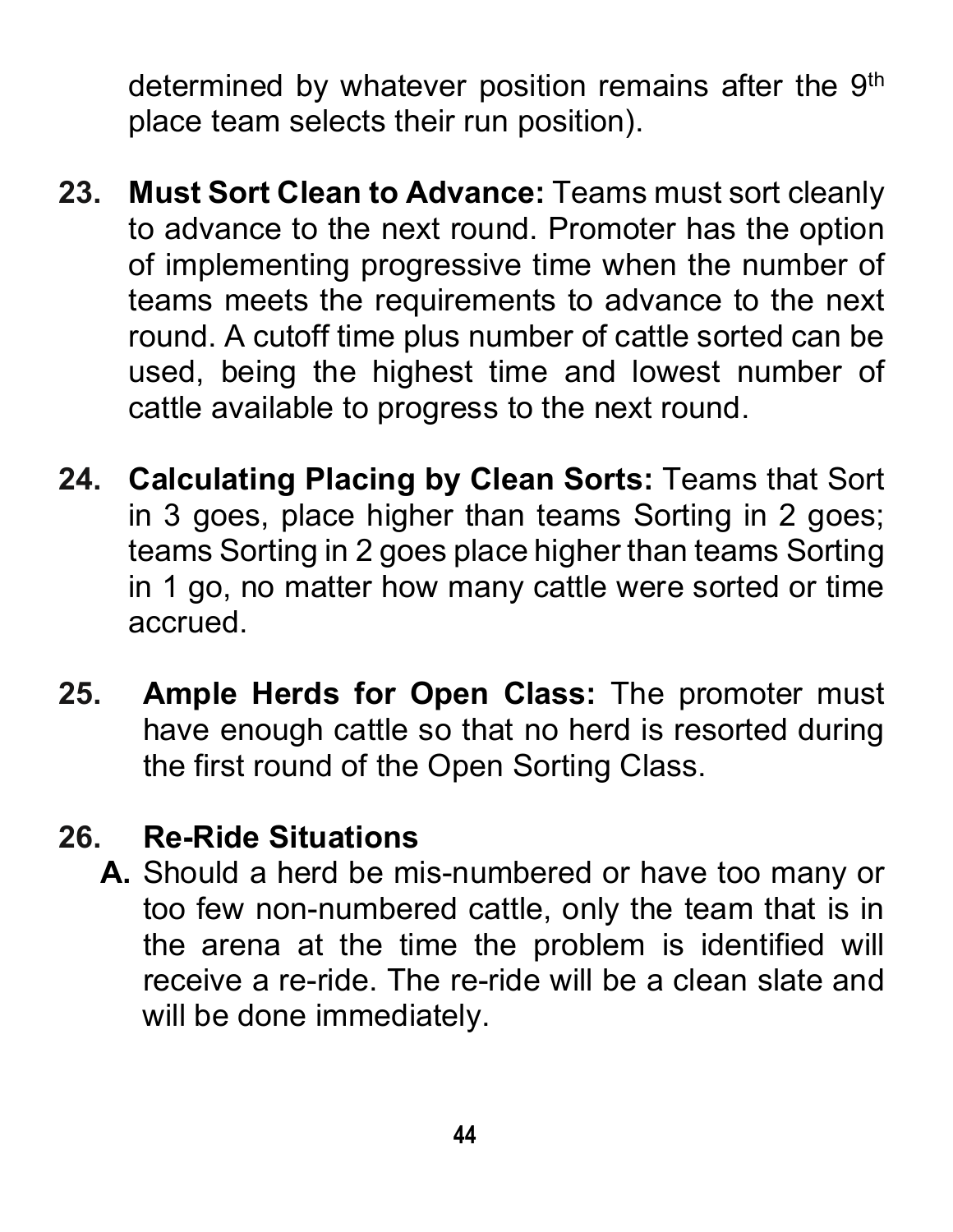- **B.** If a team observes an unfit, injured, or unidentified animal before committing to the cattle, the team must notify the judge. Except for other rules in this Handbook to the contrary (i.e., downed or stuck cattle, etc.), once the team is committed to the cattle, no reride will be given. "Committed to the cattle" means that the team has crossed the start/foul line, the flag has been dropped to start the time on that run, and their cattle number has been called.
- **C.** In the rare instance that a team rides out of order, their time and number of cattle will stand. No re-ride will be given for teams riding out of order. Once the problem is identified, the going forward teams will be correctly aligned, and in the case of Sorting, placed in the proper arena and follow the order as posted. All rounds must be posted before the round starts, unless the USTPA video system is in use, in which case the round may begin prior to posting a printed run order in the arena.
- **27. Protest and Video Replay Review Procedure – Ranch Sorting** (certain parts of this section apply only when Video Replay Equipment is being utilized).
	- **A.** In the event there are two judges being utilized, and those judges initially disagree and subsequently cannot reach agreement on any of the items in #3 below of this rule, an internal review will be made at no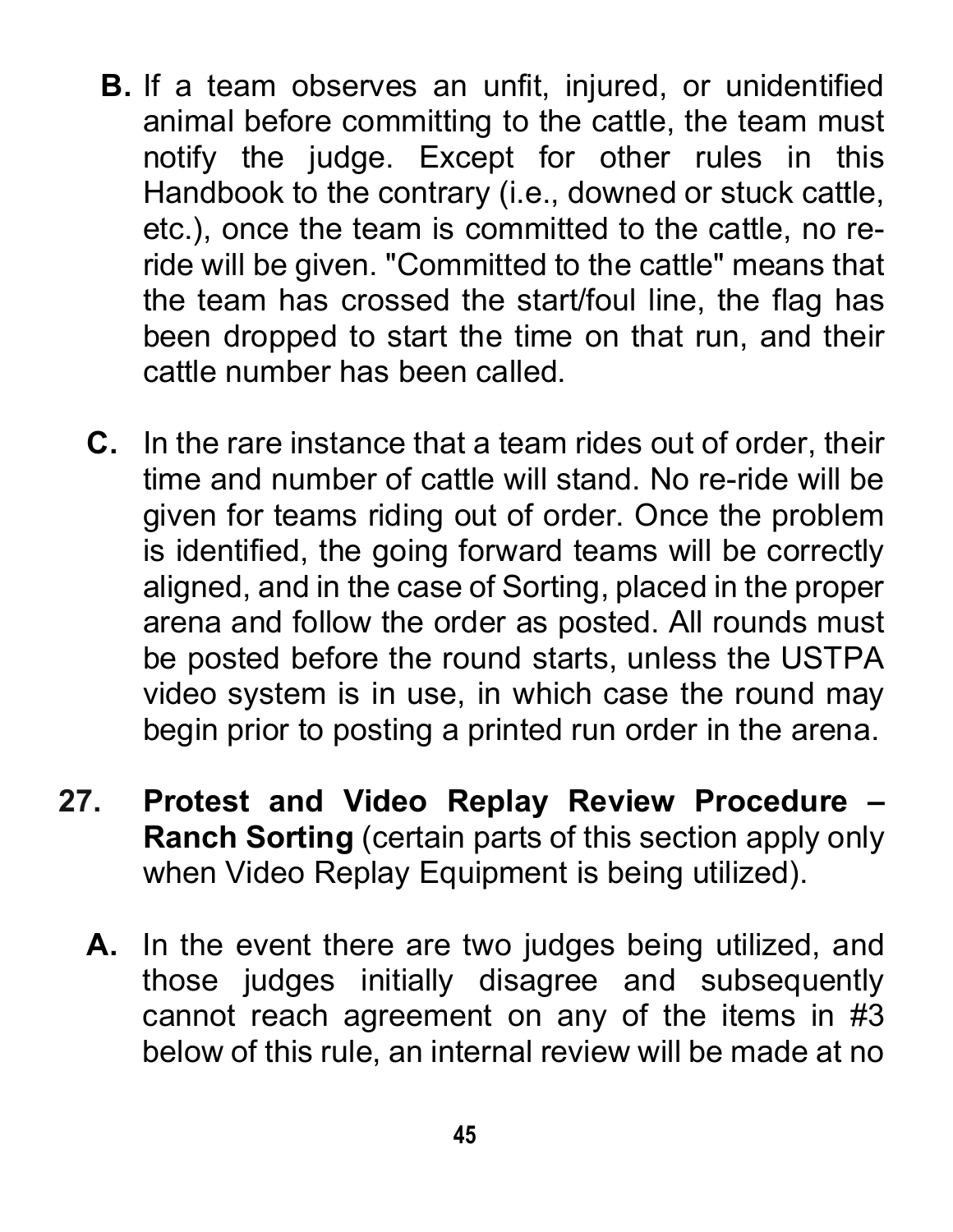charge to, and without a protest being required from the competing team members on the ride in question.

- **B.** For all protests, the protest must be verbally presented to the judge(s) before the team member(s) that wish(es) to file the protest leaves the sorting pen.
	- 1. Only the following types of protest are allowed:
		- a) Number of cattle sorted.
		- b) Order of cattle sorted.
		- c) Official time on cattle sorted.
		- d) Duplicate number called.
	- 2. Protest fee is \$100.<br>3. Reviews will be ma
	- Reviews will be made by the Director-in-Charge and the Animal Welfare Director, or in their absence a Director they have appointed in their place (the "Directors").
	- 4. In the event the Directors do not both agree on the review, the original decision of the judge(s) will he final
	- 5. In the event the Directors do not both agree on the review, and the two judges also did not agree (on the original ruling), the Director-in-Charge shall make the final decision.
	- 6. The team members on the ride being reviewed may observe the Video Replay after a formal decision has been made regarding the review, and then only after the class has been completed and when the show officials are able to make it available. However, under no circumstances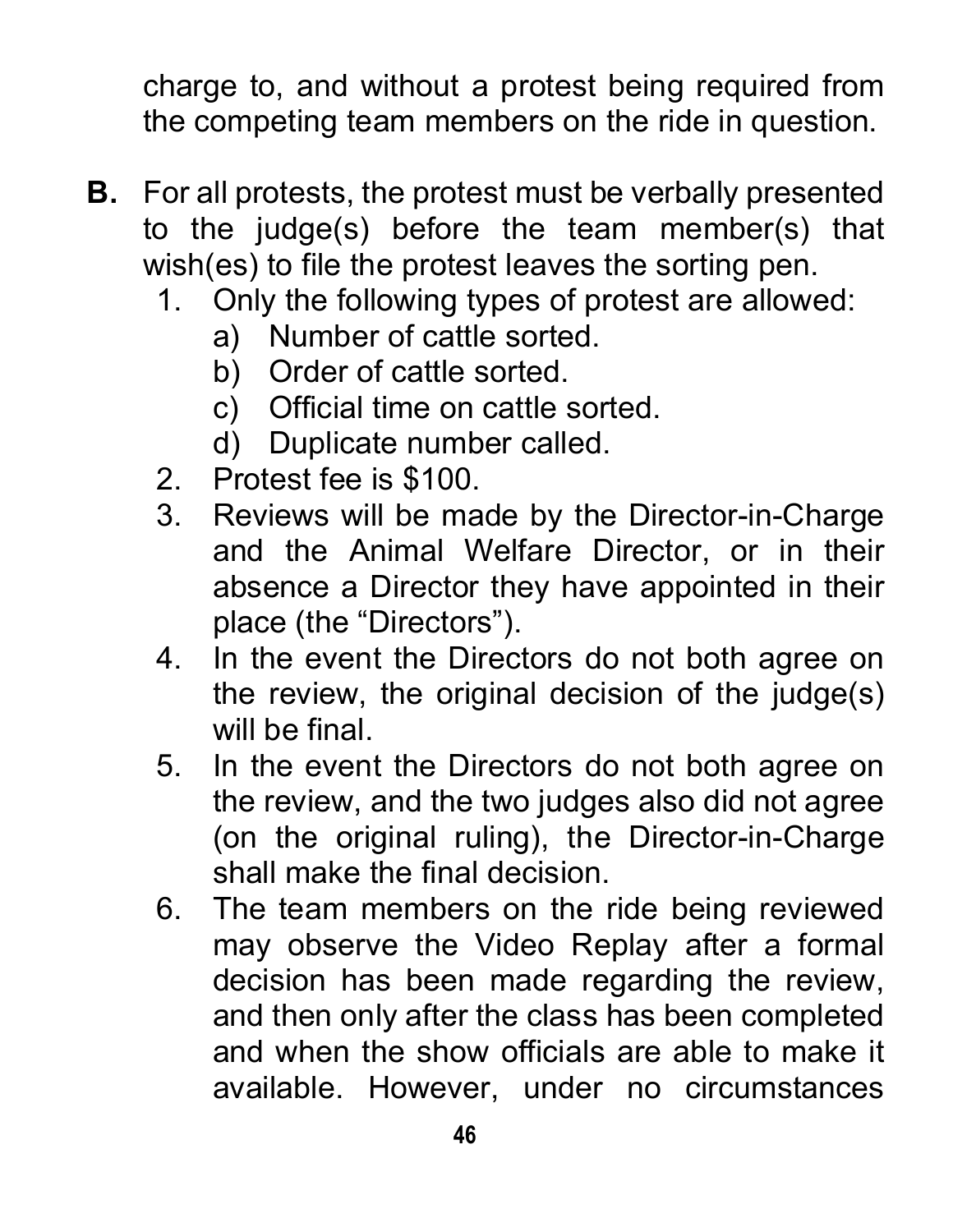shall the team members on the ride being reviewed have any role in the decision on the protest.

- 7. In order to reverse a judge's decision there should be conclusive evidence allowing such reversal. The decision as to whether the evidence is conclusive or not shall be in the sole discretion of the Directors.
- 8. All decisions from a Video Replay Review are final and non-appealable.
- 9. If upon review the protest is found in favor of the protesting team, there will be no fee charged and the correction on the ride will be made.
- 10. If upon review the protest is not found in favor of the protesting team, the original ruling will remain and the \$100 fee will be charged equally to the protesting rider(s), applied to their respective rider invoice. For the purposes of clarification, in the event only one rider joins the protest, that rider will be charged the entire \$100 protest fee.
- 11. If upon review there is no conclusive evidence to overturn the original ruling due to video system malfunction, obstructions, camera failure, etc., there will be no fee charged and the judge(s)' original ruling will stand.
- 12. Upon completion of any review under this rule, in the event a re-ride is offered, the team will ride again on the same herd after all other teams have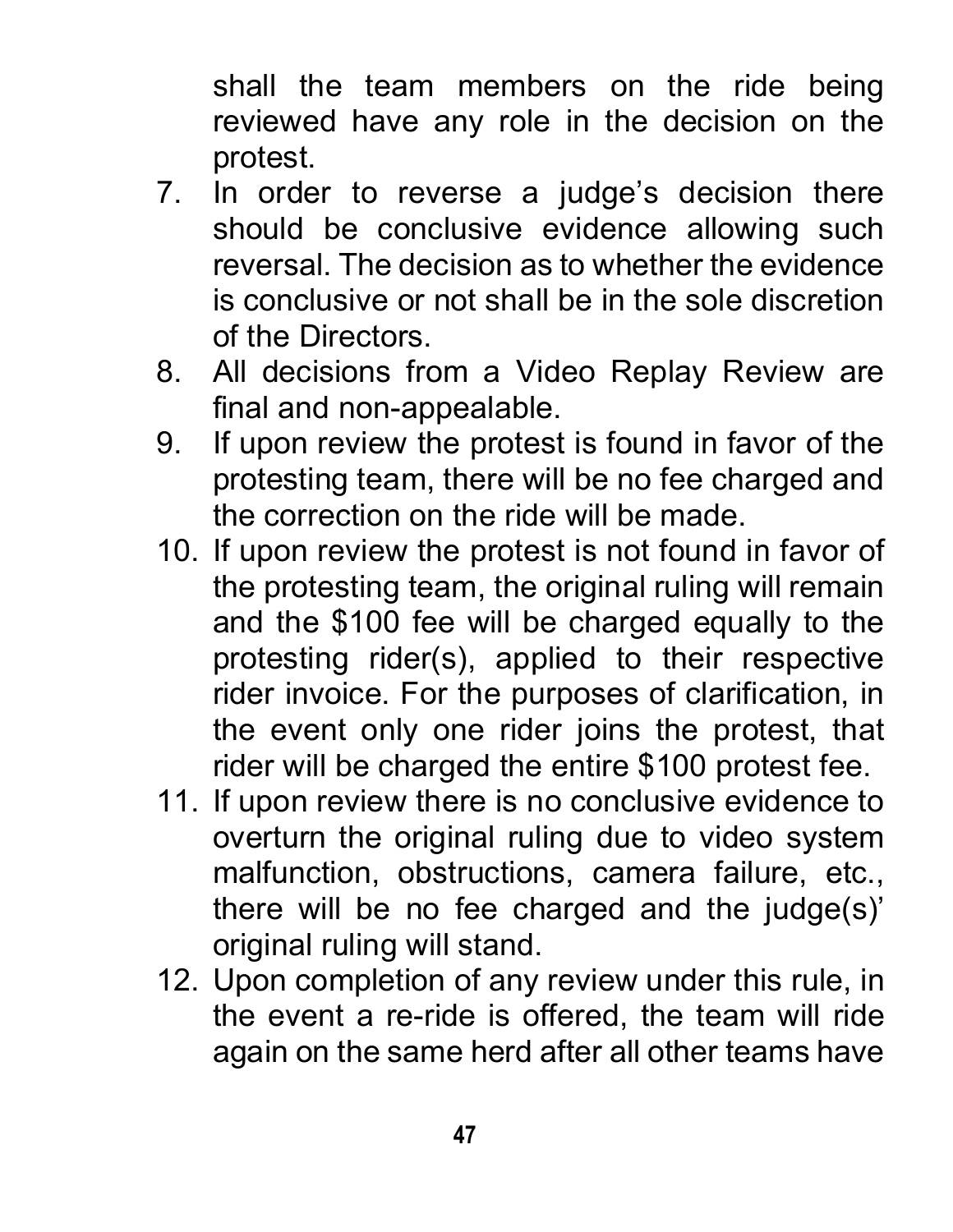completed their rides, and the same cattle number will be used for such re-ride.

- 13. In the event a duplicate number is called, and the judge(s) or announcer discover that mistake during the ride or immediately after the ride, and it is confirmed by the announcer, no Video Replay Review will be made, and in this case the team will be given a mandatory re-ride, before the next team rides, and with the correct cattle number.
- **28. Following USTPA General Guidelines:** For general guidelines on Ranch Sorting, follow USTPA's rules on all other issues not covered in this section.
- **29. Arena Arrangement for Ranch Sorting:** See diagram at back of Handbook.

# **V. Open Arena Sorting Rules**

- **1. Open Arena:** Open Arena Sorting for 2 or 3 riders may be Sanctioned, using a full open arena with a Foul Line length at event producer's option, preferably the same as the Team Penning foul line, and one judge.
- **2. The Object of Open Arena Sorting**: The basic concept of Open Arena Sorting is that there are ten numbered cattle, 0-9, and two unnumbered cattle for a total of 12 head at the beginning of a run behind a foul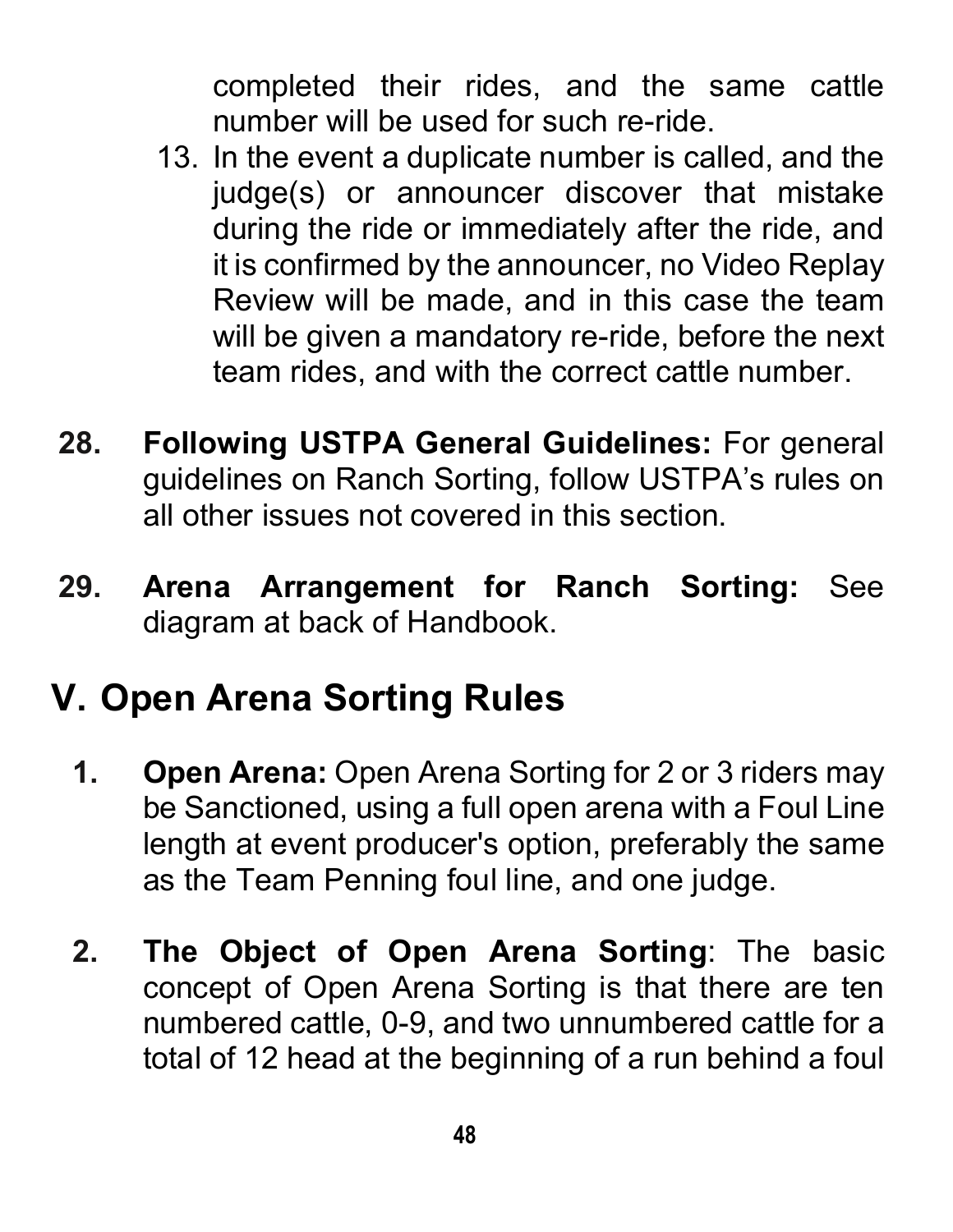line in an arena with two or three people mounted on the other side of the foul line.

**3. Following Other Sorting Guidelines:** Other general Sorting guidelines are contained in the previous Ranch Sorting Rules section. Please refer to that previous section for rules that apply to both Ranch Sorting and Open Arena Sorting.

# **VI. Disputes**

- **1. Protest and Video Replay Review Procedure – Ranch Sorting:** See section IV, paragraph 27.
- **2. Initiating a Protest:** When a team has a dispute about a run, a protest must be lodged with a judge before the team leaves the arena. The team will then immediately file the protest with the Director-In-Charge. If upon review the protest is not found in favor of the protesting team, the original ruling will remain and a \$100 fee will be charged equally to the protesting rider(s), applied to their respective rider invoice. For the purposes of clarification, in the event only one rider joins the protest, that rider will be charged the entire \$100 protest fee.
- **3. Presenting the Dispute Findings**: If a protest is filed, the Director-In-Charge shall present said dispute, to the judges. The Director-In-Charge shall immediately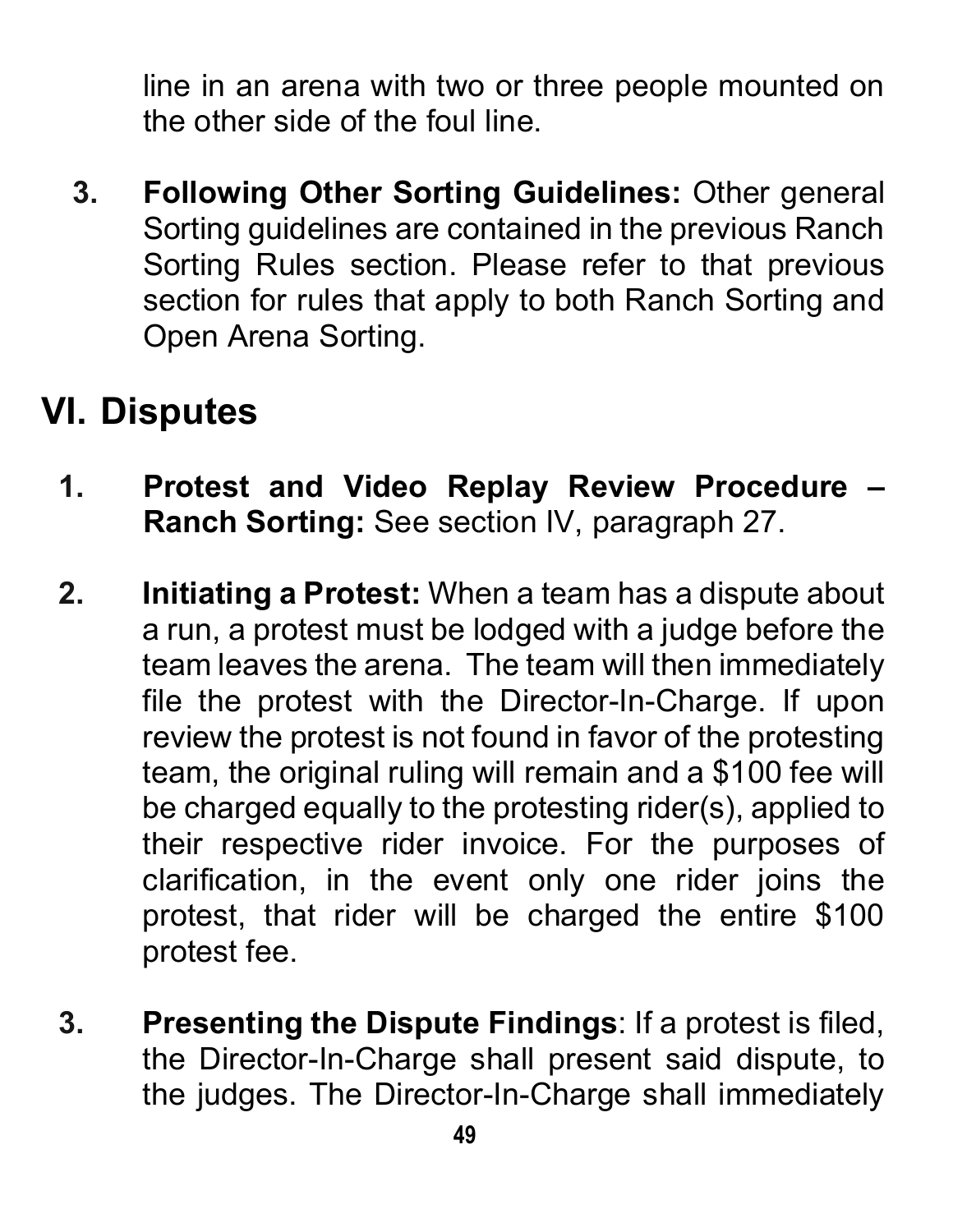present the findings and reasons to the protesting parties. Protest results should be decided and announced after the last team but prior to that set of cattle exiting the arena.

# **VII. Mandatory Event Guidelines**

- **1. Conduct** 
	- **A.** Each USTPA member shall follow the USTPA rules at all Sanctioned Shows.
	- **B.** During any World Championship Series (National) Show, no alcohol will be consumed or possessed by exhibitors or show officials in the show arena. This also includes the warm up areas, and staging areas where exhibitors are waiting to ride.
	- **C.** Any contestant guilty of unsportsmanlike conduct will be fined and/or suspended and/or expelled from membership. USTPA reserves the right to revoke or refuse membership.
	- **D.** If a person is fined; the fine will be determined and assessed by the judges, Director(s) present or Board of Directors.
	- **E.** Fines must be paid before contestant rides again.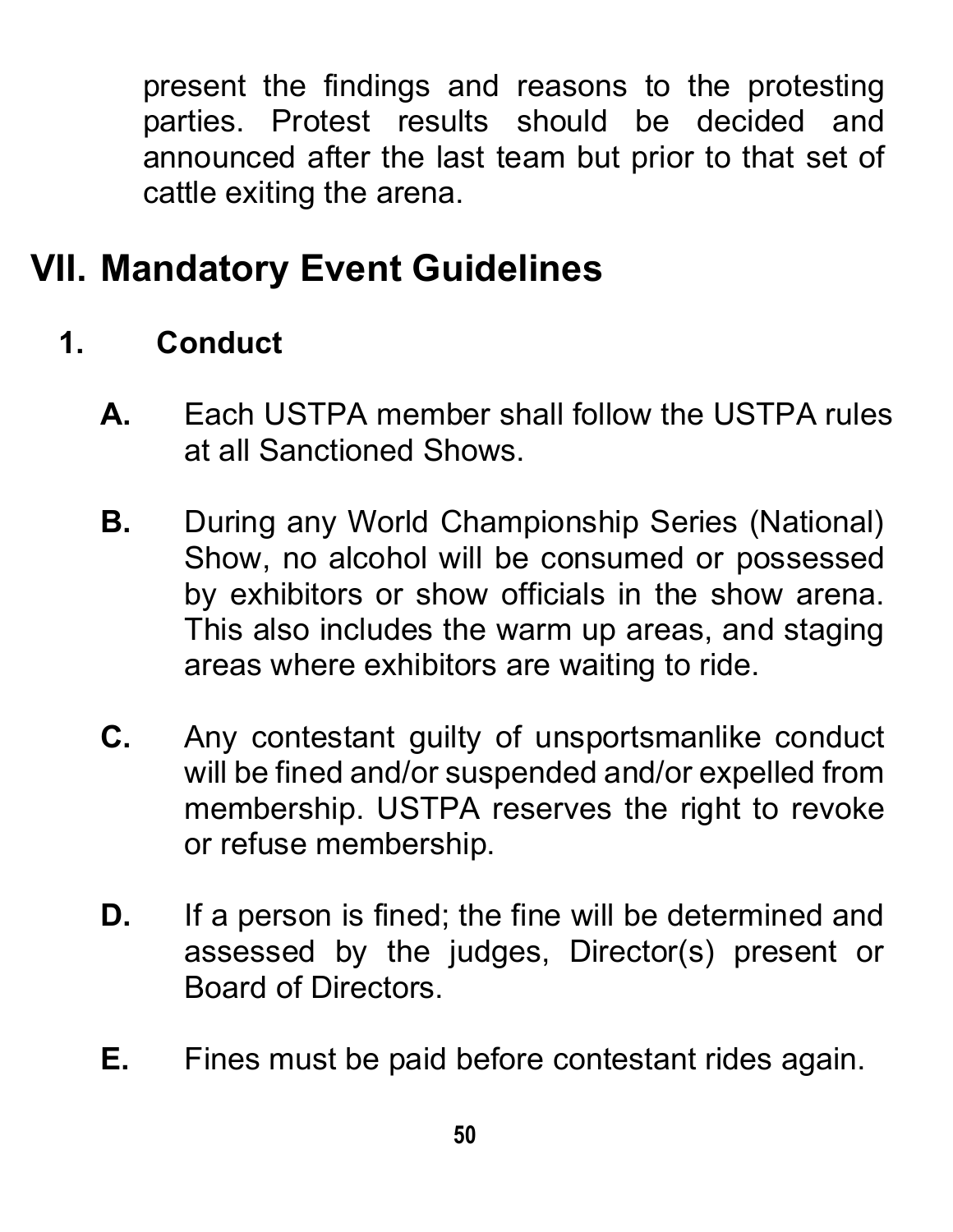- **F.** An approved judge shall be treated with courtesy, cooperation and respect. No person shall direct abuse or threatening conduct toward any judge or a judge's family, either in furtherance of his judging duties or as a result thereof, whether or not the conduct occurs during an approved show, on the show grounds, or off the show grounds.
- **G.** By virtue of paying an entry fee and/or competing in a Sanctioned USTPA competition, whether or not a paid USTPA member, permission is granted by each contestant to the USTPA to use his or her photographic image for any purpose as determined by the USTPA.
- **H.** Any rider that misses a ride will be billed the entry fee for their ride, even if a substitute is used. Any team missing a rider when their team is called to the gate may recruit a substitute rider. A substitute rider must be rated the same, or less than, the missing rider of the team. Substitute riders will not be charged for their ride, but will receive their portion of the payout of any team earnings.

## **2. General Guidelines**

**A.** Approved Officials: The USTPA must approve the Penning judges, timekeepers, and announcers, who must be USTPA members in good standing. There will be 2 Penning judges approved by the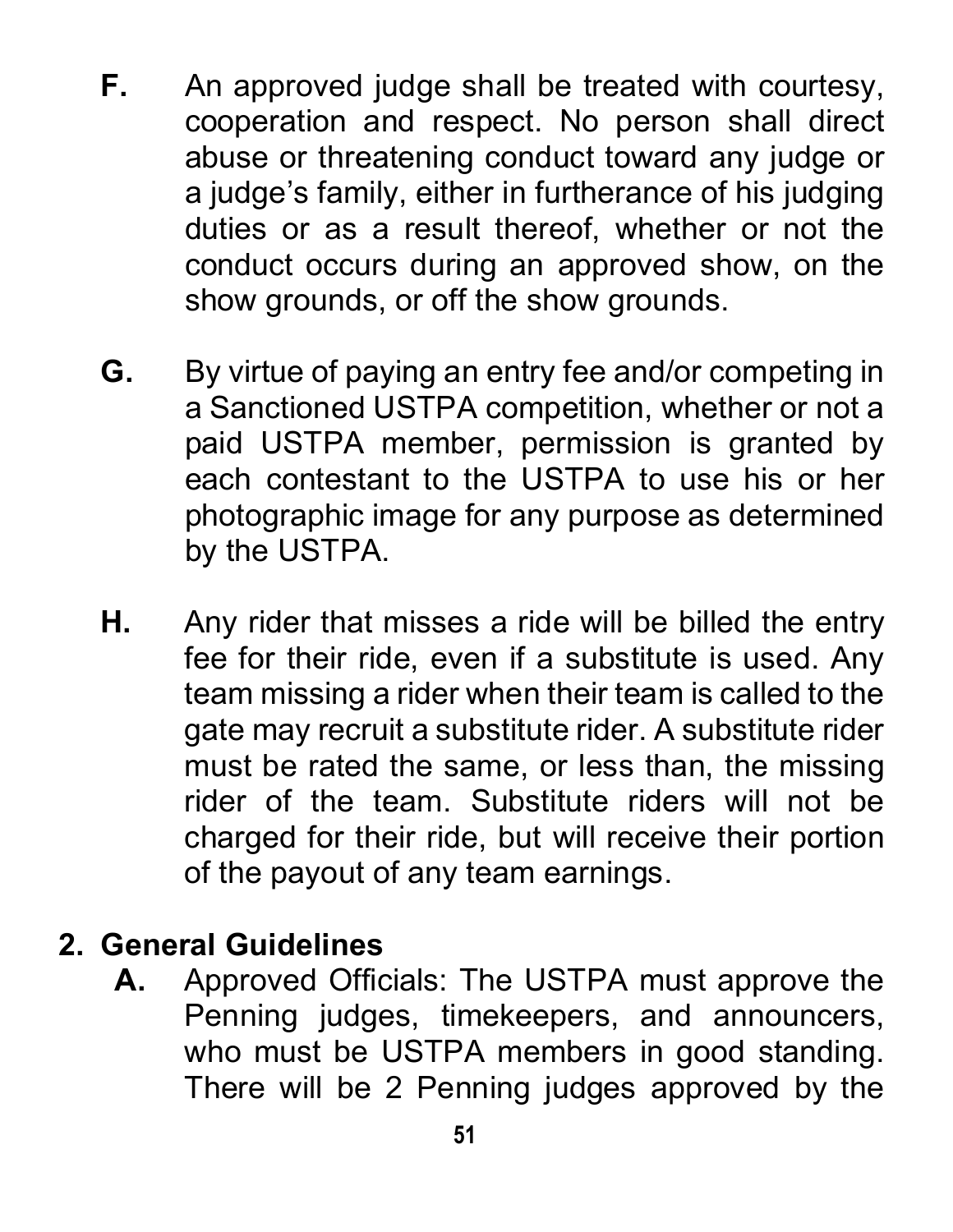USTPA and compensated by the event producer, (one judge at the line and one judge at the pen), and at least 2 timekeepers. The announcer may function as timekeeper.

- **B**. Judges: Decisions of the judges are final. No judge may enter any class that he or she judges. There will be 1 line judge and 1 pen judge in Team Penning. In the event of a disputed decision between the judges, the USTPA Director-in-Charge will cast the tie breaker.
- **C**. Maximum Entries Per Class: The maximum number of entries varies by class. See individual class descriptions for details. "Promoter's Option" allowances includes changing 2 riders on each team in any class, and a different ride limit per class than described herein, but event producers must apply for and receive special Sanctioning requesting such Promoter's Options and advertise the show accordingly.
- **D**. Timely Submission of Show Results: All proceeds and results of shows must be submitted to the USTPA Administrative Office within 7 days of the last day of the show. For each day late after 7 days, an event producer will be fined \$25 per day. Any fine must be paid before the event producer's next scheduled show. Failure to do so will subject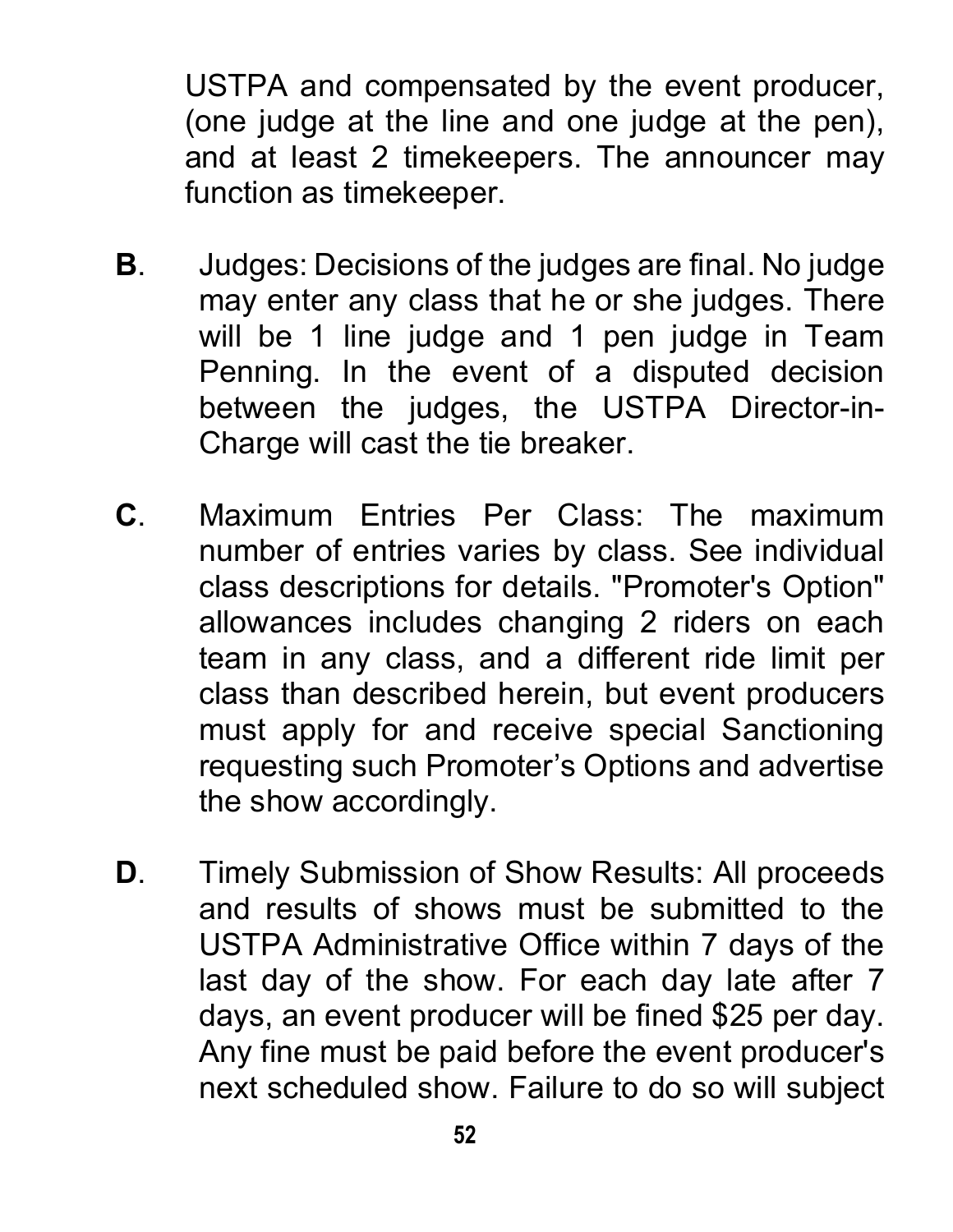the event producer to being disallowed any further Sanctioning by USTPA.

- **E.** Cancellation Before Completion: In the event a show is canceled due to weather or other extenuating circumstances before the final round, the last fully completed round will decide the winners of the event. Decision to stop the event shall be a joint decision of the event producer, the USTPA Director(s) present, and the judges.
- **F.** Access to Show Results: A Director or Director-in Charge shall have access to the results any time after the conclusion of that class. A preliminary report of monies earned in each class shall be openly posted for participants to review.
- **G.** Open Finals Herd: The finals herd for the Open class may be a herd that was used in the first round. This herd will be picked after the first round and before the second round, by the event producer and/or Director-In-Charge.
- **H.** Rider Substitutions: In extreme instances, substitution of a rider after a team has made its original ride may be allowed at the discretion of the judge for compassionate reasons. The show secretary must be notified to ensure that monies are awarded to the appropriate rider in each go.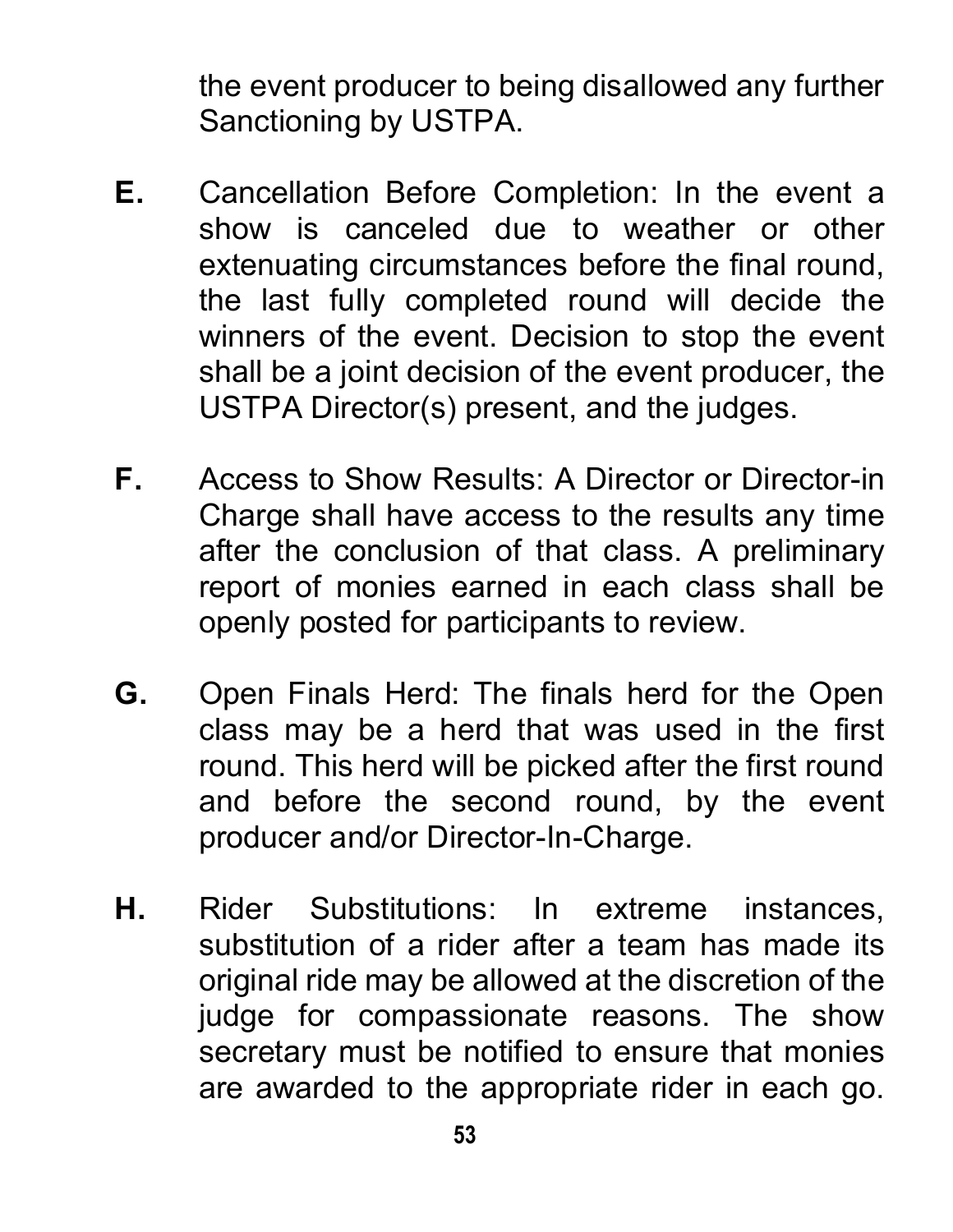Substitute riders must have available rides in order not to exceed the ride limit in that class.

**I.** All USTPA Sanctioned Events will have 3 gorounds. Go rounds run in reverse order. If 50 or less teams: 100% to first go, 50% to second go, top 10 to finals. If 51-100 teams: 100% to first go, 40% to second go, top 10 to finals. If over 100 teams: 100% to first go, 30% to second go, top 10 to finals. In the event of classes with fewer than 20 teams Promoters may opt to have up to 100% of all entries back to the second go (and then a top 10), or may opt to run only the first go, and then proceed directly to a top 10. This "Promoter Option" must be advertised in advance. All go rounds will be run in reverse order until top 10 finals. All finals at any USTPA Sanctioned Event will have their running order determined by either 1) draw, either by mechanical draw or by manual draw, or 2) selection (the "Draft"), where each team qualified for the final round will select their run position in the final round as follows: The team in  $1<sup>st</sup>$  place coming into the final round will select their run position first (they select from 1-10 in the running order); the team in  $2<sup>nd</sup>$  place coming into the final round will select next, and so on until all teams have selected their running position in the top 10 (the  $10<sup>th</sup>$  place team coming into the final round will have their run position determined by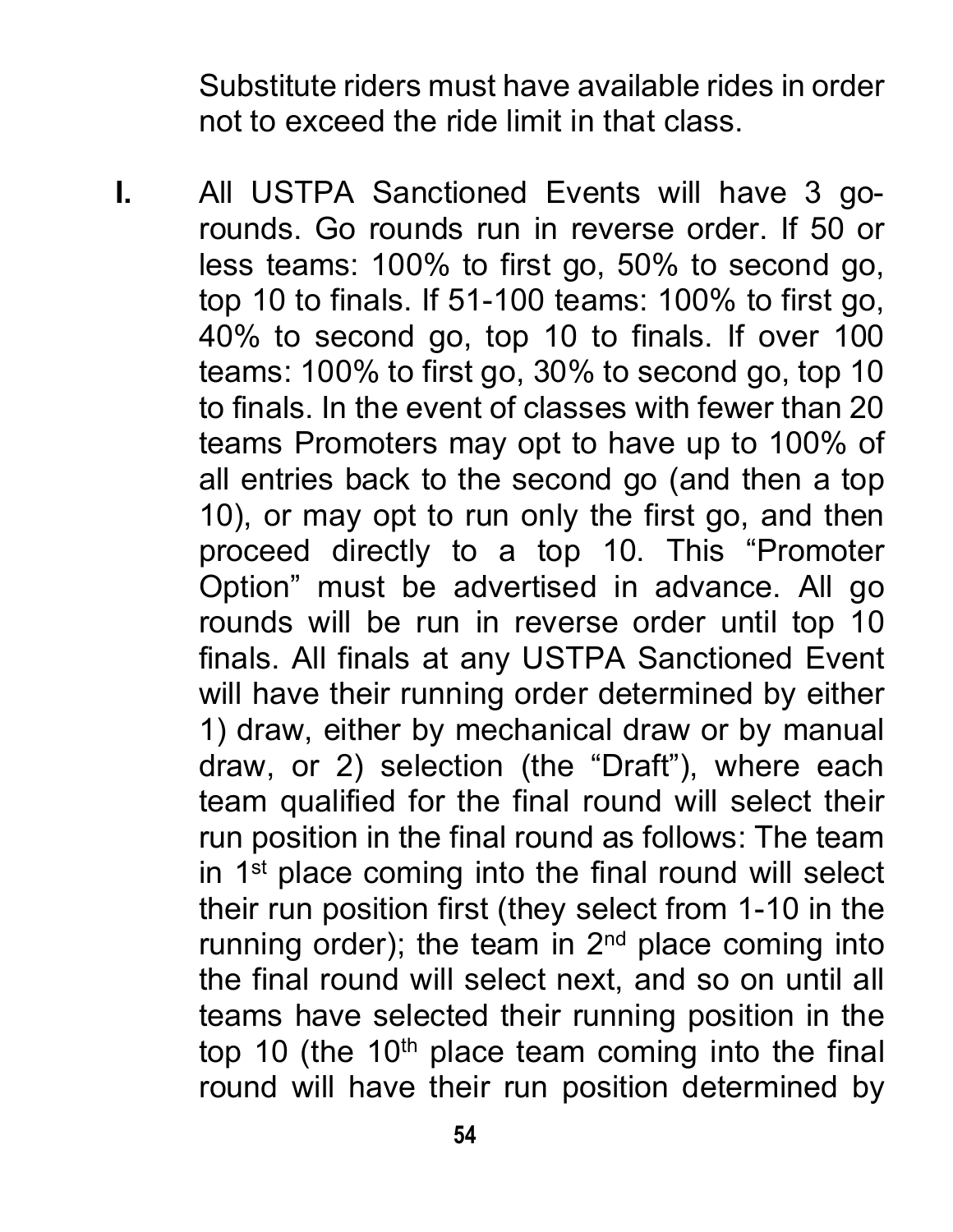whatever position remains after the  $9<sup>th</sup>$  place team selects their run position). The #10HC Elite Team Penning class will follow the Go-Round and Percent Returning rules set forth in this section, except that at the Elite World Finals, the #10HC Elite Penning class will follow the Go-Round and Percent Returning rules below:

- i. First Round: All Qualified and Properly Entered Teams
- ii. Second Round: 40% of 1st Round Advances to the 2<sup>nd</sup> Round
- iii. Third Round: 40% of 2nd Round Advances to the 3rd Round
- iv. Final Round: Top 20. Ride Position in the Final Round (Top 20) determined by team selection ("Draft) as noted above, except that this class will have a top 20 in the final round at the Elite World Finals.
- **J.** Non-Rerun Cattle in 1<sup>st</sup> Go of Open Penning: Non rerun cattle will be provided for all teams in the first round of the Open Penning Class at all World Championship Series (National) shows. Team counts may be capped to accommodate this rule.

#### **3. Dress Code**

All contestants, judges and herd holders at a USTPA Sanctioned Show must wear western attire including a western hat, long-sleeved western shirt tucked-in and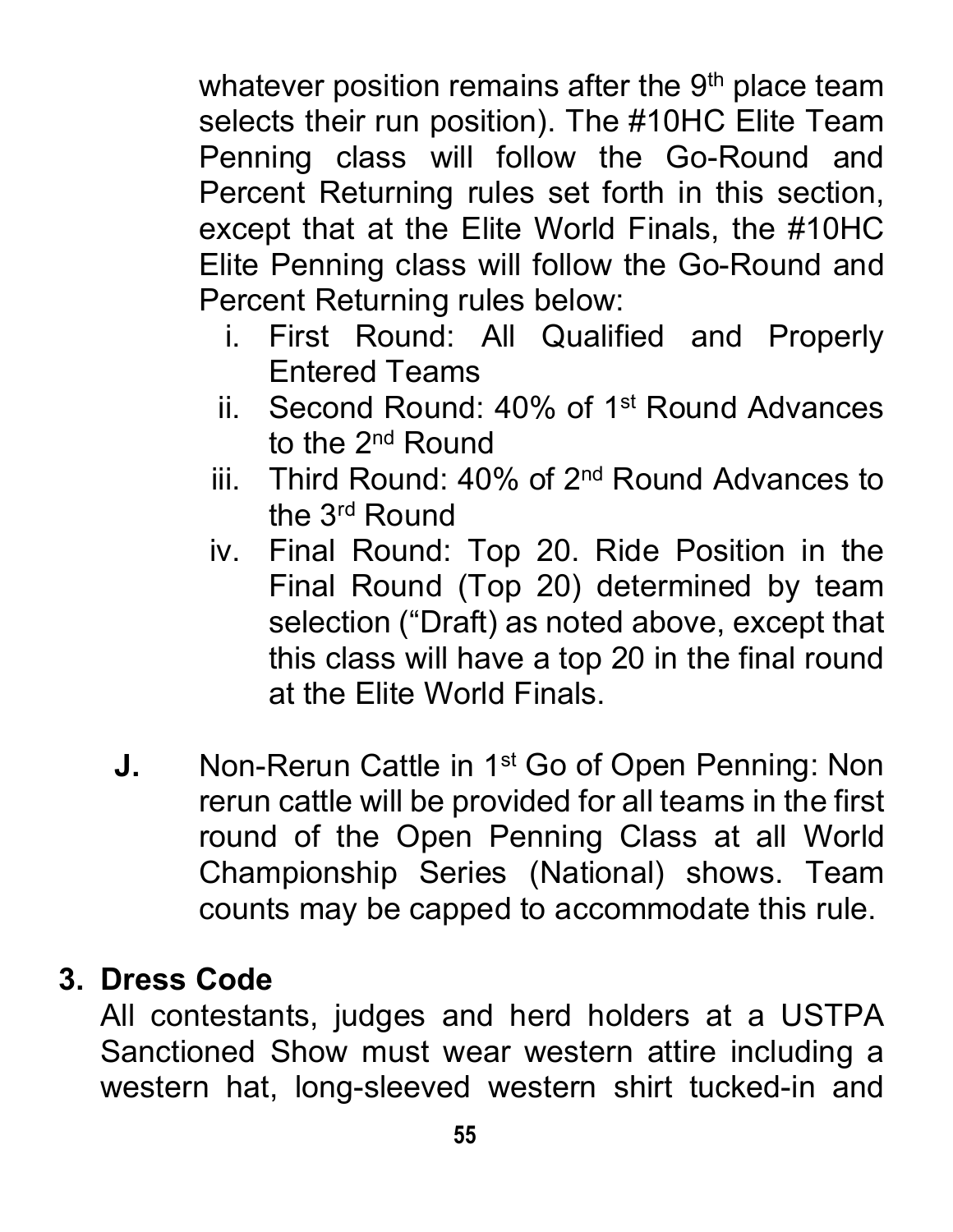buttoned properly, and boots. Announcers shall wear western attire with a western hat or no hat being optional during the competition day. Show secretaries, office personnel and timekeepers shall wear western attire with a western hat or no hat being optional and boots or other appropriate footwear during the competition day. In the event of extreme temperatures, the Director-In-Charge and the judges will decide on the day of the show if shortsleeved western shirts or cold-weather attire may be worn. Tank tops, ball caps and tee shirts will not be allowed. A hat must be worn by contestants & herd holders unless cold weather attire has been implemented for that day.

**Optional Protective Helmet:** Instead of a western hat, riders may choose to wear a properly fitting protective headgear which meets or exceeds ASTM (American Society for Testing and Materials)/SEI (Safety Equipment Institute) standards for equestrian use and carries the SEI tag. Helmet harnesses should be worn securely and be properly fitted. Youth riders are especially encouraged, though not required, to wear protective helmets.

## **4. Payment of Show Tabs**

All participants at USTPA Sanctioned and Nationally Produced Shows are responsible for paying their show tabs according to the terms of the producer, prior to the end of the show or close of the show office at the show. Members with prior payment issues may be required to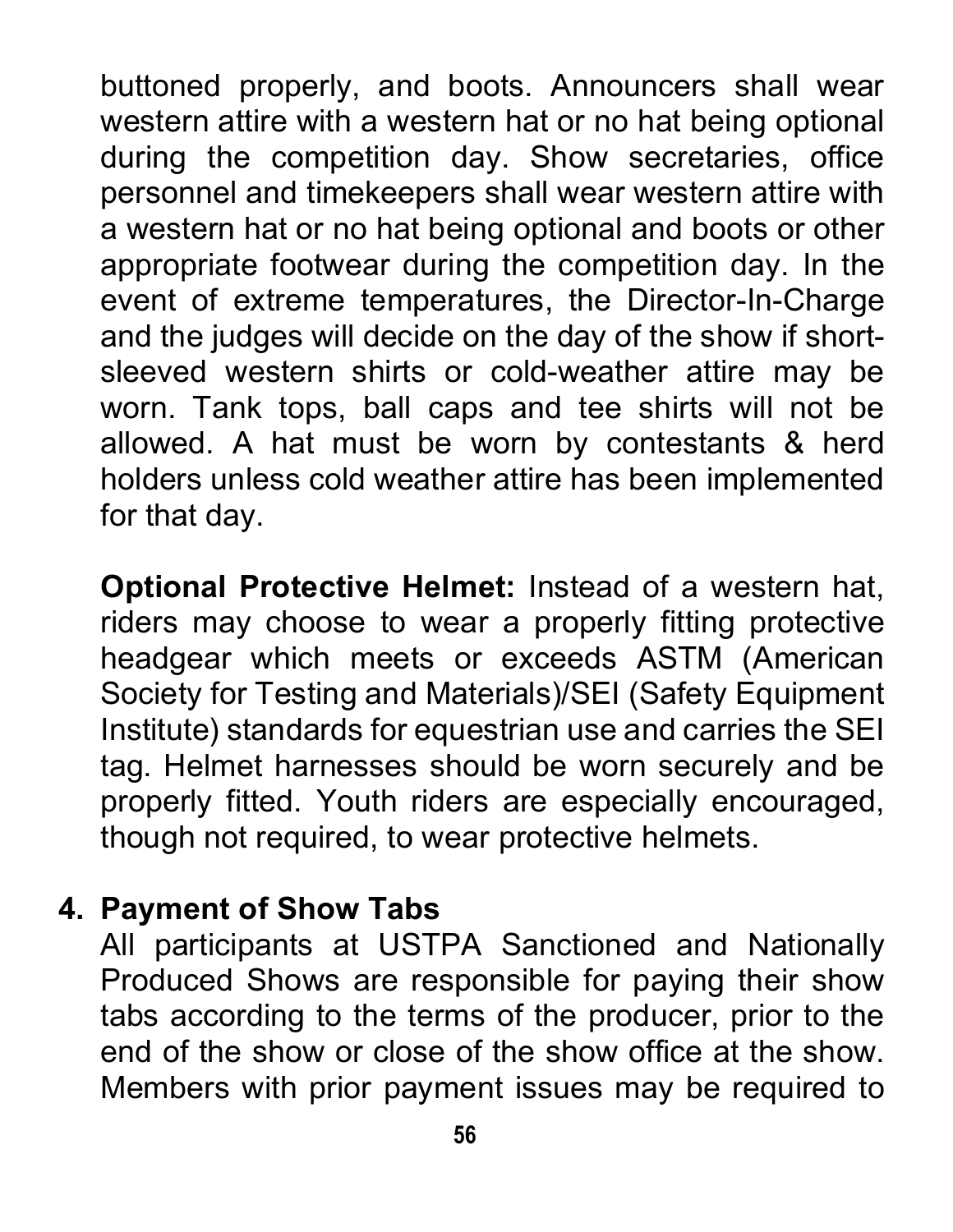pay in the form of cash prior to competing or have other limitations imposed. Show participants who fail to pay their show tabs by the close of the show or show office may be subject to immediate suspension of membership.

# **VIII. Sanctioning**

# **1. Sanctioning Process**

Applications for approval of either Sanctioned or co Sanctioned Shows must be postmarked or electronically dated no later than 30 days prior to the first date of the event to be approved.

# **A. Priority Dates**

Priority dates may be awarded to USTPA Sanctioned Shows held the previous year, however, all priority show dates are determined by USTPA. Priority dates will not be awarded if:

- **i.** Show results and fees are not submitted to the USTPA office within 7 working days;
- **ii.** A request for new dates is received for the same show;
- **iii.** Show location is moved from the previous year;
- **iv.** Show is not held in consecutive years;
- **v.** Show management or producer is suspended at any time during the previous year.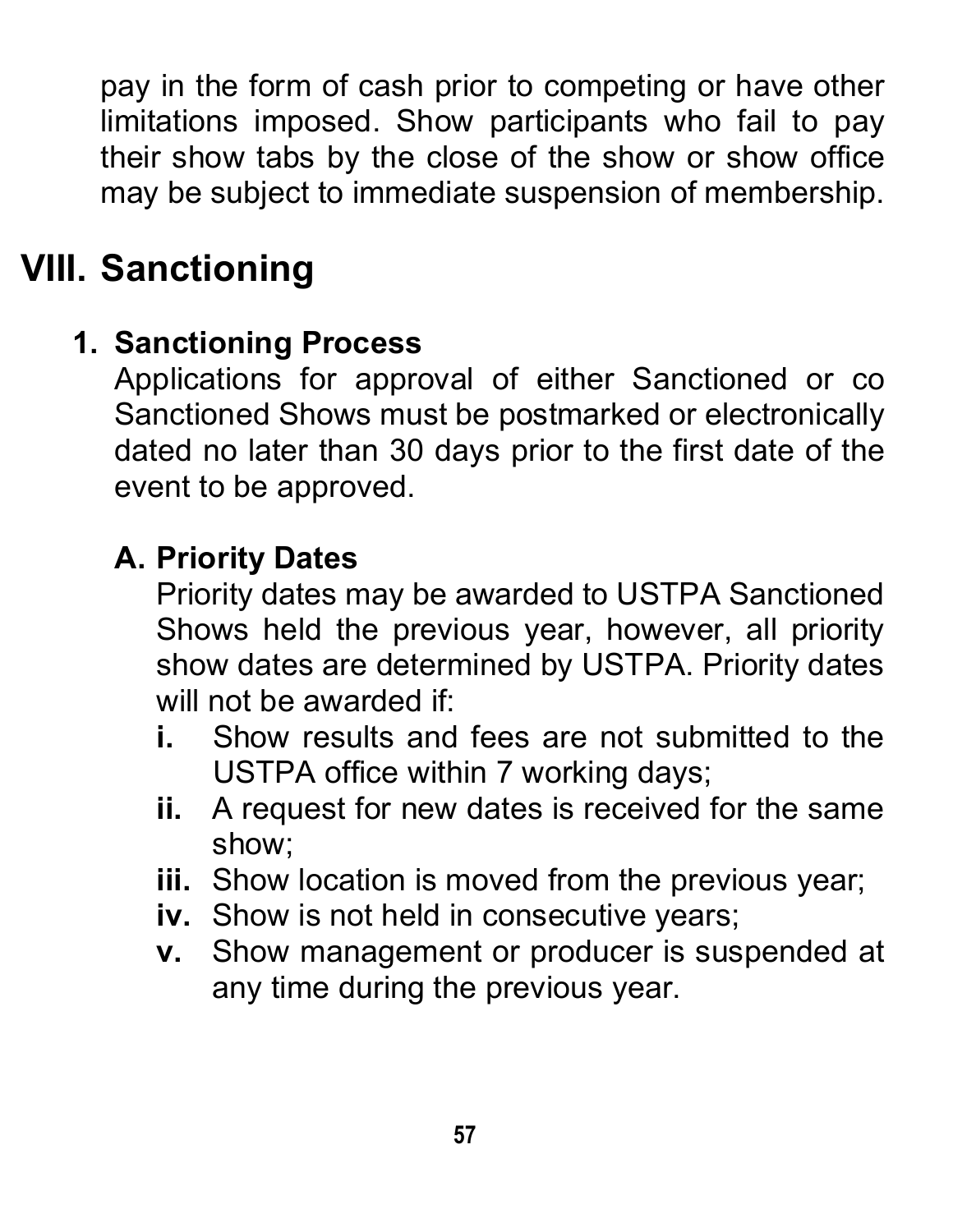# **2. Required Classes:**

The Open Class, the #10HC Elite and a Youth class are all required classes at USTPA Sanctioned Pennings and Sortings, unless Special Sanctioning has been granted.

## **3. Penning and Sorting Sanctioning:**

Team Penning only shows, Ranch Sorting only shows, and Team Penning/Ranch Sorting combination shows may be Sanctioned.

## **4. Compliance and Fines**

If an event producer does not follow USTPA rules and any exhibitors are disqualified, the event producer may be fined \$100 per disqualification. If an event producer allows anyone who is not either a USTPA Competitor Member or Day Permit Holder to compete, the event producer will be liable to pay \$100 per infraction. Failure to comply with any USTPA rules could result in forfeiture of future Sanctioning by the event producer, including any shows already Sanctioned or pending Sanctioning. The event producer will pay the USTPA for all fines and/ or monies collected.

# **5. Special Sanctioning**

Special Sanctioning granted by the National Sanctioning Director and the Executive Committee, may allow for potential modifications, which may include but not be limited to a higher ride limit, not all classes being offered, special venue or large added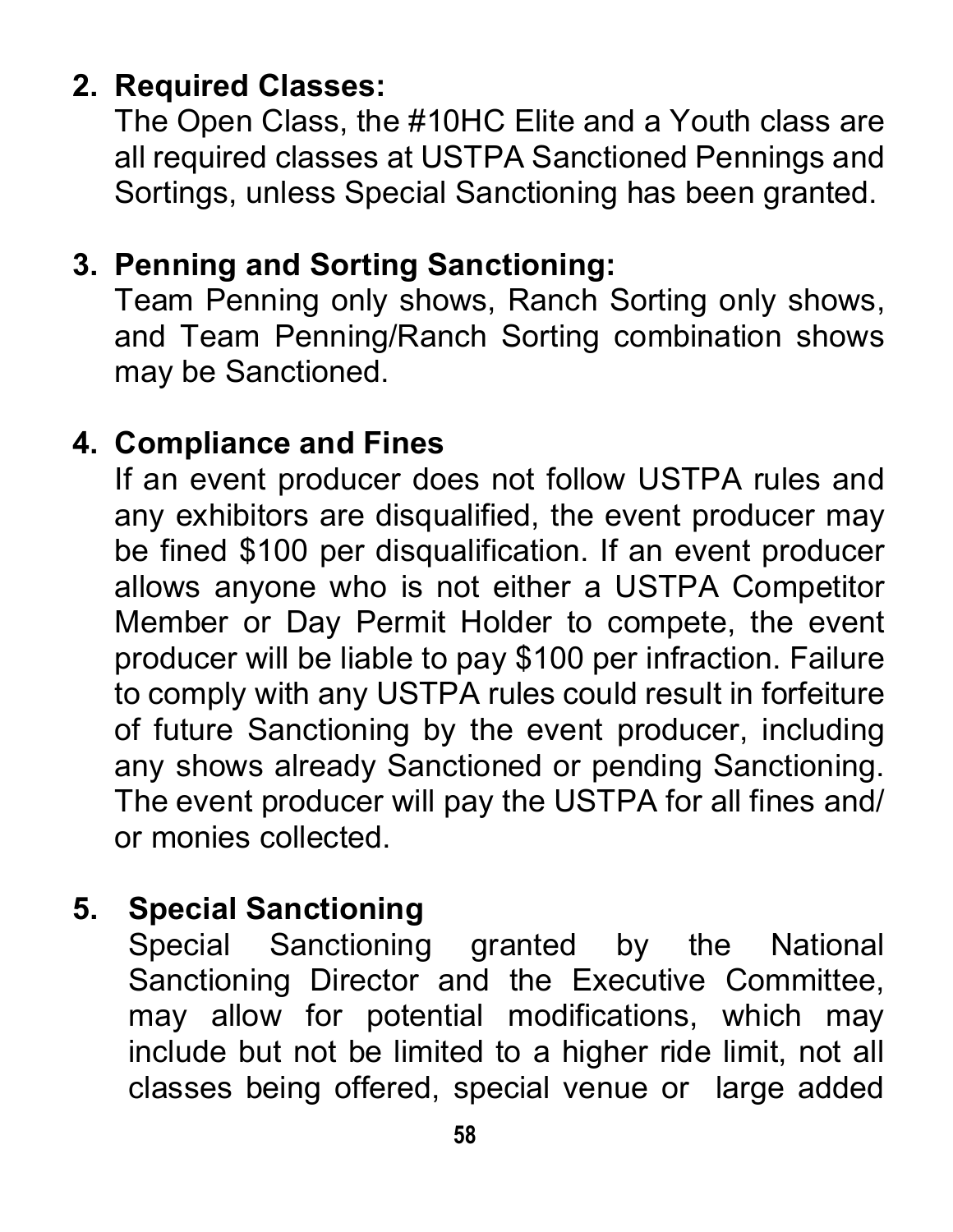money per class. Any and all deviations must be advertised in bold print.

# **6. Liability**

Each event producer operating a show under the USTPA's Sanctioning shall be solely responsible for any and all liability and shall hold USTPA and its Officers and Directors harmless from any liability.

# **7. Cattle Approval**

The number of cattle must be approved by the Regional and/or National Sanctioning Director as specified in the event producers Contract.

## **8. Use of Approved Cattle Numbers**

The event producer must use over-the-shoulder cattle numbers approved by USTPA as specified in the event producers Contract.

## **9. Sanctioning Fees**

The event producer will pay USTPA a Sanctioning Fee of \$1.50 per rider for each ride entered. All funds will be forwarded to the USTPA office by the event producer or show secretary within 7 days of the last day of the show, along with show results. The event producer must pay for all teams entered in Sanctioned classes.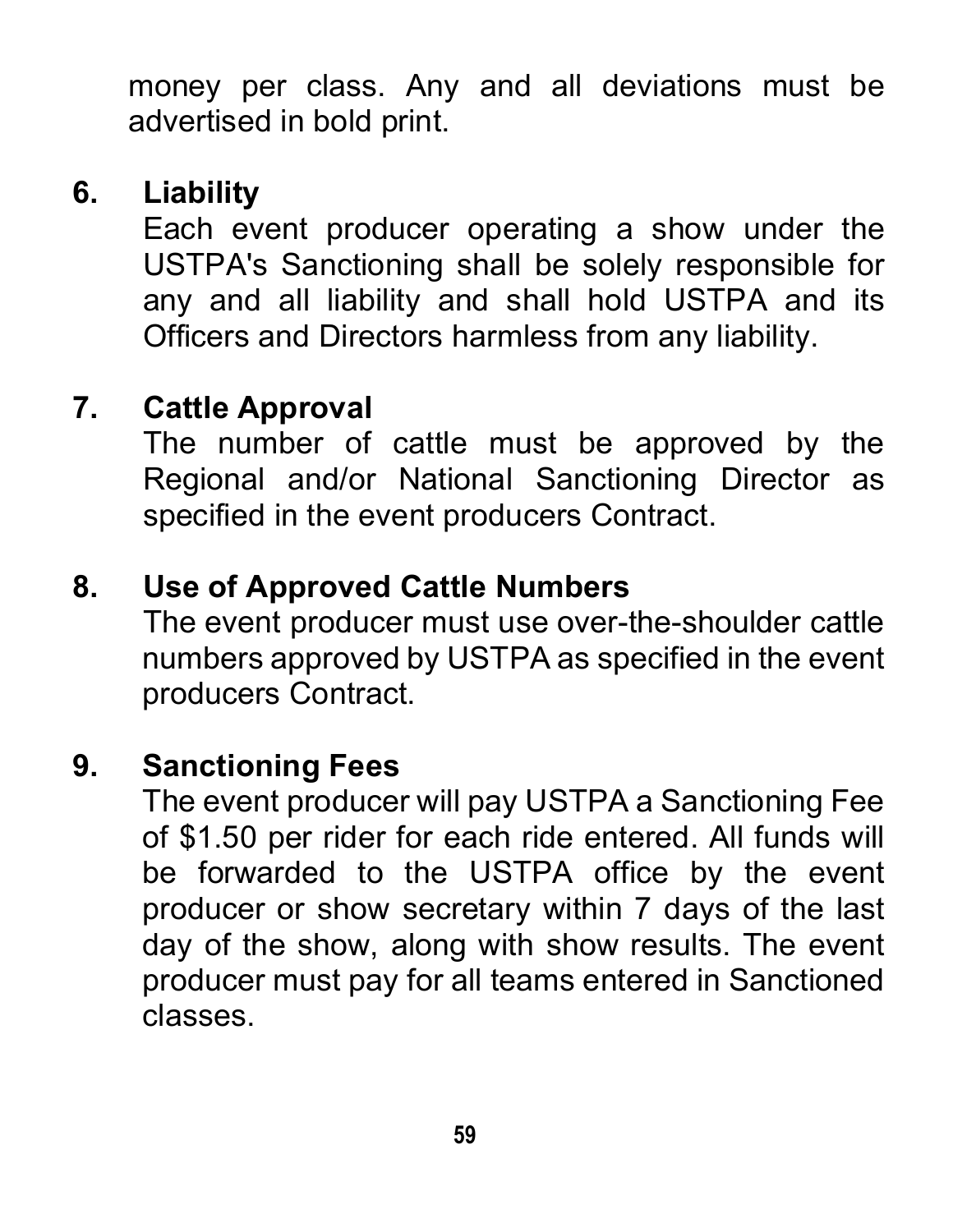# **10. Finals Fees**

Event producers are required to collect and forward a \$2 Finals Fee per rider for each ride entered. Finals Fees collected by the event producer from each rider will be \$2 per rider for each ride entered at Regional Shows. The split will be as follows: 2/3 of the Finals Fees collected shall be distributed back to the Region in which the show is held for their respective Regional Finals and to pay for the cost of Regional Year end Awards, and 1/3 of the Finals Fees collected shall be distributed to the World Championship budget. Event Producers will also pay USTPA a Regional Finals Fee of \$1.50 per rider for each ride entered, which fee shall be distributed back to the Region in which the show is held for their respective Regional Finals.

#### **11. World Championship Series (National) Fees**

Half of the \$2 Finals Fees collected at World Championship Series (National) shows shall remain with the USTPA office for the USTPA's general fund. The other half of the \$2 Finals Fees collected at World Championship Series (National) shows shall be distributed to the World Championship budget. At all World Championship Series (National) shows an additional \$5 Finals Fee per rider for each time entered will be collected to be used as added money at the USTPA World Championship Series Finals. Notwithstanding the foregoing to the contrary, all fees collected in the Elite Team Penning class at all World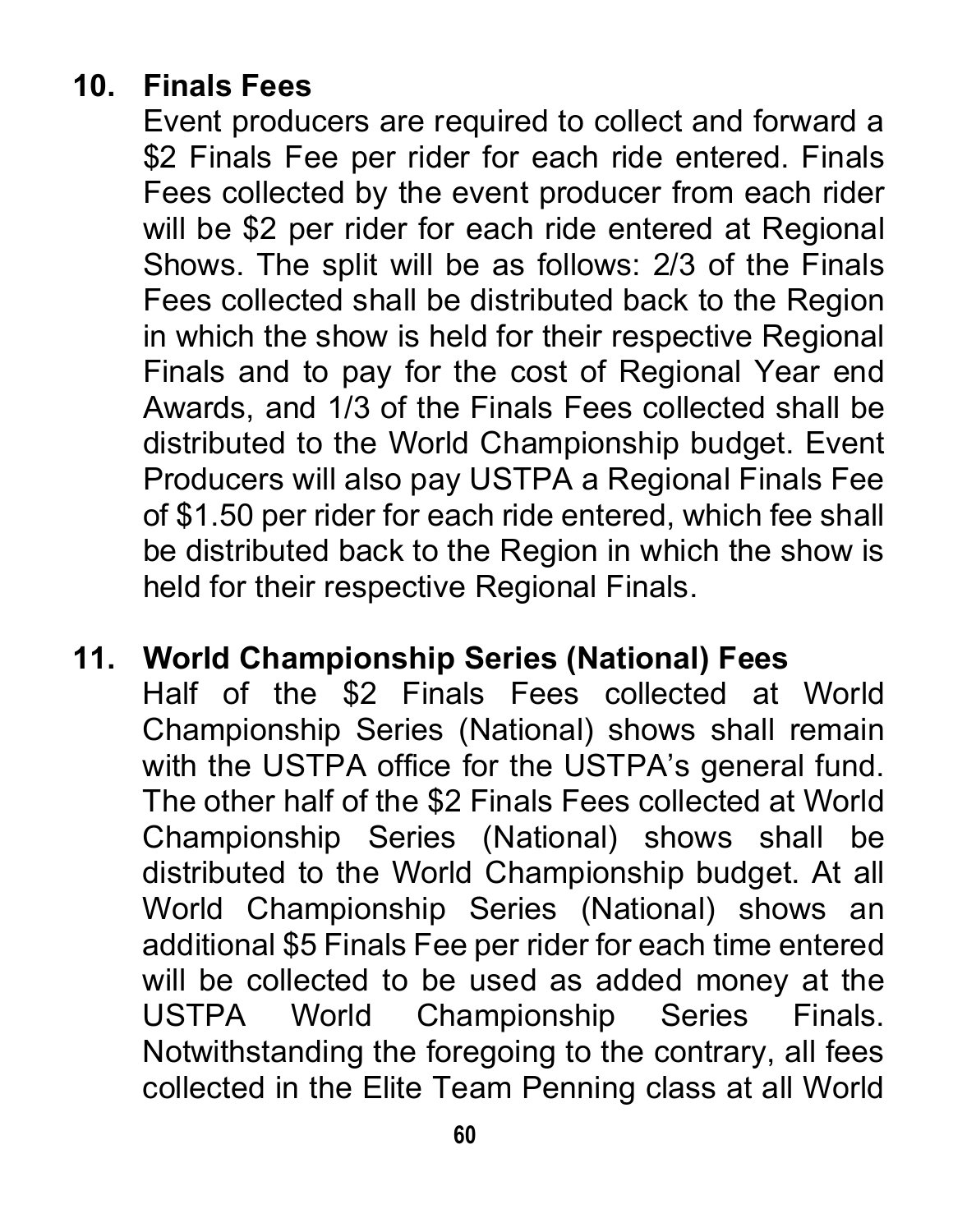Championship Series (National) shows shall be distributed internally to the Elite class budget.

# **12. Sanctioning Contract**

Each event producer must sign an Event Sanctioning Application and Contract with USTPA.

## **13. Governing Rules**

All Sanctioned Shows will be governed by USTPA Bylaws, rules, and guidelines.

## **14. Reporting Earnings for Tax Purposes**

The event producer of a Sanctioned Show shall have the right to require any contestant to provide his or her social security number prior to the receipt of any prize money. A contestant, who does not meet this requirement if requested, forfeits the earnings to the event producer**.** 

#### **15. Liability Release**

Both USTPA and the event producer of a Sanctioned Show shall have the right to require any contestant, or in the case of a Youth rider, the contestant's parent or guardian to sign a Liability Release form holding the USTPA and the event producer, et al, harmless for any and all injury incurred.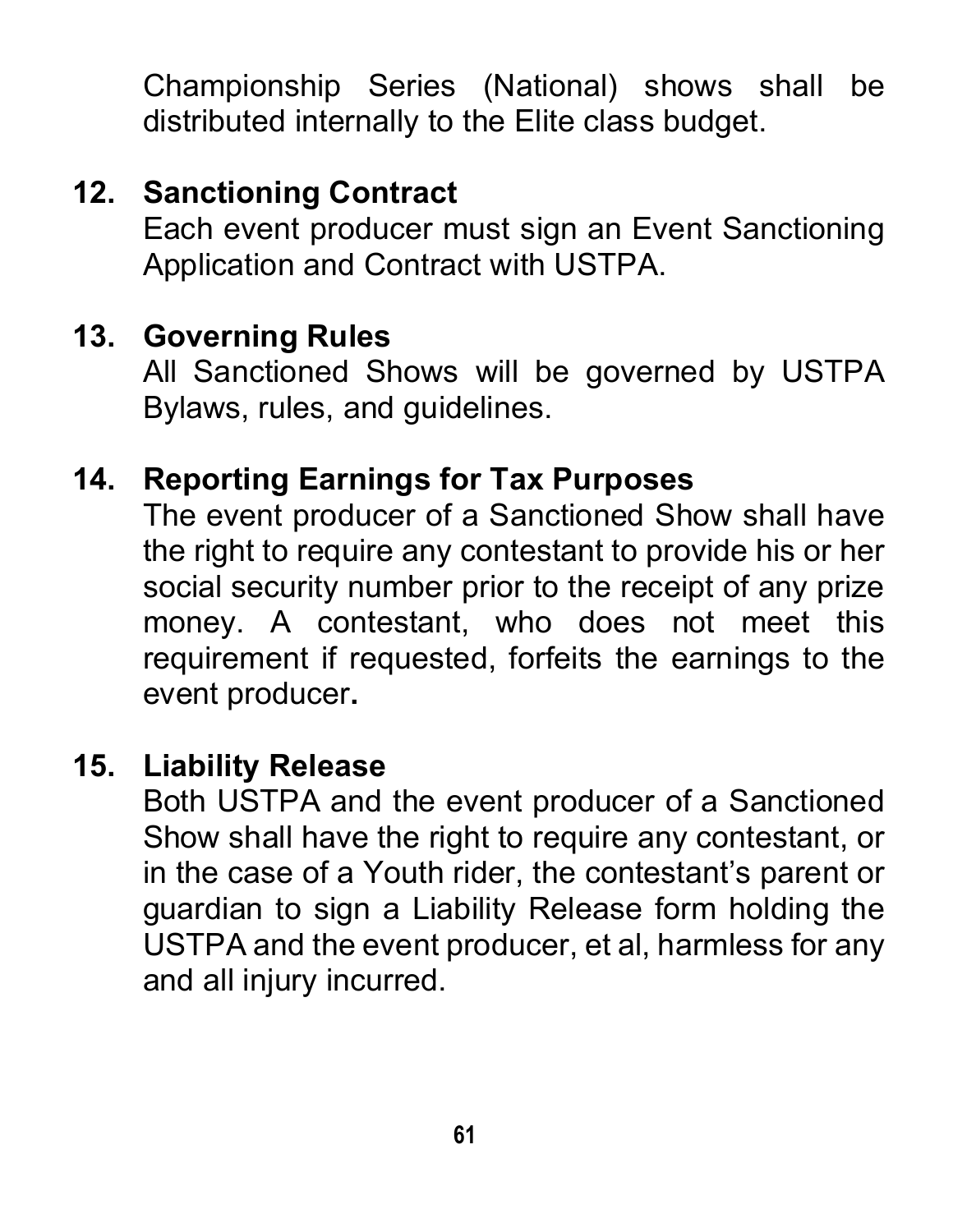# **16. Designated Director-In-Charge**

A USTPA Director or designated official must be in attendance at all USTPA-Sanctioned Shows and be designated as the "Director-In-Charge."

# **IX. Co-Sanctioning**

# **A. Co-Sanctioning Process**

All Co-Sanctioned events must be approved by USTPA no less than thirty days in advance of the show.

## **17. Co-Sanctioned Event Request**

All Producers requesting a co-sanctioned event must submit their membership list to the USTPA office before their co-sanctioned show will be credited to their event.

## **18. Compliance and Fines**

The event producer shall remit all fees and dues along with copies of excel spreadsheets of all participants to the USTPA Administrative Office within 7 working days from the last day of the event. All participant information must include name, address and contact information. Failure to comply will result in a fine of \$25 per day for results not received within 7 days after the last day of this show, and affect future show approvals. All fees and results must be turned in for show to count toward the rider's World Championship Series Finals qualifications.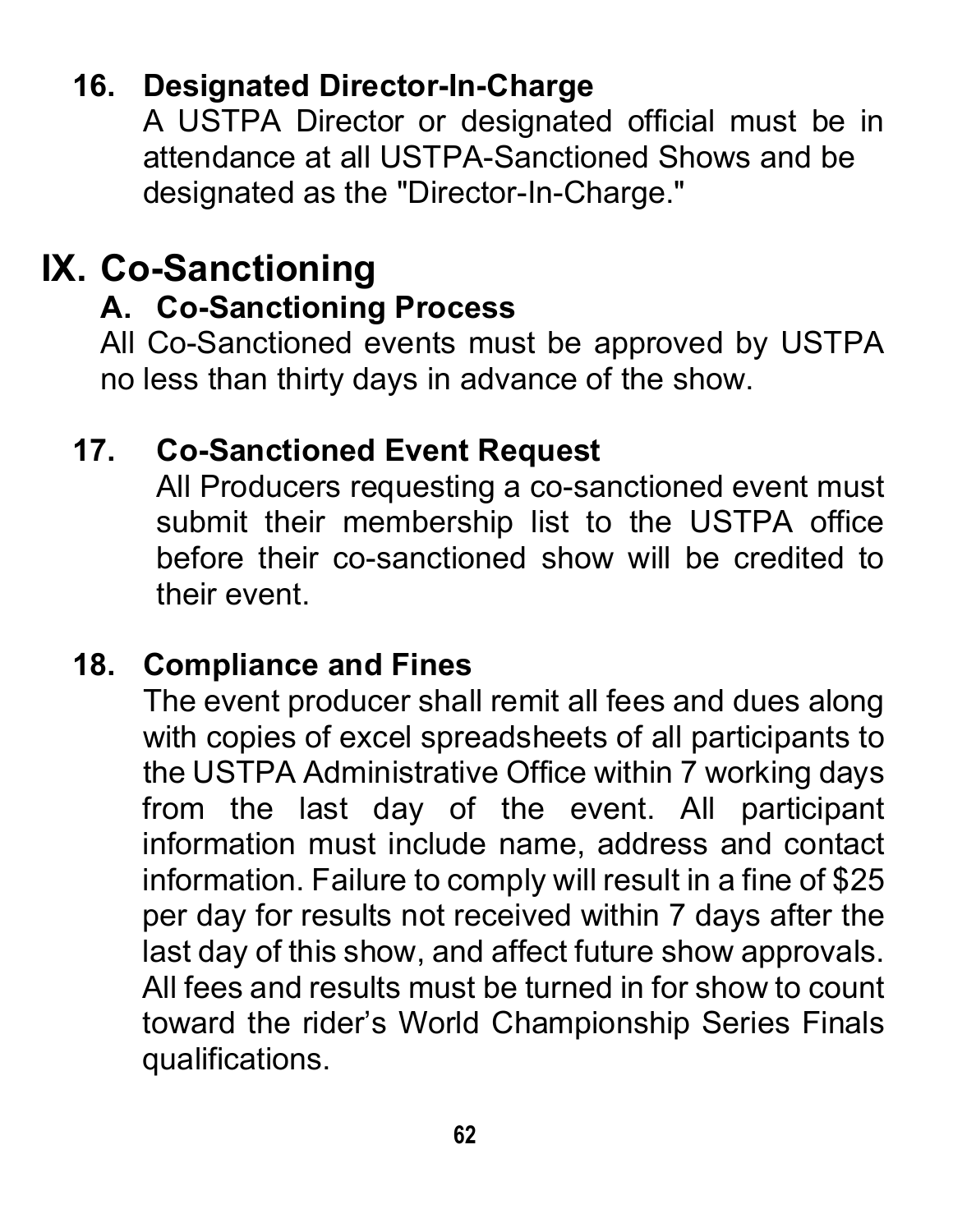# **19. USTPA Co-Sanctioning Fees**

The event producer shall remit to USTPA the appropriate fee of \$100 per rider in U.S. funds. This fee includes Sanctioning fees, World Championship fees, and Regional finals fees. The event producer must remit fees for all USTPA riders participating in the acceptable format.

## **20. Membership Fees**

Show Secretaries must provide a receipt to new Competitor Members for membership fees received at their USTPA Co-Sanctioned Show.

## **21. Liability**

The event producer operating a show under the USTPA's Co-Sanctioning shall be solely responsible for any and all liability and shall hold USTPA and its officers and Directors harmless from any liability.

## **22. World Championship Qualifications**

For World Championship Series Finals qualifications, 2 Co-Sanctioned Shows can be applied for each required Sanctioned Show in Sorting and/or Penning, up to a maximum of 2 Co-sanctioned Shows to off-set 1 of the required Sanctioned Shows.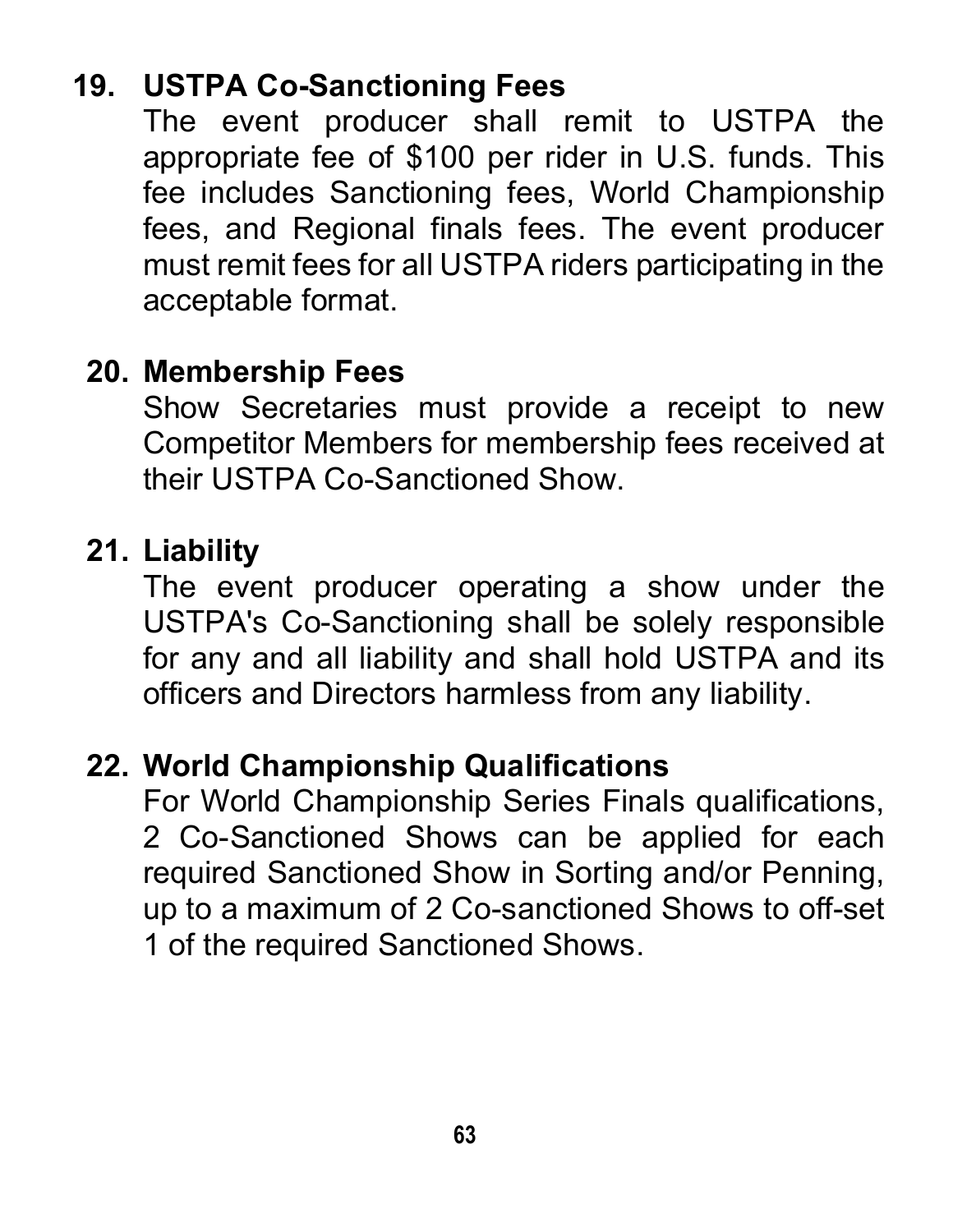## **X. USTPA Animal Welfare Rules and Guidelines**  Inhumane treatment of any animal in the show arena, warm-up arena, stall, runway or elsewhere on the show grounds is strictly forbidden. Likewise, any cruelty to or the abuse of any horse is a violation of USTPA rules. USTPA emphatically desires to avoid all cases of cruelty and inhumane or abusive treatment of any horse. Treatment of any horse will be considered cruel, abusive or inhumane if a reasonable person, educated in accepted equine training techniques, could perceive the conduct of an individual to be abusive or an attempt to abuse the horse.

Furthermore, any behavior by an exhibitor, trainer, or rider that could be perceived by the general public to be harmful to any horse should also be avoided. It is the responsibility of each member to report each and every incident which could be perceived as an abusive act toward a horse during a USTPA Sanctioned Event.

The following is a list of criteria specifically prohibited at USTPA Sanctioned Events.

- **1.** Excessive jerking, spurring, whipping, slapping or kicking while on the ground, or any other act with the intent to cause trauma to the horse;
- **2.** Slapping or hitting a horse in the head with hands or any other object;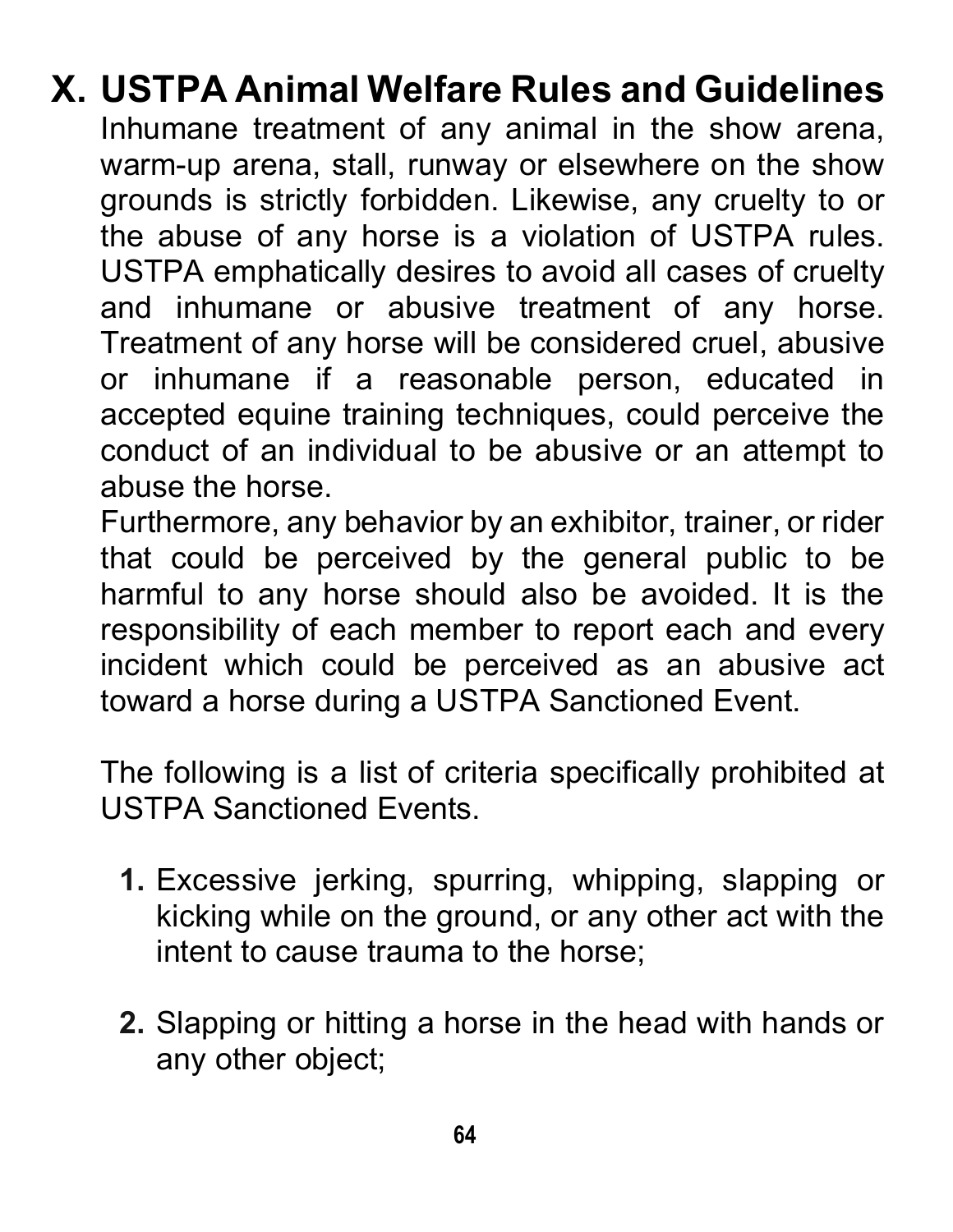- **3.** Using a bit in a manner that causes a horse to bleed from its mouth or face;
- **4.** Using any object held in the rider's hand, other than the bridle reins, to hit a horse;
- **5.** Repeatedly and excessively pulling on one or both reins;
- **6.** Riding a horse that is visibly lame, sick or emaciated.

If any of the above actions are observed, they should be reported to a USTPA Director, judge or show management. In the case where the soundness or health of a horse is in question, the decision should be based on the assessment of a veterinarian. In the event one is not available, it shall be at the sole discretion of either the show judge(s) or USTPA Animal Welfare Director to decide whether an animal is fit to be used. At each show, an Animal Welfare Director shall be named.

Each person found to be in violation of this rule may be subject to receiving the following penalty:

1<sup>st</sup> Offense: \$10-\$500 fine and 6-month probation; 2<sup>nd</sup> Offense: \$500-\$1,000 fine and 12-month probation; 3<sup>rd</sup> Offense: \$500-\$1,000 and 6-month suspension: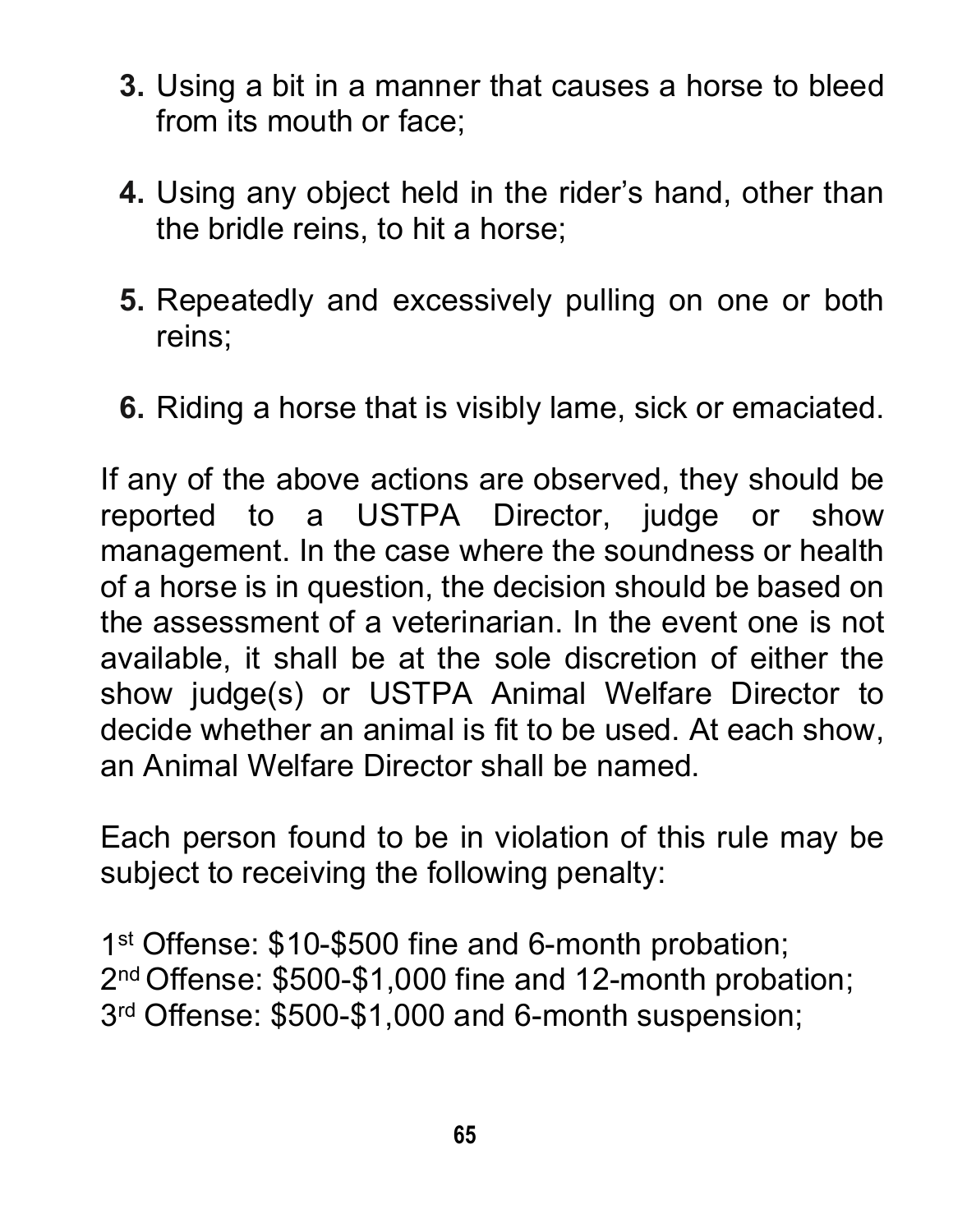These penalties can be increased as appropriated by the Executive Committee depending on the circumstances and nature of the violation.

**Inhumane Treatment** – Inhumane treatment to horses, including, but not limited to, physical abuse towards the animal by the rider or owner to cause the animal further injury or competing on an animal that is visibly hurt or lame.

A \$500 fine will be assessed by the judges, after the teams run has ended, if a team member continues to work cattle other than to gather the herd for the next team, or a team member exhibits any unnecessary roughness or contact with cattle. If excessive roughness continues, any team or team member may be assessed an additional fine and/or disqualification by the judge.

# **XI. USTPA Sportsmanlike Conduct Guidelines**

If a person is fined, the fine will be determined and assessed by the judges, Director(s) present, or the Boards of Directors after consulting all current Directors in that Region.

Any contestant guilty of unsportsmanlike conduct will be fined and/or suspended and/or expelled from membership. USTPA reserves the right to revoke or refuse membership for proper cause.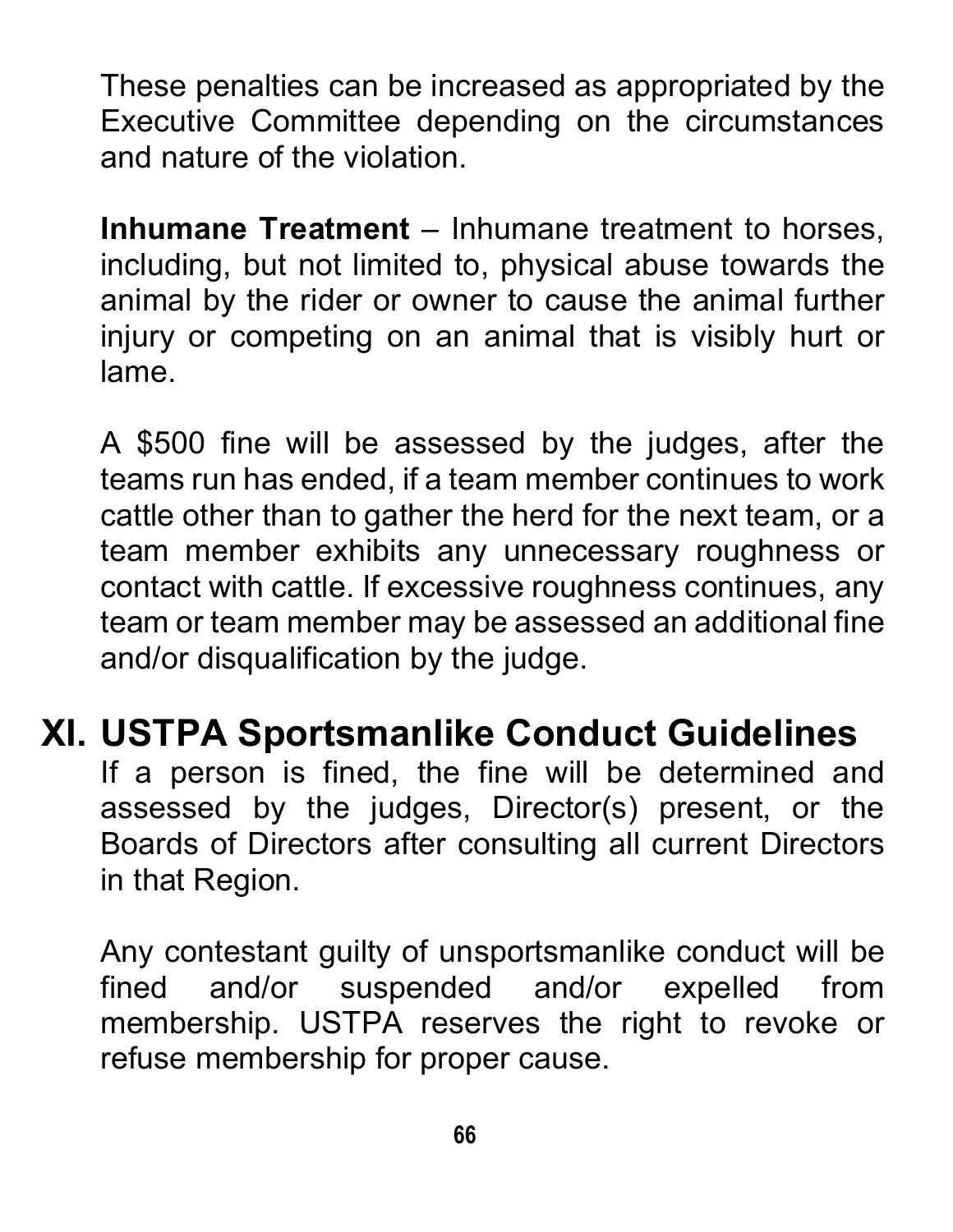Unsportsmanlike conduct by an exhibitor, trainer, rider or spectator will not be tolerated. Activities and behavior that shall be considered unsportsmanlike are listed below:

- **1.** Any act of abuse or an attempt to abuse any horse;
- **2.** Any person who threatens another person or actually inflicts injury to another person;
- **3.** Any person who is publicly intoxicated or disorderly;
- **4.** Any individual who is not on the team currently riding in the arena that 'spots' cattle; Any public display of outrage that could tarnish the image of USTPA;
- **5.** Any person who approaches any Official in a threatening manner;
- **6.** Any expelled or suspended member will not be allowed on the grounds or at any USTPA sanctioned event.

Any USTPA Director or Judge shall determine a violation of the rules listed herein. Immediate removal of the offending individual from the premises will occur. The USTPA Board of Directors will then determine the severity of the disciplinary action, which may be taken including, but not limited to, possible expulsion from the USTPA.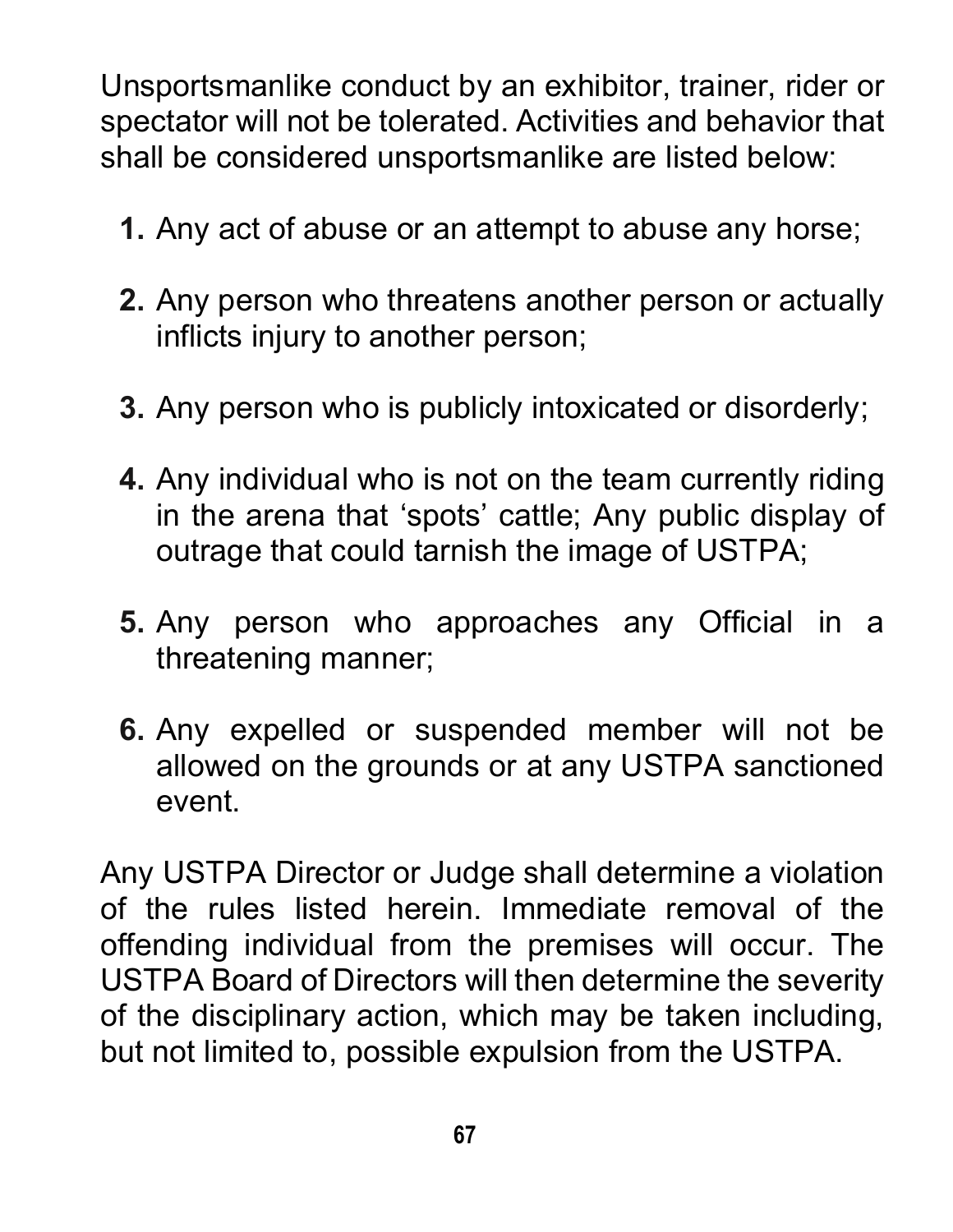During any World Championship Series (National) Show, no alcohol will be consumed or possessed by exhibitors or show officials in the show arena. This also includes the warm up areas, and staging areas where exhibitors are waiting to ride.

# **XII.** *USTPA* **Regional Finals and** *USTPA* **World Championship**

Regional/World USTPA Awards & World Championship **Qualifying** 

## **1. Minimum Regional Show Requirements for Year End Awards**

All Regions must have a minimum of three (3) Sanctioned Shows during the competition year to qualify for Regional Year-end award funds provided by USTPA. Co-Sanctioned Shows can be used to meet this requirement with two Co-Sanctioned Shows equaling one Sanctioned Shows. Any Region may award additional year-end awards beyond those provided by the Administrative Office at the discretion of that Region's respective Regional Directors. If a Region has not generated enough finals fees from its Regional finals fees paid, the Administrative Office is not obligated to supply standard year-end awards (such as saddles, for instance) to that Region in excess of the Regional finals fees paid, however, the Region may acquire the saddles or other year-end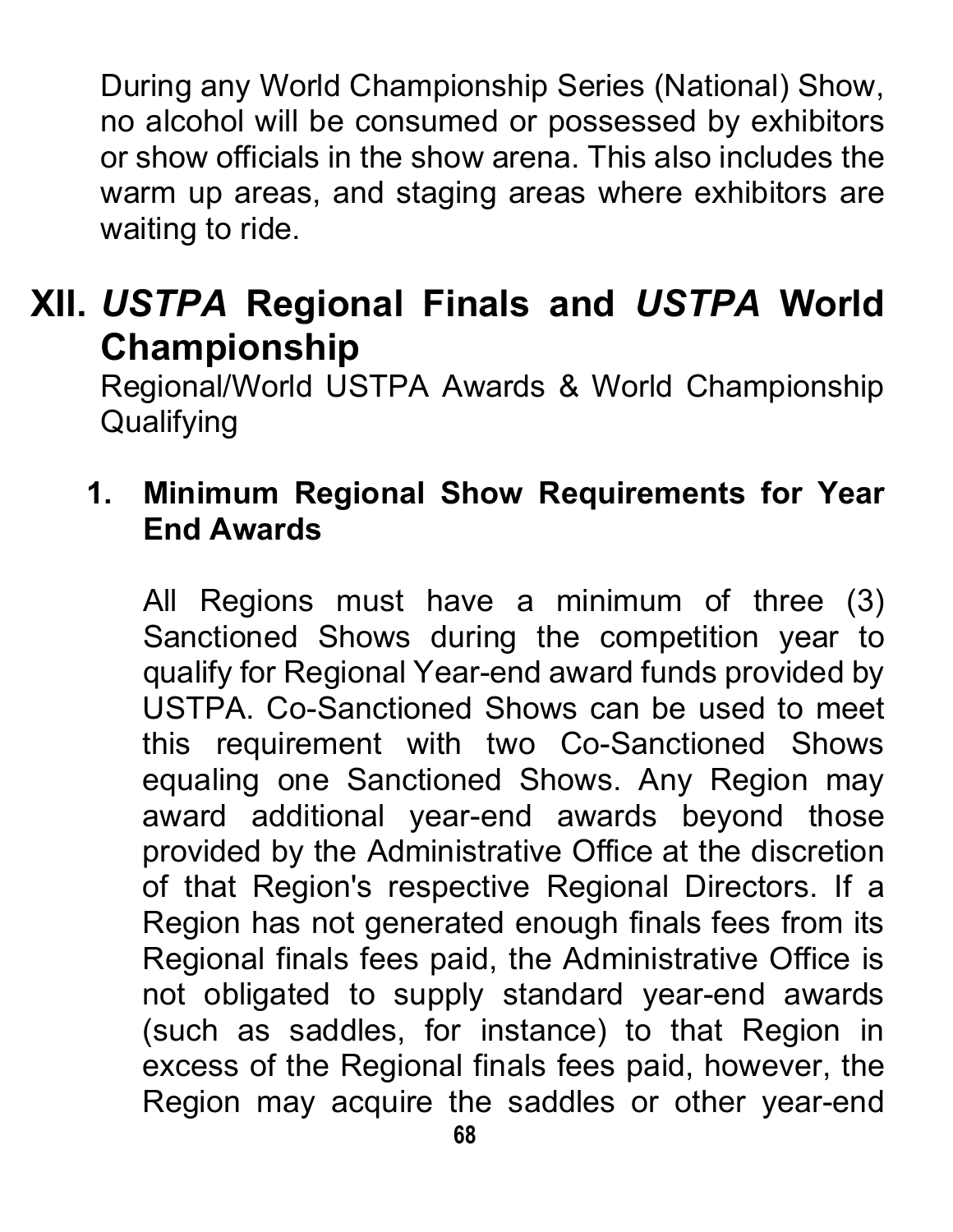awards through local sponsorship or by other means. In the event a Region does not hold a Regional Finals, the Regional finals fees that have been paid to USTPA will continue to accrue in the Region's reserve account for future use.

# **2. Regional and World Championship Qualifying Requirements**

- **A.** Qualifying for any Regional Finals will be determined by each respective Region's Directors and the USTPA Executive Committee.
- **B.** For World Championship Series Finals qualifying, refer to Section II, 1, B of this Handbook for Team Penning and Section II, 2, B of this Handbook for Ranch Sorting.
- **C.** Members who compete in a given competition year but are unable to satisfy the World Championship participation requirements due to an unexpected and bona fide medical condition, illness or injury, may receive a waiver for that competition year subject to approval of both Regional Directors and the USTPA Executive Committee.
- **D.** Participation is defined as a person holding a current Competitor membership which either competes in a show or serves as one of the official Judges, Announcer, Timekeeper or Secretary.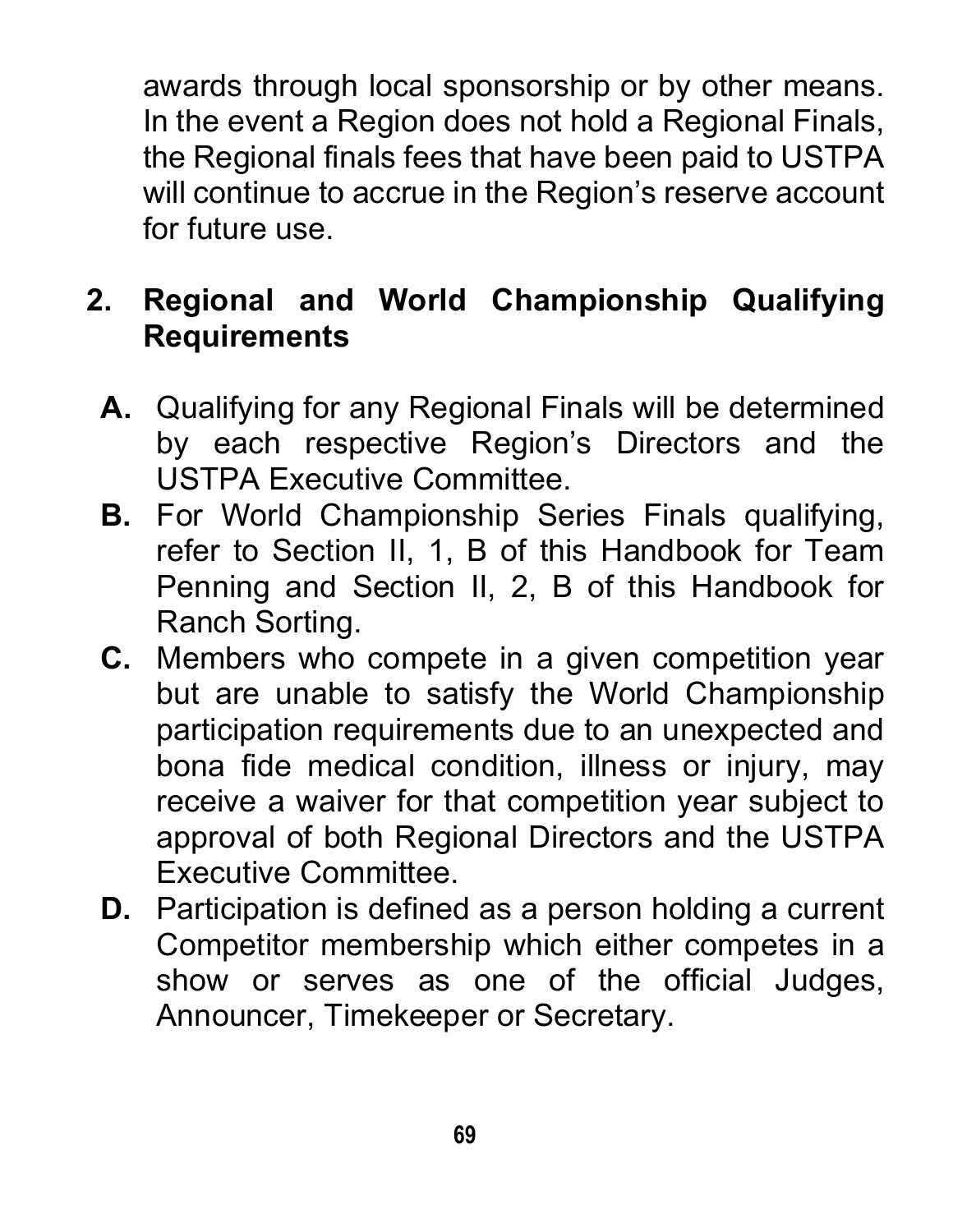# **3. Year-End Award Qualifications**

Awards will be provided to the Year-End High Point Riders. To qualify for the awards, a combination of USTPA Sanctioned event points will be used to calculate USTPA Year-End Awards. The lower of the rider's penning and sorting ratings will be used to determine Year-End High Point placements. No points will be included for the Master's class or the Youth classes to determine Year-End High Point overall placements.

# **4. Ride Limit at the Finals**

Any Competitor Member who has qualified via participation may still only ride the maximum allowable number of rides per class as described herein at either USTPA Regional Finals or the USTPA World Championship Series Finals. A rider may qualify in more than one Region, but the ride limit in each class for the USTPA World Championship Series Finals still applies.

**5. Counting Shows for Participation Requirements**  All show results are to be delivered to the USTPA office within 7 days from the end of the last day of the show. Shows not in compliance will not count for participation requirement.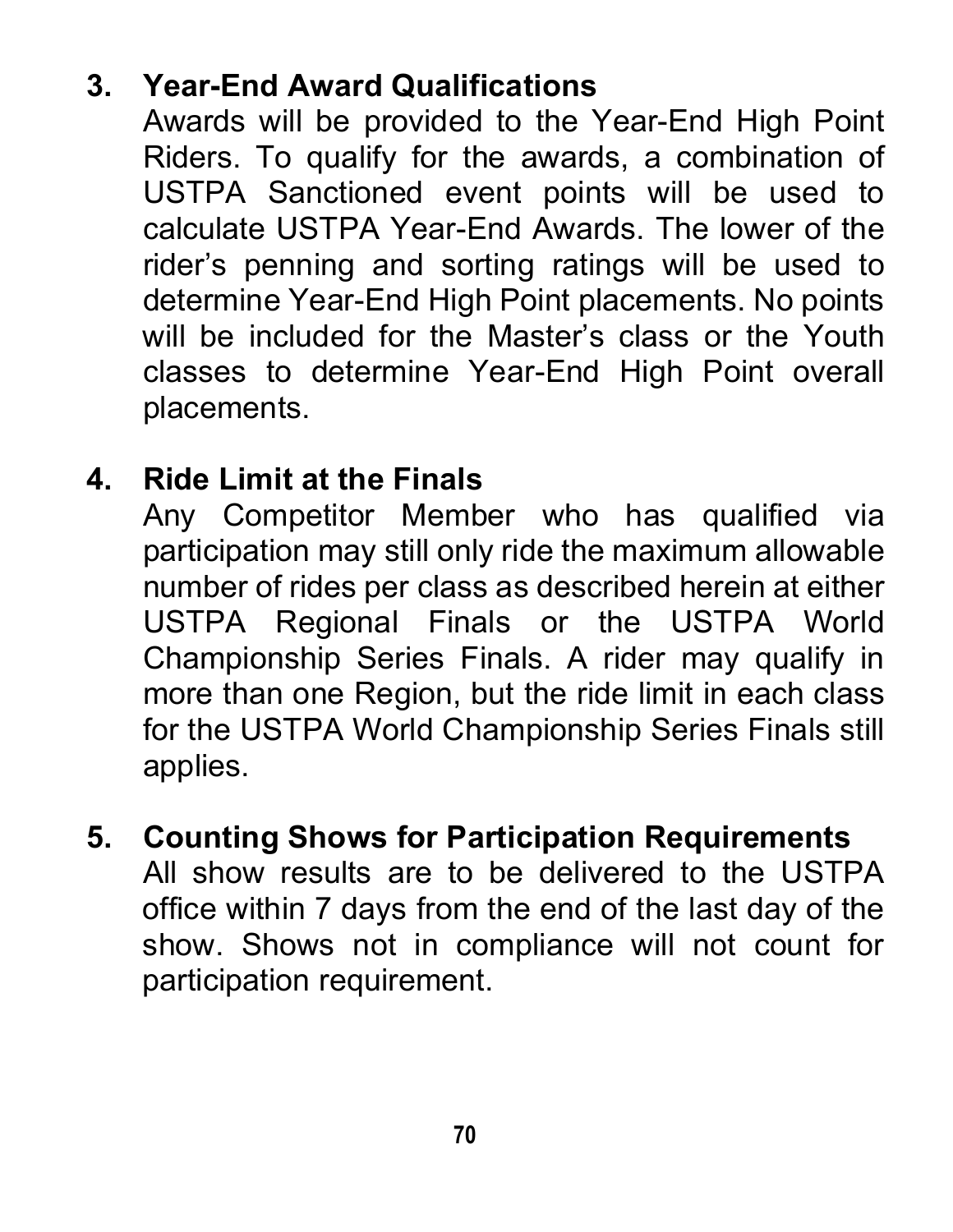**6. Regional / World Championship Qualifying Geography**

To qualify for a Regional Finals, the minimum USTPA required shows must be within that Region's geography unless cooperative Regional finals have been previously approved by the affected Regions' Directors. The World Championship Series Finals participation requirements can be fulfilled across Regional boundaries.

## **7. Finals Classes**

All Regional Finals and the World Championship Series Finals will include classes as determined by the respective Regional Directors and the USTPA Executive Committee, for both Penning and Sorting classes. Classes for the World Championship Series Finals will be determined annually by the Board of **Directors** 

# **8. Publishing Standings**

USTPA will publish points standings.

# **XIII. Suggested Payout Schedule**

# **1. Suggested Pay Schedule**

**A.** If producer elects to pay fast go money: 10% of total purse goes to fast go teams in first go round, with 90% to the average. Divide the fast go purse into three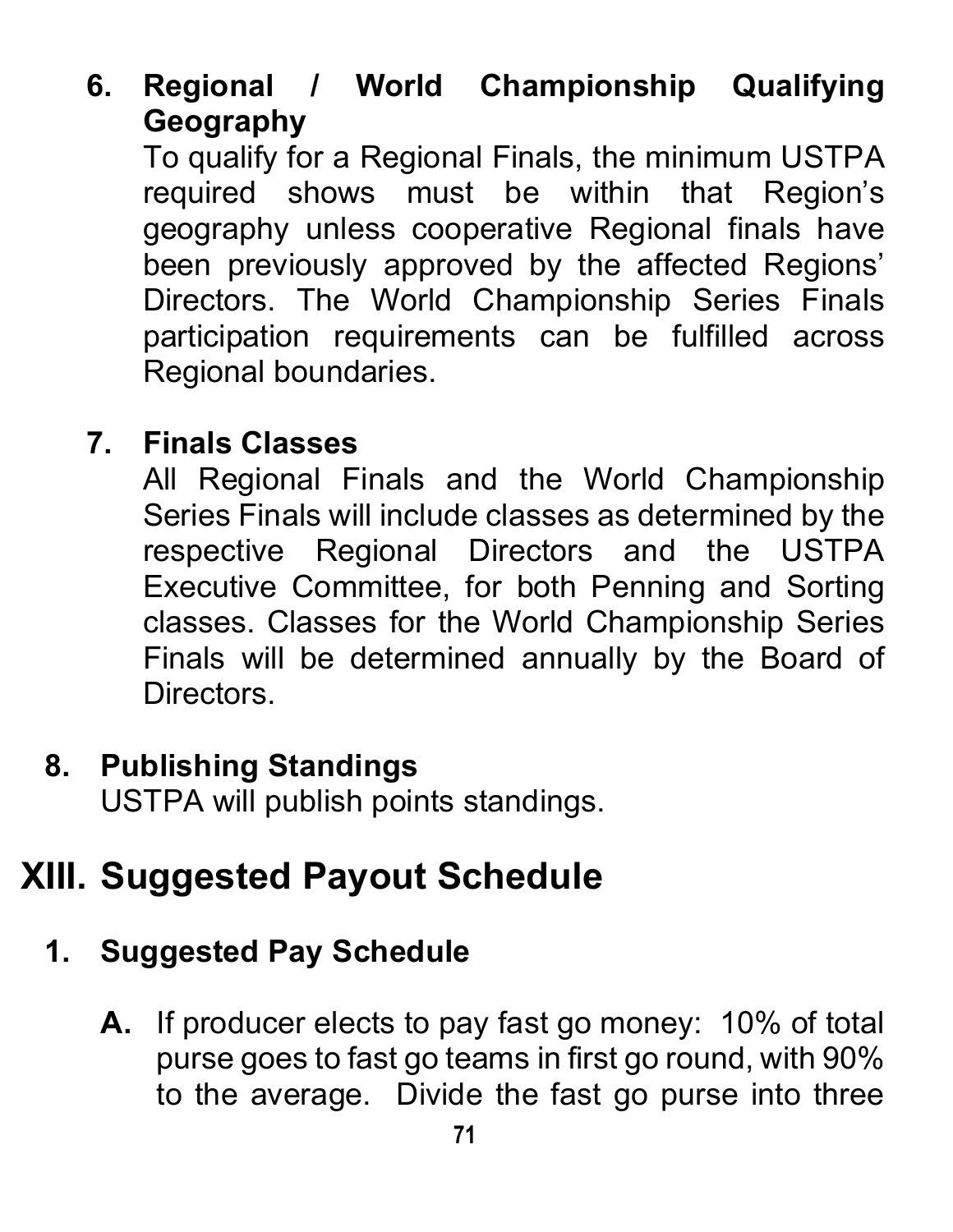monies according to payout splits listed below (50%, 30%, 20%). Pay one place in the average for every 10 teams (or part of 10) up to fifty teams (up to 5 places). If there are over one hundred teams in a class, then pay one place for each 10 teams (or part of ten) over one hundred teams up to 10 total places for the class.

- **B.** Suggested purse percentage splits are listed in the following chart. Event producers may submit any other payout schedules for approval with their sanctioning request.
- **C.** Suggested purse percentage splits, by monies paid out of the total purse in each class: Please note that these are suggested payout schedules. Event producers may submit any other payout schedules for approval with their Sanctioning request. However, any payout schedule other than these suggested splits and percentages should be openly posted by the event producer at the show for competitors to see.

| # of<br><b>Teams</b> | # of<br><b>Places</b> | % of Purse<br><b>Paid Per Place</b> |
|----------------------|-----------------------|-------------------------------------|
| $1 - 10$             | 1                     | 100%                                |
| $11 - 20$            | 2                     | 60%-40%                             |
| 21-30                | 3                     | 50%-30%-20%                         |
| $31-40$              | 4                     | 40%-30%-20%-10%                     |
| 41-100               | 5                     | 30%-25%-20%-15%-10%                 |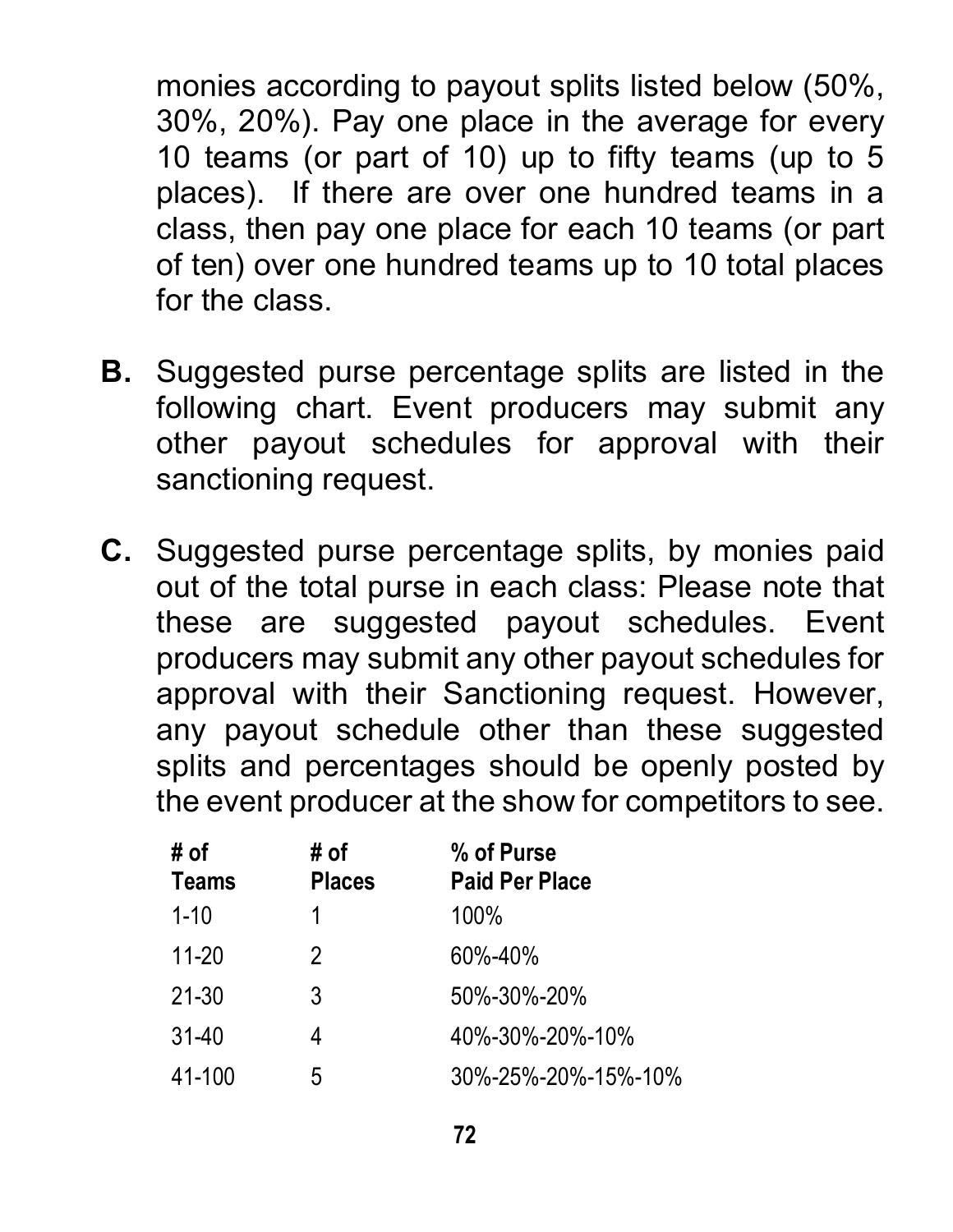| 101-110 | 6  | $30\% - 24\% - 18\% - 12\% - 9\% - 7\%$ |
|---------|----|-----------------------------------------|
| 111-120 |    | 28%-23%-16%-12%-9%-7%-5%                |
| 121-130 | 8  | 25%-20%-15%-12%-10%-8%-6%-4%            |
| 131-140 | g  | 23%-18%-15%-11%-9%-8%-7%-5%-4%          |
| $141+$  | 10 | 20%-16%-14%-11%-9%-8%-7%-6%-5%-4%       |
|         |    |                                         |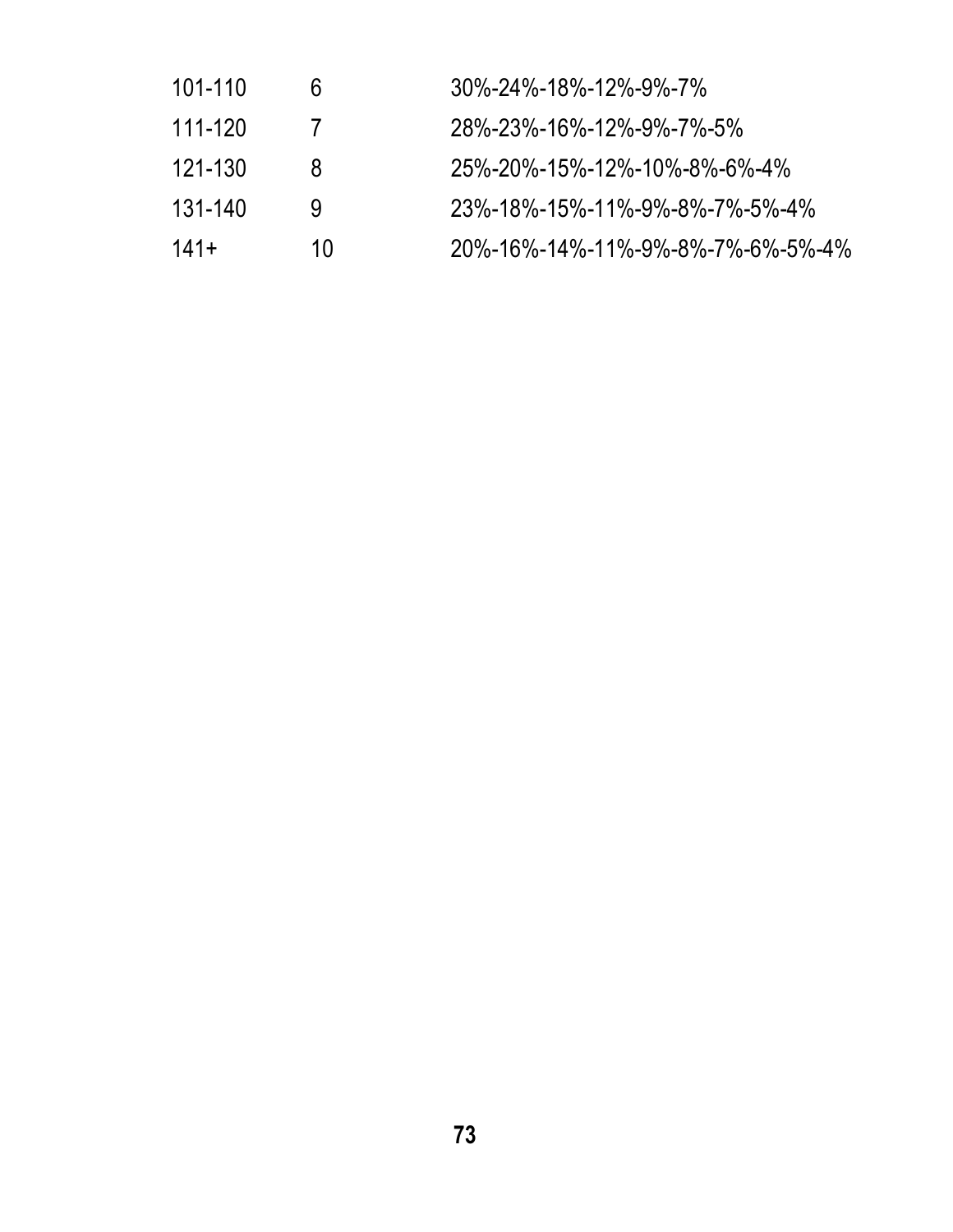# **XIV. Guidelines for Event Producers**

## **1. Who May be an Event Producer**

Any reputable person who can furnish proof that he or she is capable through ability or experience may act in the capacity of an event producer.

#### **2. Positions Held**

The event producer shall be the person in charge of the USTPA show, but may not hold the position of show secretary or Director-In-Charge at a show where he or she is the event producer.

#### **3. Closing of Entries**

No teams may be added after the starting position draw has been completed for that class unless they are fill-ins for scratched teams. Books will close for the next class after the 1st round of the previous class unless approved by Sanctioning Chairman or the Regional Directors before the start of the show.

**4. Grant of Rule Enforcement Authority** The event producer shall have authority and responsibility to enforce all rules pertaining to the show. He or she may excuse any horse or exhibitor from the show prior to or during the judging for any infraction of rules or misconduct.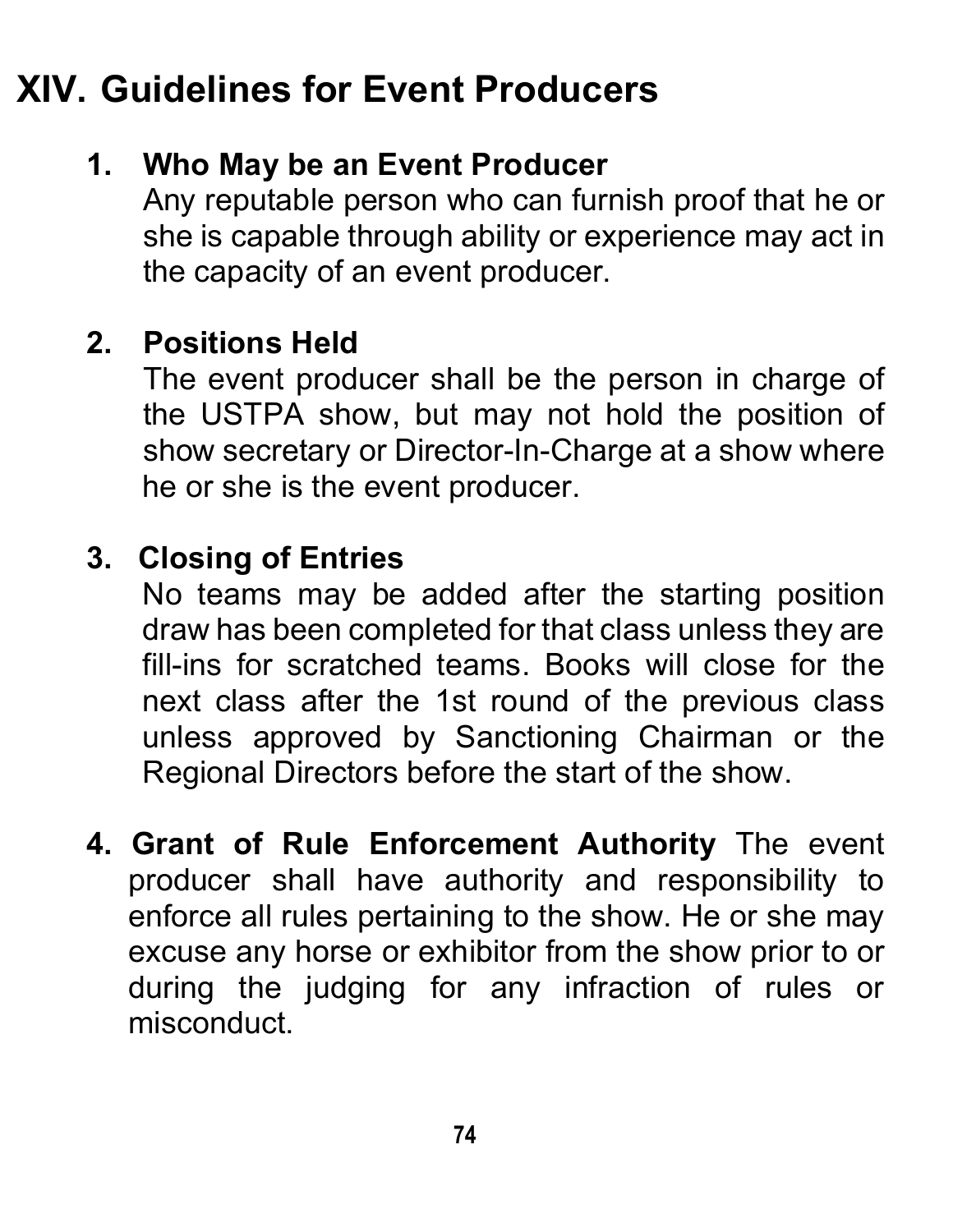### **5. Jurisdiction Over Show**

The event producer shall have jurisdiction over preparing and mailing all entry blanks, premium lists, and catalogs. He or she shall enforce the arrival and departure times as shown in the catalog or as advertised.

**6. Responsibilities of Event Producer** The event producer must be present on the show grounds for the duration of the show. In the event an emergency arises and the event producer is unable to fulfill his duties, he or she may appoint an acting event producer in his/her absence. The acting event producer must also remain on the show grounds for the duration of the show. The event producer shall at all times extend every effort to satisfy the comfort of the horses, exhibitors, spectators, and officials. He or she shall be held responsible for maintaining clean and orderly conditions throughout the show.

## **7. Process for Handling Comments**

The event producer shall receive written complaints from exhibitors, trainers, owners, show participants, and other USTPA members of incidents of cruel, abusive, or inhumane treatment of livestock on show grounds and shall forward such complaints to the USTPA for possible disciplinary action under the USTPA's rules pertaining to unsportsmanlike conduct.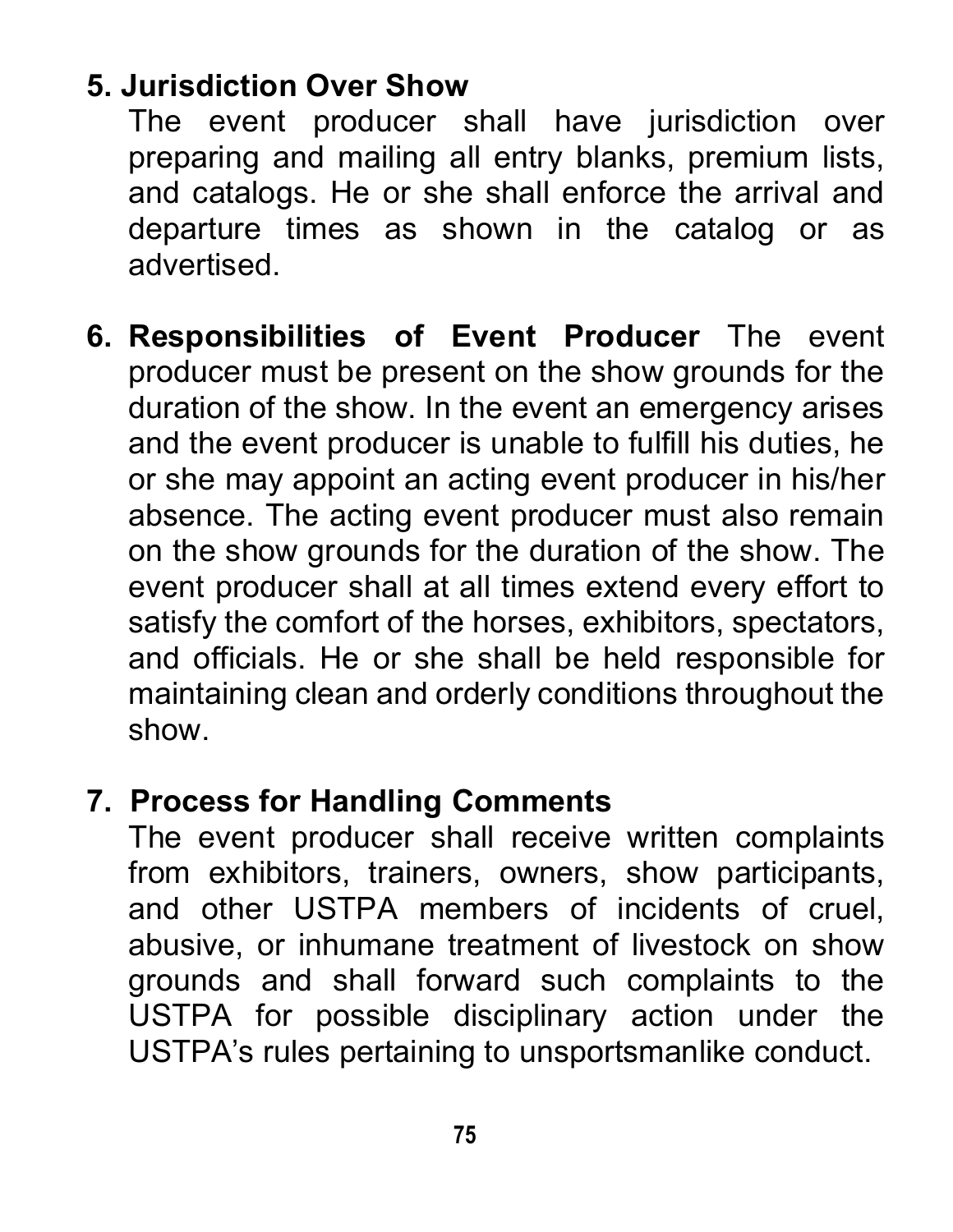## **8. Display Clock Required**

All USTPA shows must have a readable electronic display clock; electric eye will not be used to start time.

# **XV. Guidelines for Judges**

#### **1. Approved List**

Judges must be chosen from the approved list of the USTPA. Upon request, the office of the USTPA will furnish a list of qualified and approved judges to organizations or persons planning to conduct a show. In accepting a Judge's card from USTPA a member may lose their Amateur status in other equine organizations.

#### **2. Official's Test**

All approved judges should be totally familiar with all USTPA rules and general guidelines. All judges must take a USTPA Official test and score a passing grade to be eligible to officiate in USTPA Sanctioned events. The expiration of a officials first test will be on the first Monday after the second succeeding World Championship Show.

### **3. Judges' Privilege**

Designation as an Association-approved judge is a privilege, not a right. An individual's conduct as a member/ exhibitor/judge and his ability must be exemplary.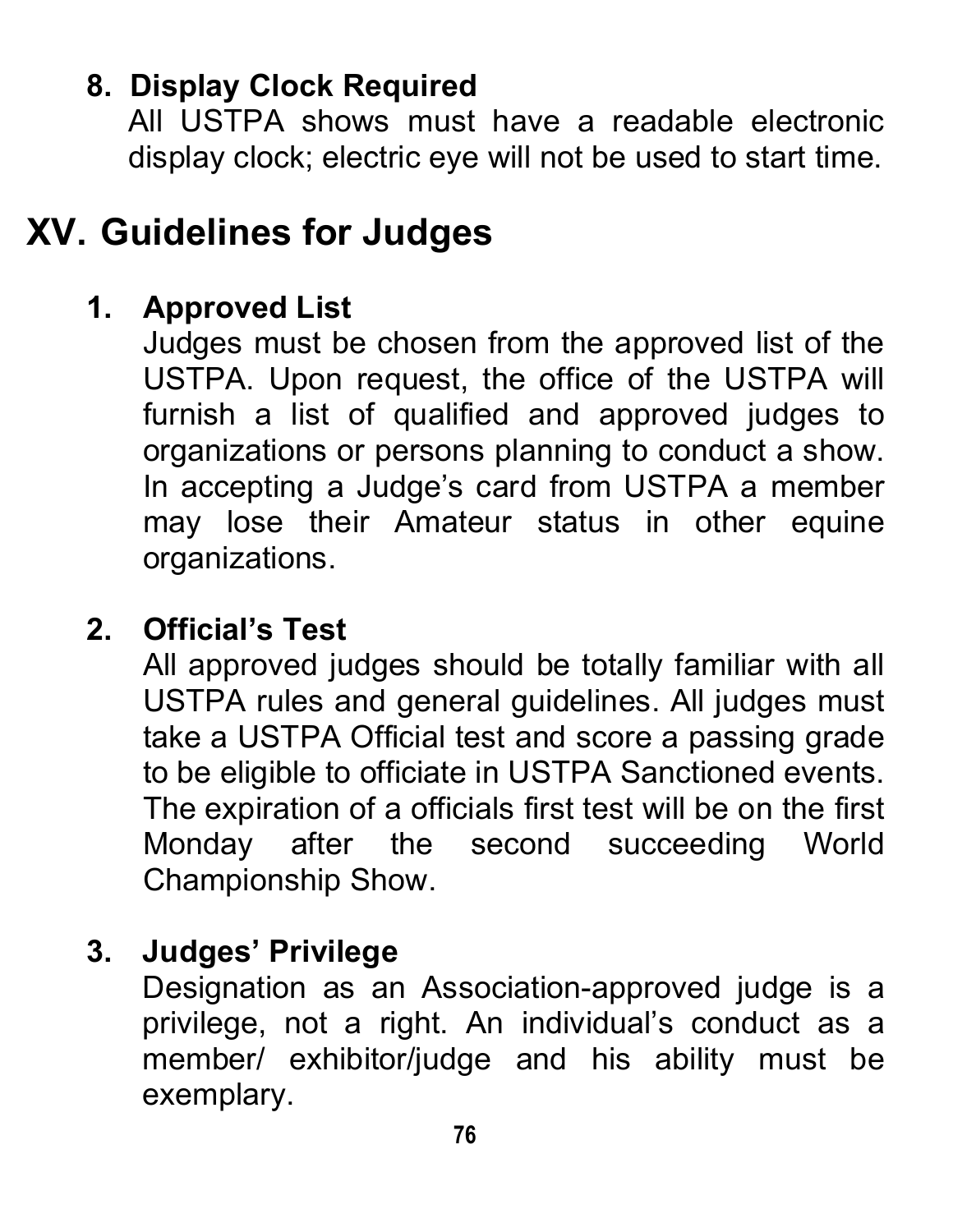# **4. Membership Requirement**

Judges must be a member in good standing of USTPA. Any judge not in good standing may be removed from the list of approved judges and will be required to reapply for inclusion to the list of approved judges.

### **5. Judging Commitment**

Upon acceptance of a judging commitment, a judge shall endeavor, with all reasonable effort, to judge the show. In the case of an inability to judge a show, the judge shall notify show management in a timely manner so as to allow the maximum time in which to seek a suitable replacement. A judge shall, at all times, act in a professional manner. During competition hours, no officiating show official, staff, or judge may consume any alcohol.

## **6. Presence and Availability**

During an approved show, a judge shall be present to meet his responsibilities under USTPA rules, and shall be available to assist show management in meeting its responsibilities to rule compliance.

### **7. Dress Code**

Refer to Mandatory Event Guidelines Dress Code.

#### **8. Inability to Compete and Judge**

While judging a class, a judge shall not ride, or in any manner participate, in the role of an exhibitor.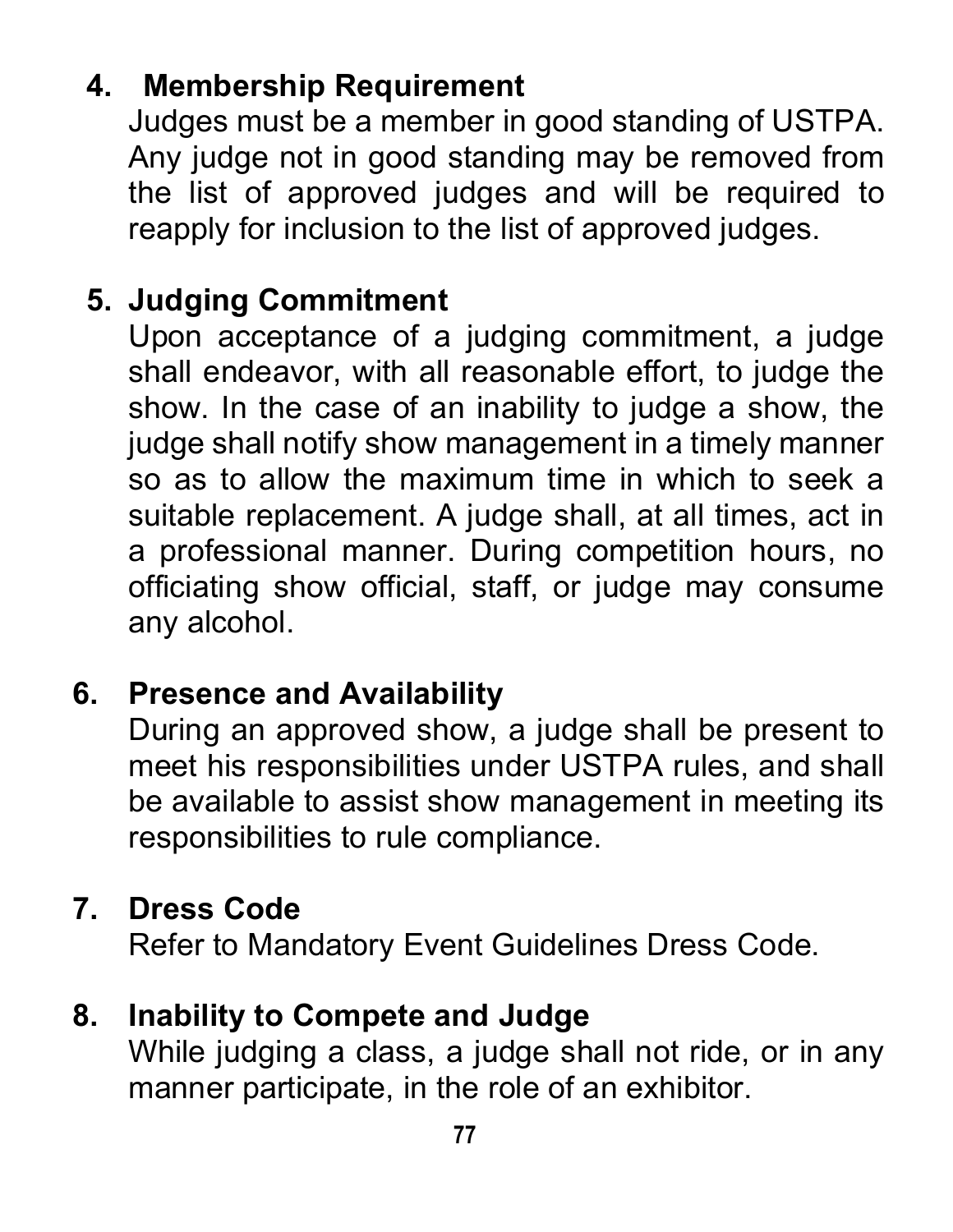# **9. Conflict of Interest**

Association-approved judges should be sensitive to any conflict of interest between USTPA's objectives and their own personal business or pecuniary interests. Each judge should refrain from using his or her official status to further personal or financial purposes. When such conflict of interest arises, the judge is required to either withdraw the personal objective from the transaction in question or resign from the USTPA's approved judge's list.

#### **10. Inability to Manage and Judge**

Any USTPA-approved judge involved in the management of a show cannot officiate as a judge at that show.

#### **11. Judges Demeanor**

When an exhibitor makes a request through the Director-in-Charge or other show official for the judge's opinion, it is urged that the judge give his/her opinion courteously and sincerely in the presence of the Director-in-Charge or other show official and always act in a professional manner.

#### **12. Treatment of Judges**

An approved judge shall be treated with courtesy, cooperation, and respect, and no person shall direct abuse or threatening conduct toward him or his family on or off show grounds, either in the furtherance of his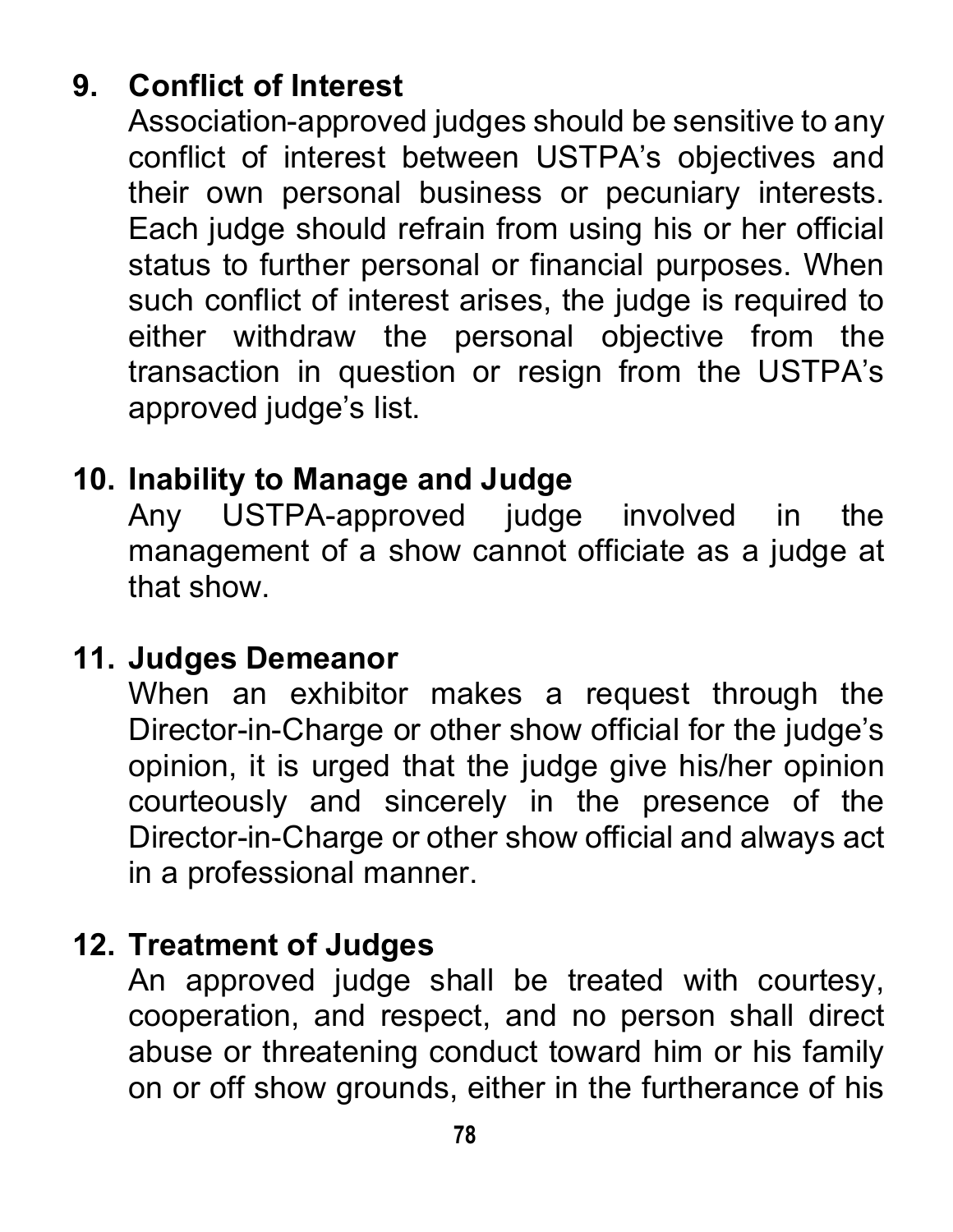judging duties, or as a result thereof, whether or not the conduct occurs during an approved show or on show ground.

# **XVI. Guidelines for All Employees/ Subcontractors**

## **1. Take no money policy**

Including, but not limited to, all forms of bribery or corruption are prohibited. Any breach of this rule will result in disciplinary action, including suspension or dismissal.

# **XVII. Guidelines for Directors**

**1. Closed Meeting Confidentiality Rule**

If a Director violates the rule they will be subject to up to One Year suspension from participation in USTPA events. See Article 4 of By-Laws.

# **XVIII. Guidelines for Announcers**

## **1. Approved List**

Announcers must be chosen from the list of approved USTPA announcers. The USTPA will furnish a list of qualified and approved announcers to organizations or person's planning to conduct a show. All announcers must be USTPA members in good standing. All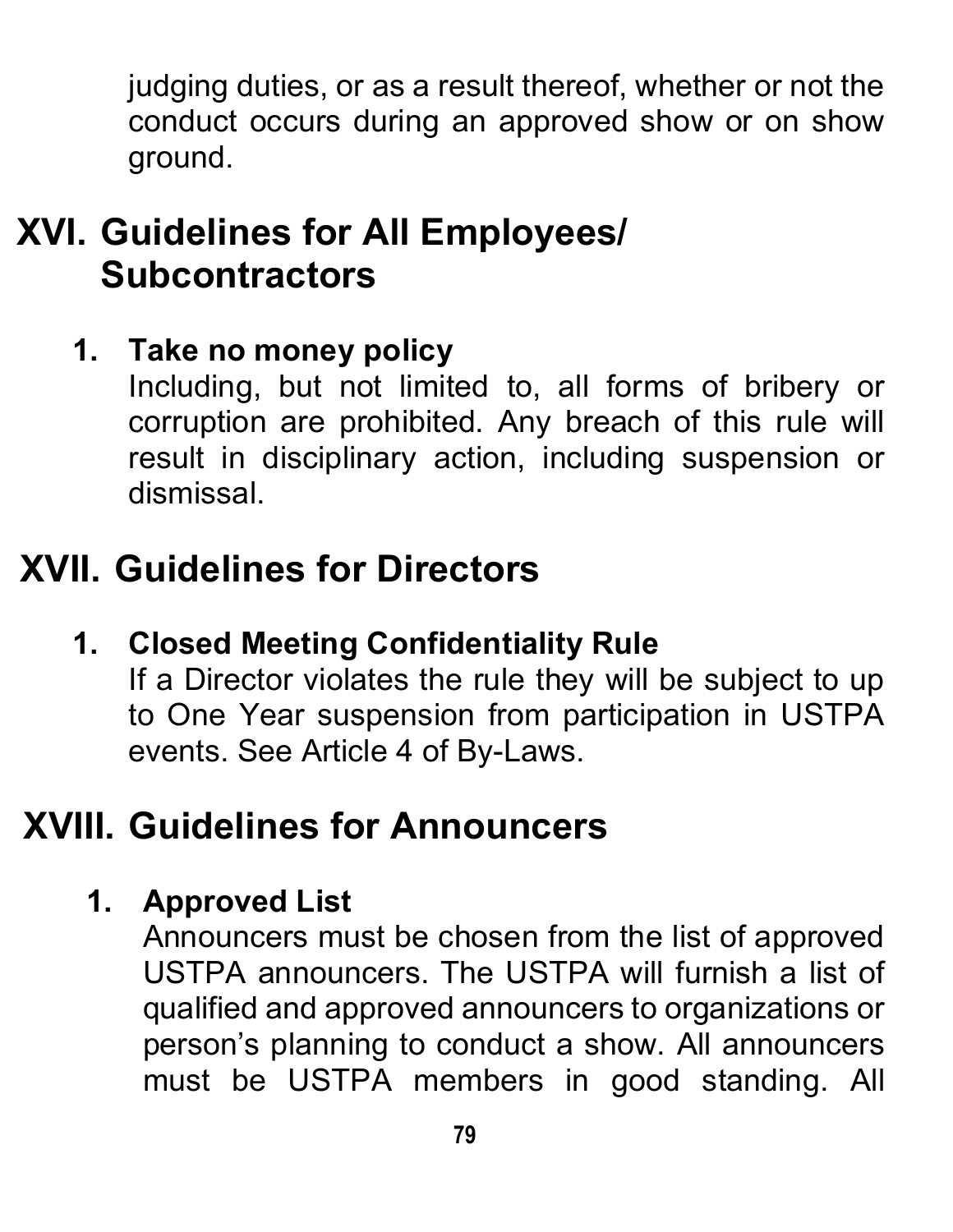USTPA announcers must take the USTPA Officials' test, score a passing grade and announce at least 2 shows per year to remain eligible to officiate at USTPA Sanctioned events. Announcers must take the Official's test every 2 years in order to be a USTPA approved announcer. The expiration of an officials first test will be on the first Monday after the second succeeding World Championship Series Finals.

## **2. Who May Be an Announcer**

Any reputable person may apply to the USTPA to be included on the approved announcers list. He or she must furnish proof of familiarity with USTPA rules and capability of serving as announcer through ability and experience.

### **3. Dress Code**

Refer to Mandatory Event Guidelines Dress Code.

#### **4. Other Requirements**

During competition hours, no officiating show official, staff, or judge may consume any alcohol.

# **XIX. Guidelines for Show Secretaries**

#### **1. Approved List**

Show secretaries must be a member in good standings of USTPA. Any show secretary not in good standing may be removed from the list of approved secretaries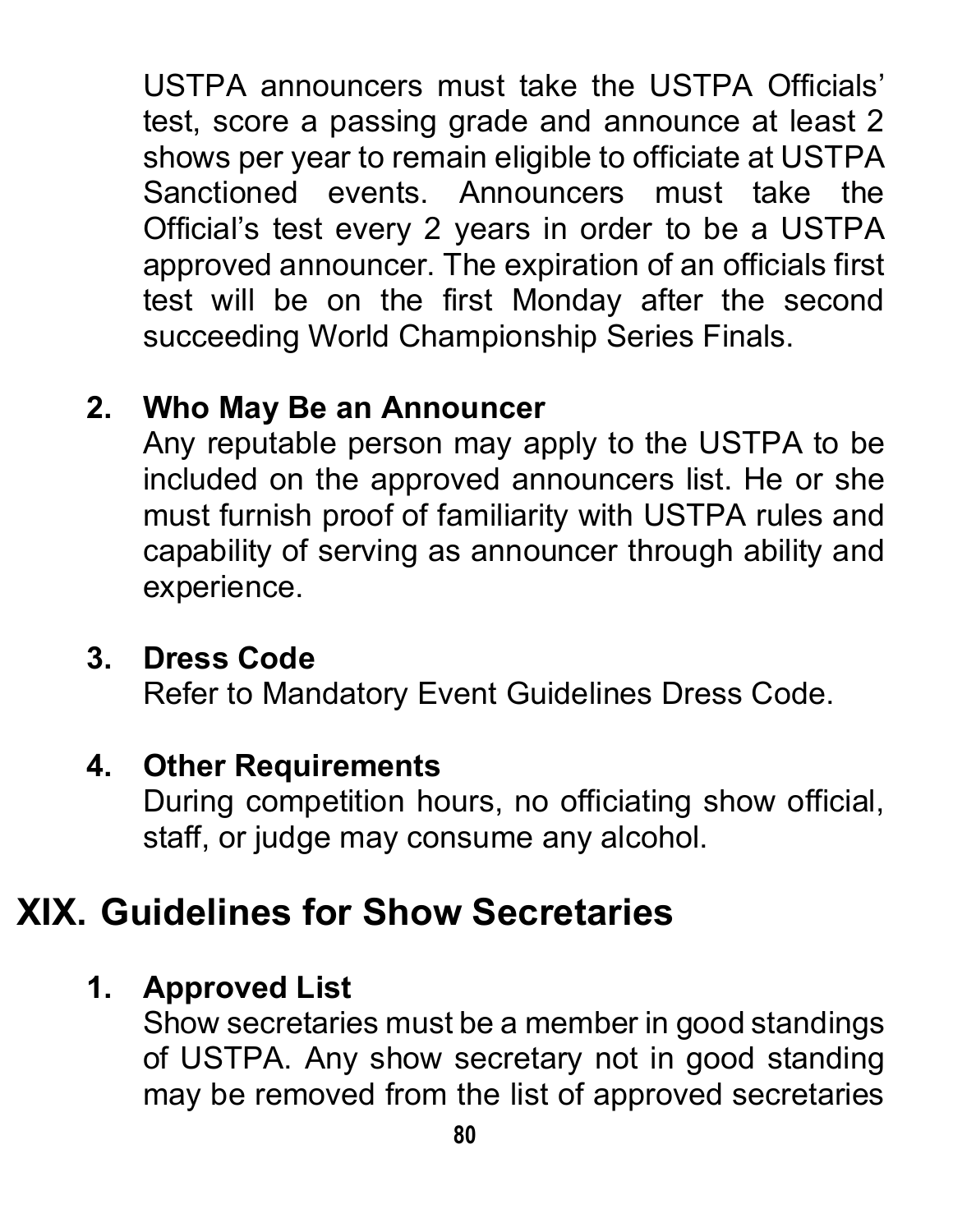and will be required to reapply for inclusion to the list of approved secretaries.

### **2. Who May be Show Secretary**

Secretaries may be any reputable person who can furnish proof that he or she is capable through ability and experience and is familiar with USTPA rules and may apply to the USTPA to be included on the list. The show secretary must successfully complete the USTPA Official's test every 2 years. The expiration of an officials first test will be on the first Monday after the second succeeding World Championship Series Finals.

#### **3. Other Positions Prohibited**

The show secretary may not hold the position of event producer or Director-In-Charge at a show at which he or she serves as show secretary.

#### **4. Show Secretary Responsibilities**

The show secretary shall be the primary person responsible for the correctness of the entries and show results, including verifying exhibitor eligibility. The show secretary shall post the results of each class within one hour of the end of the class.

### **5. Show Records Responsibilities**

It shall be the responsibility of the show secretary to maintain and record both entries and show results. The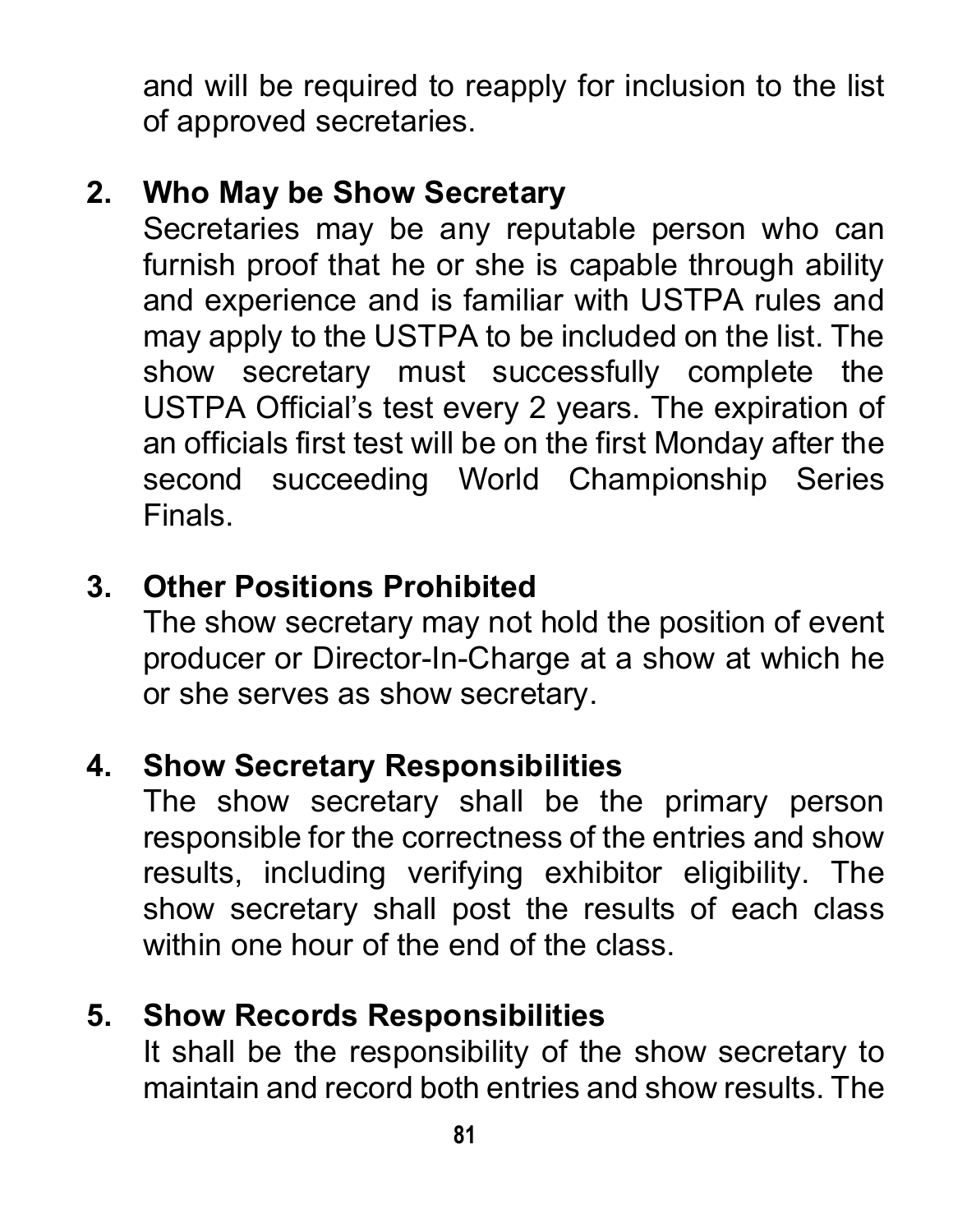show secretary must submit show results to the USTPA within 7 days of the last day of the show. Failure to do so will subject the event producer to being fined and disallowed any further Sanctioning by USTPA. The show secretary shall keep a set of the results on file for at least 1 year from the date of the show. The show secretary shall be held responsible for the entry fees, office charges, etc., and for any fees collected for membership on behalf of USTPA. In addition, it is strongly recommended that any cash payments made to the show secretary for these fees be converted to a money order or check before being sent to USTPA.

#### **6. Dress Code**

Refer to Mandatory Event Guidelines Dress Code.

#### **7. Other Requirements**

During competition hours, no officiating show official, staff, or judge may consume any alcohol.

# **XX. Guidelines for Timekeepers**

### **1. Approved List**

Timekeepers must be chosen from the approved list of the USTPA. Upon request, the USTPA will furnish a list of qualified and approved timekeepers to organizations or persons planning to conduct a show. All timekeepers must be a member in good standing of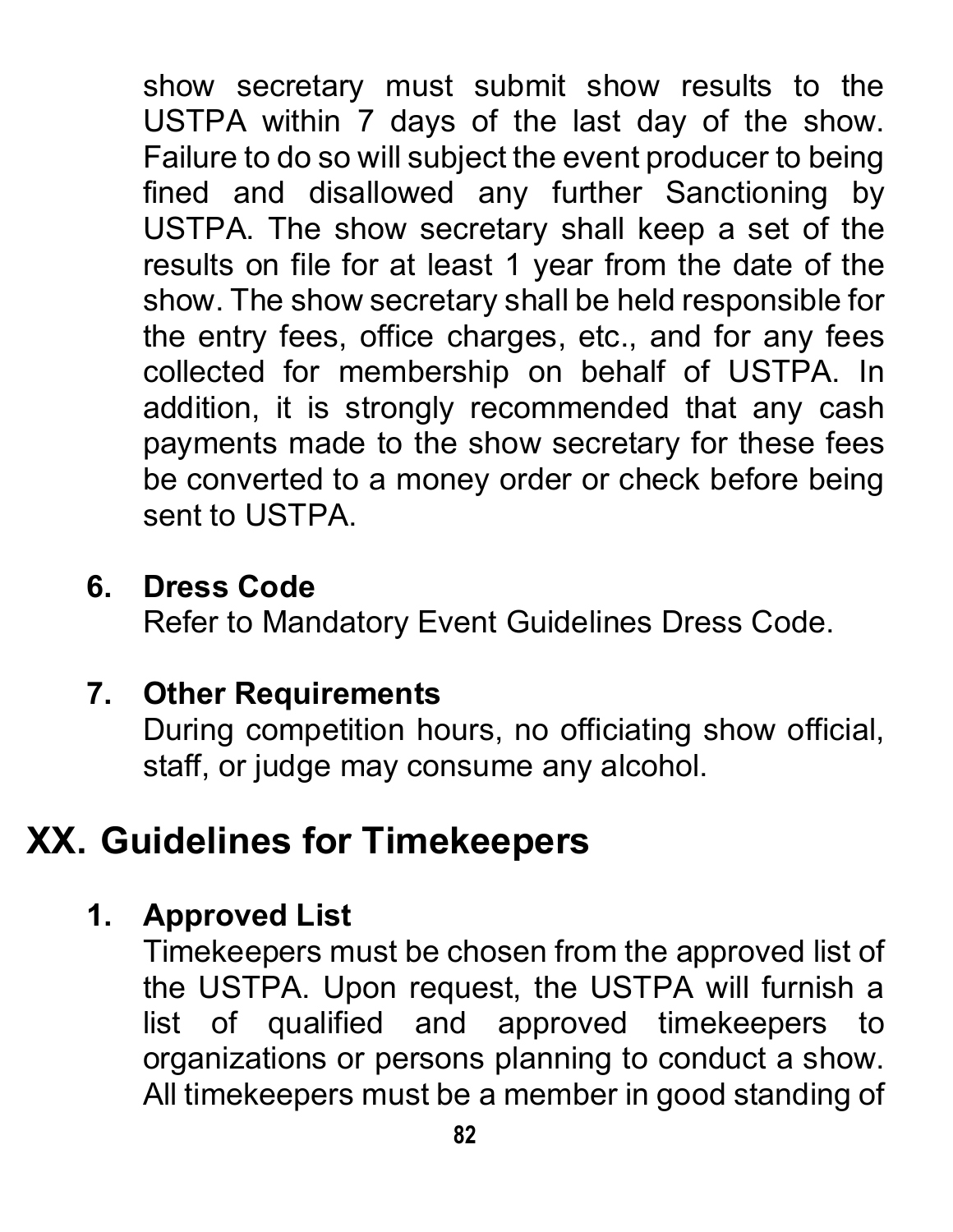USTPA. All USTPA timekeepers must take the Officials' test every 2 years, score a passing grade, and time at least 2 shows per year to remain eligible to officiate in USTPA Sanctioned events.

#### **2. Who May Be a Timekeeper**

Any reputable person may apply to the USTPA to be included on the approved list. He or she must furnish proof that he or she is capable of serving as timekeeper through ability and experience and is familiar with USTPA rules.

#### **3. Dress Code**

Refer to Mandatory Event Guidelines Dress Code.

#### **4. Other Requirements**

During competition hours, no officiating show official, staff, or judge may consume any alcohol.

# **XXI. Guidelines for the Director-In-Charge**

#### **1. Who May Be Director-In-Charge**

The Director-In-Charge must be a USTPA member in good standing.

#### **2. Familiarity with Rules**

The Director-In-Charge shall be well informed as to the rules and guidelines of the USTPA and have a copy of the rules available on the day of the show.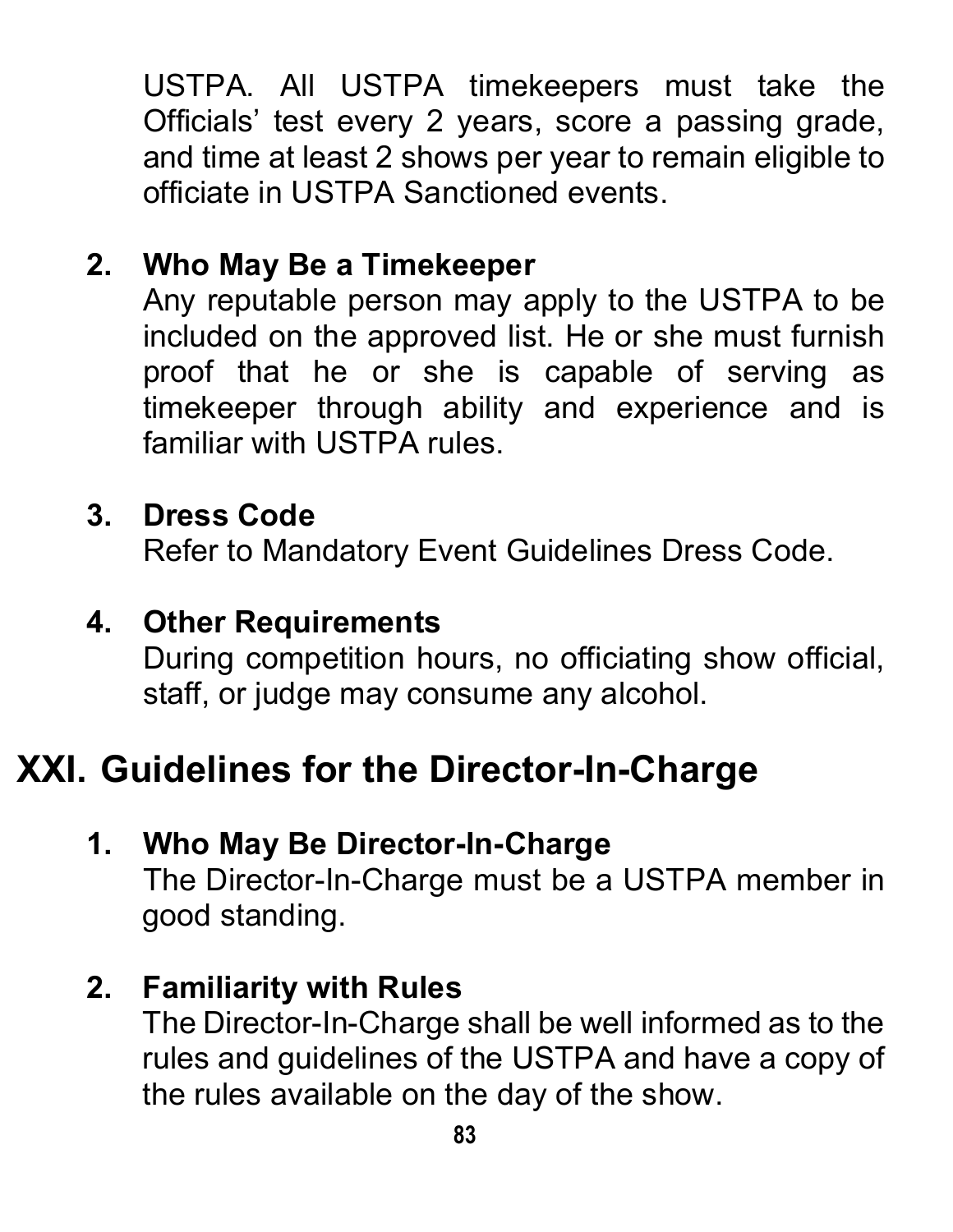# **3. Communications During Show**

The Director-In-Charge shall have a discussion with the event producer and announcer regarding specific announcements regarding new and ongoing USTPA programs, sponsors, upcoming events, and other items of member and prospective member interest during the Penning.

#### **4. Official's Familiarity with Rules**

The Director-In-Charge shall also have a discussion with the event producer and judges to go over all USTPA rules.

#### **5. Cattle Handling**

The Director-In-Charge shall discuss with the event producer the cattle holding pens, rotation of cattle, and proper cattle numbering.

## **6. Checking Each Herd**

The Director-In-Charge is responsible for checking each herd as it enters the arena for correct head count, proper numbering, and number readability. The Director-In-Charge shall also watch for lame or crippled cattle.

#### **7. Availability to Member Questions**

The Director-In-Charge shall be available for questions pertaining to the goals and directions of USTPA.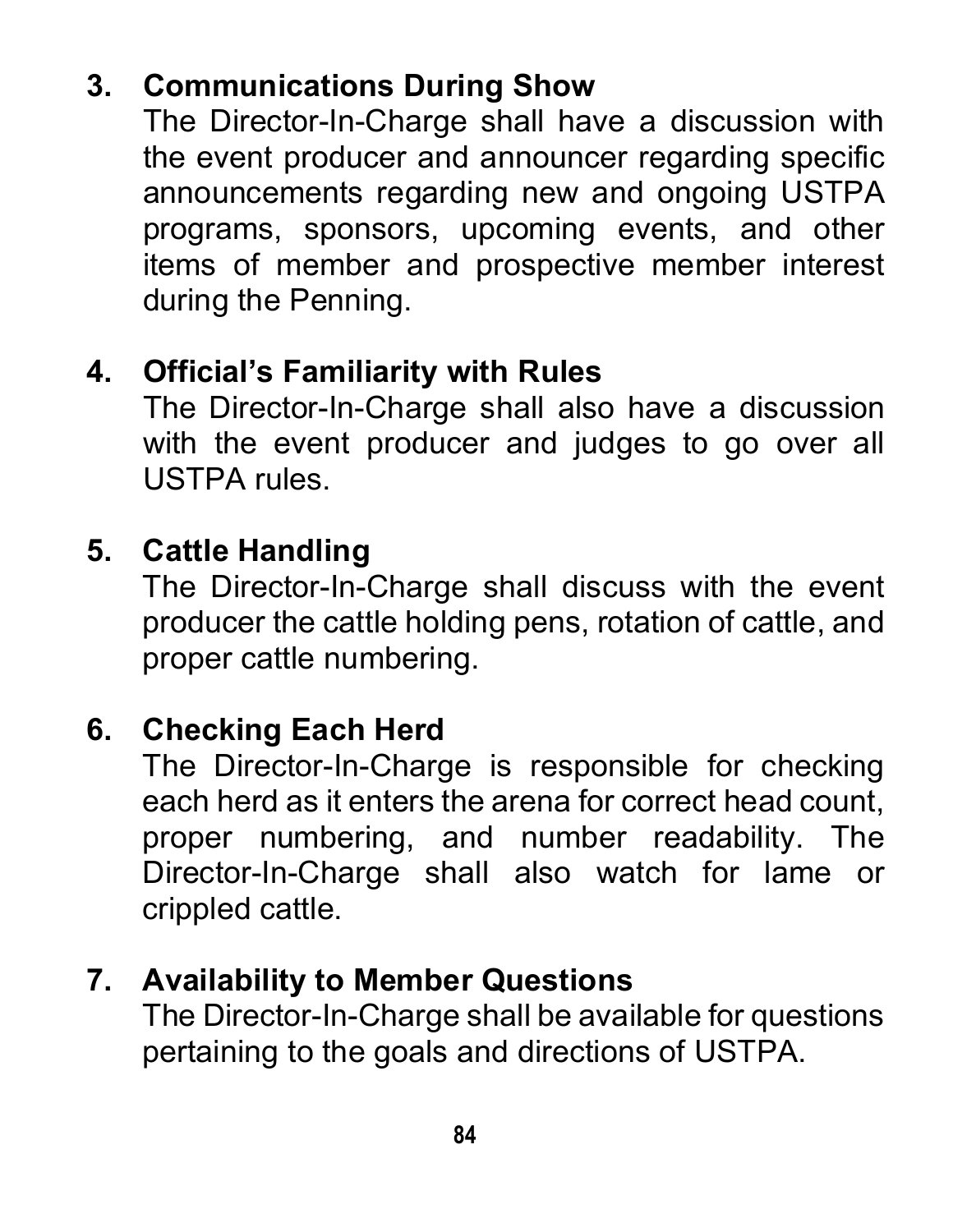### **8. Director-In-Charge Demeanor**

The Director-In-Charge shall settle all problems that may arise in a professional manner. A Director-In-Charge should not be afraid to say "I don't know but I'll get you the right answer."

#### **9. Requirements**

A Director-In-Charge is required at all approved shows. The Director-In-Charge must be appropriately attired as per USTPA rules. The Director-In-Charge may not hold the position of event producer or show secretary at a show at which he or she serves as the Director-In-Charge.

#### **10. Presence and Availability**

After acceptance of a show commitment, the Director-In-Charge should endeavor, with all reasonable effort, to be at the show, and shall communicate, in a timely manner, with the Penning event producer any inability to attend the show for which he or she has committed.

#### **11. Other Requirements**

During competition hours, no officiating show official, staff, or judge may consume any alcohol.

#### **12. A Non-Judging Official**

The Director-In-Charge must keep in mind that he/she has been selected to help the judge, not advise. The Director-In-Charge shall not take part, or seem to take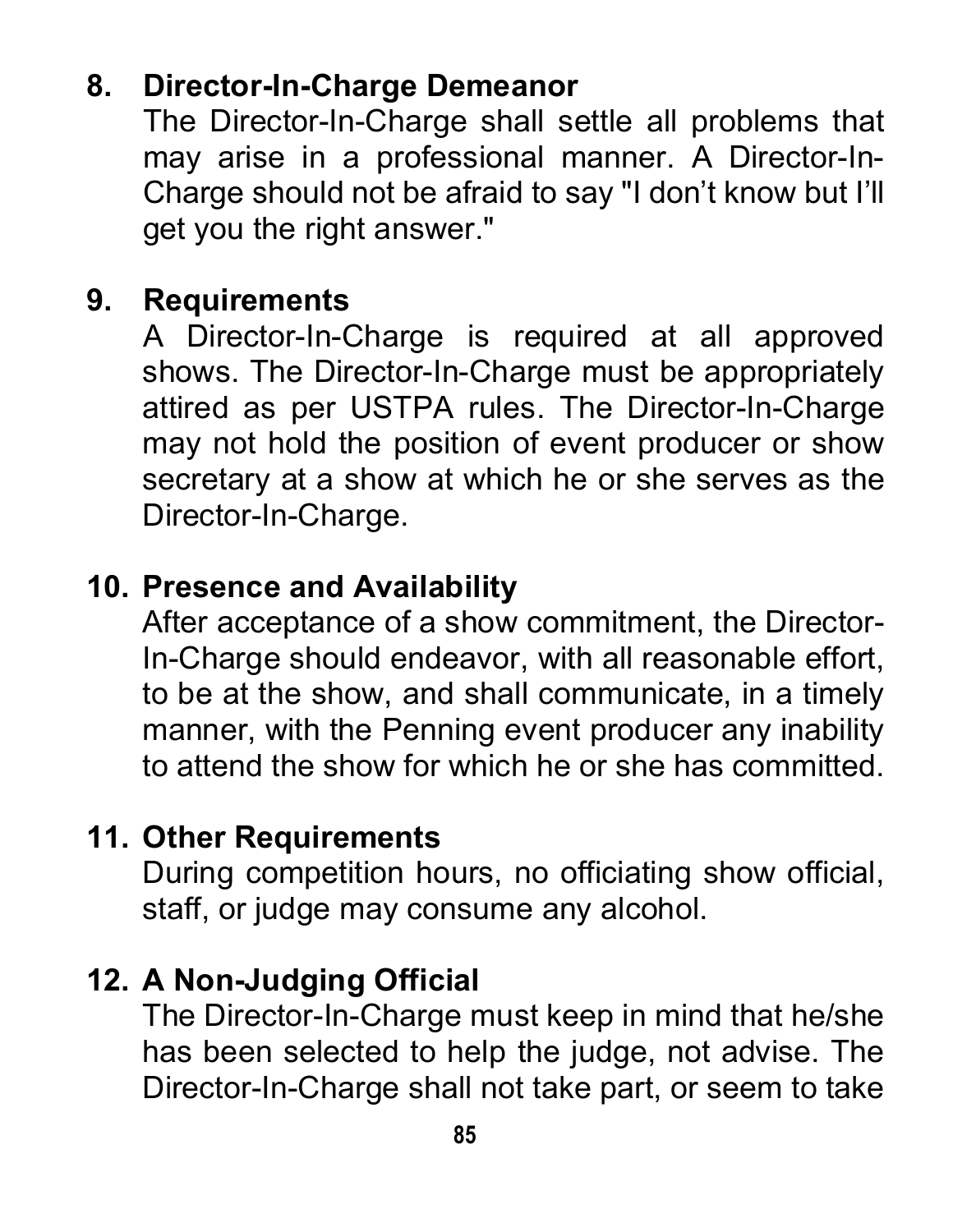part, in any of the judging, however, he or she may cast a tie-breaking vote if the judges are deadlocked on a protested call.

#### **13. Role of the Director-In-Charge**

The Director-In-Charge has charge of the activity in the arena. He or she should act as mediator between the judge and the exhibitor.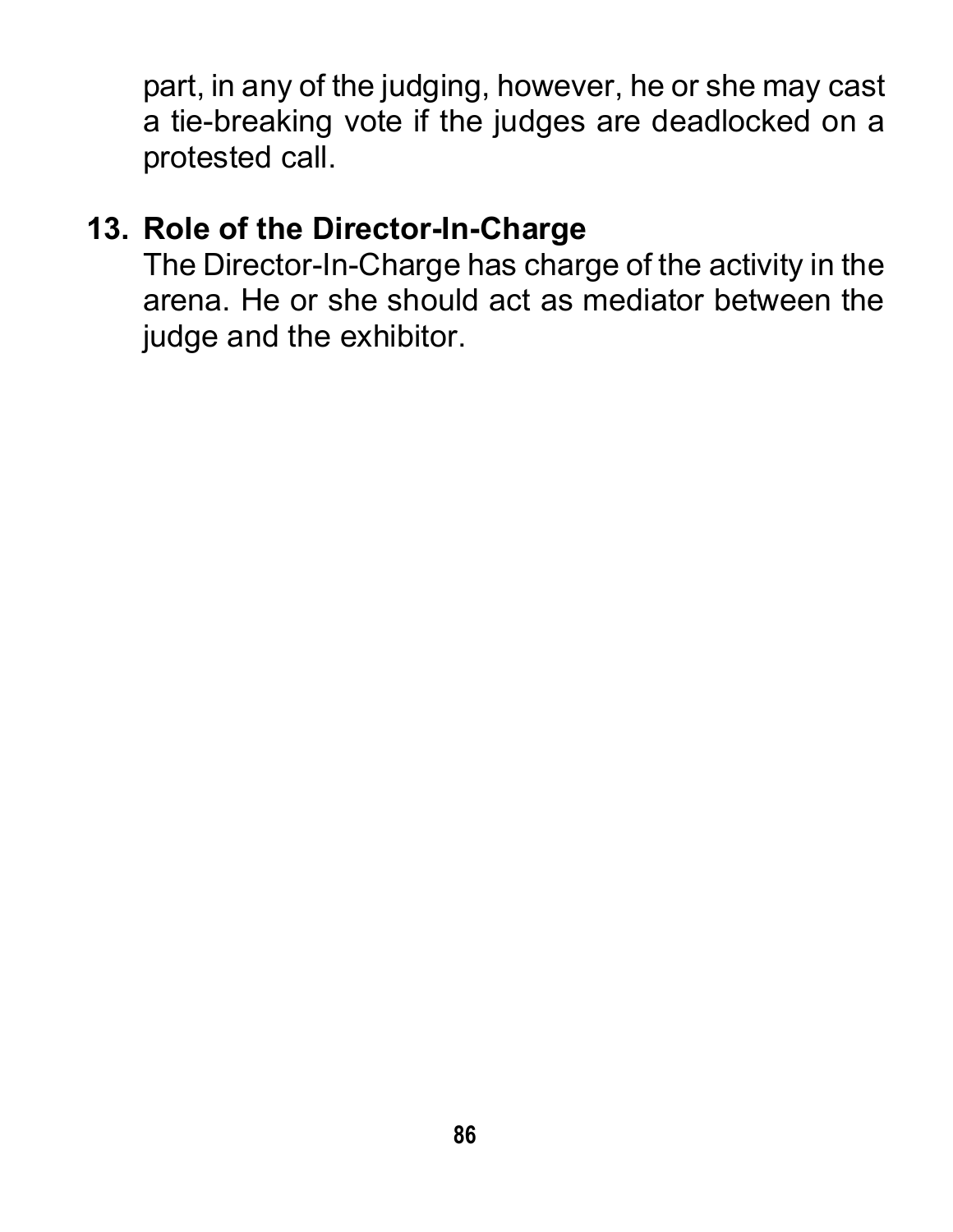| No. of<br>Teams<br>in Class | 1 <sup>st</sup> | 2 <sub>nd</sub> | 3 <sup>rd</sup> | 4 <sup>th</sup> | 5 <sup>th</sup>          | 6 <sup>th</sup> | 7 <sup>th</sup> | 8 <sup>th</sup> | <b>gth</b>     | 10 <sup>th</sup> |
|-----------------------------|-----------------|-----------------|-----------------|-----------------|--------------------------|-----------------|-----------------|-----------------|----------------|------------------|
| $3 - 4$                     | $\mathbf{1}$    |                 |                 |                 |                          |                 |                 |                 |                |                  |
| $5-9$                       | $\overline{2}$  | 1               |                 |                 |                          |                 |                 |                 |                |                  |
| $10 - 14$                   | 3               | $\overline{2}$  | 1               |                 |                          |                 |                 |                 |                |                  |
| $15 - 19$                   | $\overline{4}$  | 3               | $\overline{2}$  | 1               |                          |                 |                 |                 |                |                  |
| $20 - 24$                   | 5               | 4               | 3               | $\overline{2}$  | 1                        |                 |                 |                 |                |                  |
| $25 - 29$                   | 6               | 5               | 4               | 3               | $\overline{2}$           | 1               |                 |                 |                |                  |
| 30-34                       | $\overline{7}$  | 6               | 5               | $\overline{4}$  | 3                        | $\overline{2}$  | $\mathbf{1}$    |                 |                |                  |
| 35-39                       | 8               | $\overline{7}$  | 6               | 5               | $\overline{\mathcal{A}}$ | 3               | $\overline{2}$  | 1               |                |                  |
| $40 - 44$                   | 9               | 8               | 7               | 6               | 5                        | 4               | 3               | $\overline{2}$  | 1              |                  |
| $45+$                       | 10              | 9               | 8               | $\overline{7}$  | 6                        | 5               | 4               | 3               | $\overline{2}$ | 1                |

# **USTPA PointsRatingSystem**

The USTPA is proud to recognize our leading riders in each rating throughout the year and recognize our Year-End High Point Champions and High Point Reserve Champions. Leading rider rankings are calculated on a point Based system. The top rider with the most points in each rider rating is the USTPA Year End High Point Champion of that rating. The rider in each rating with the second highest amount of points earned during the show year is the USTPA Year-End High Point Reserve Champion. World Champion and Reserve World Champions are based on the point system.

 $1<sup>st</sup>$  Go = Teams in Class  $3<sup>rd</sup>$  Go = Teams in Round 2<sup>nd</sup> Go = Teams in Round Short Go = Teams in Round Average = Overall Teams in Class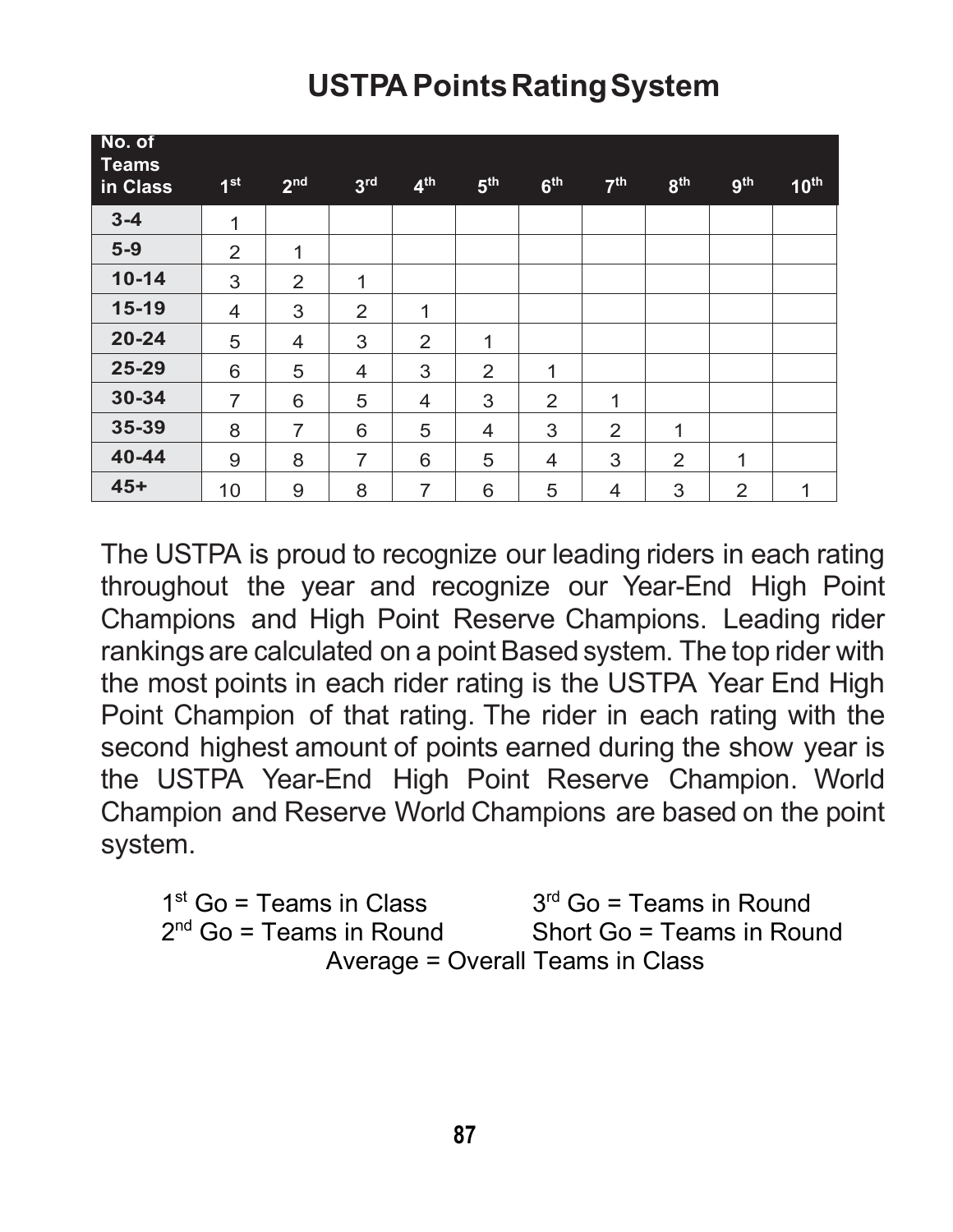# **Penning Arena Diagram**

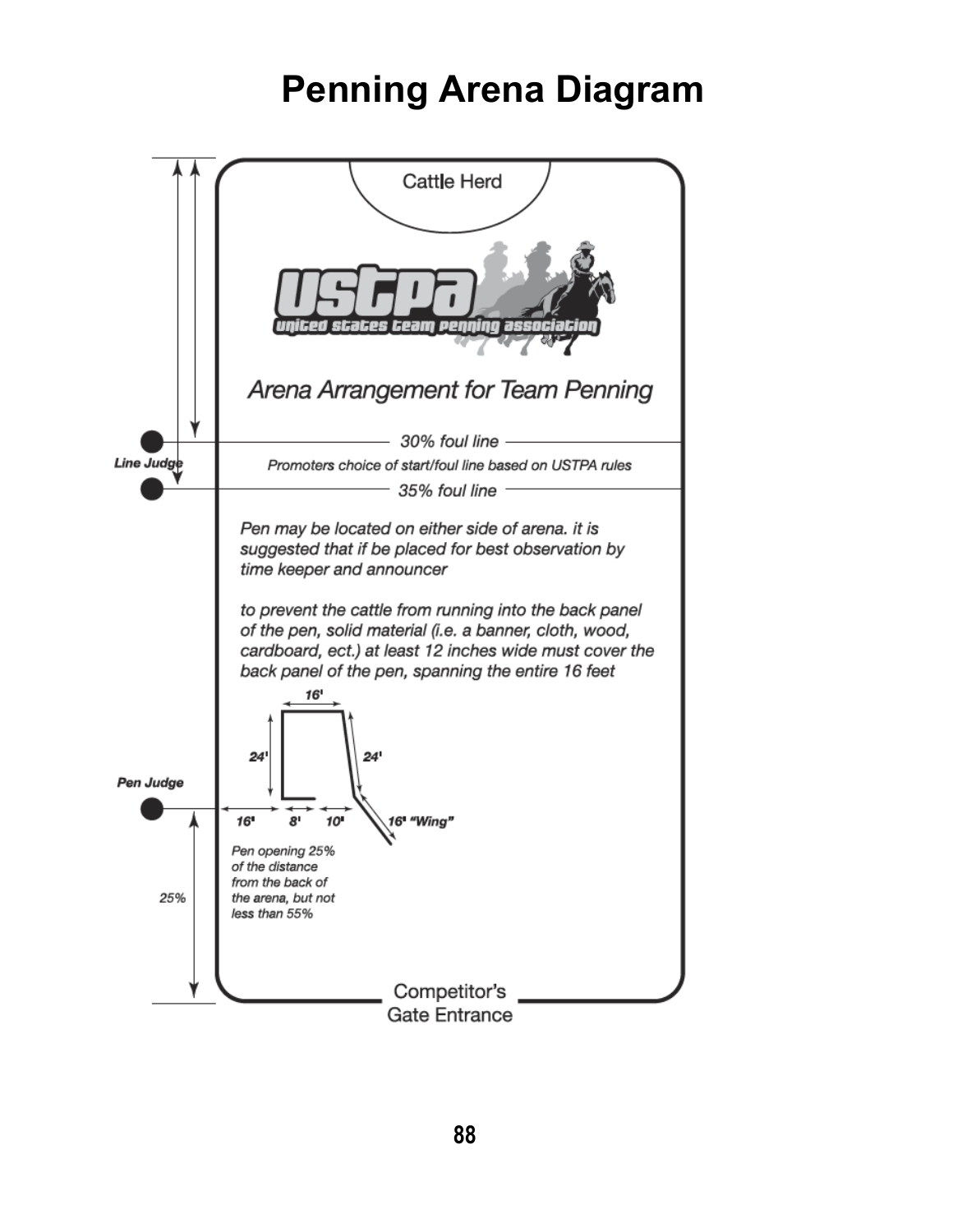# **Sorting Arena Diagram**



**89**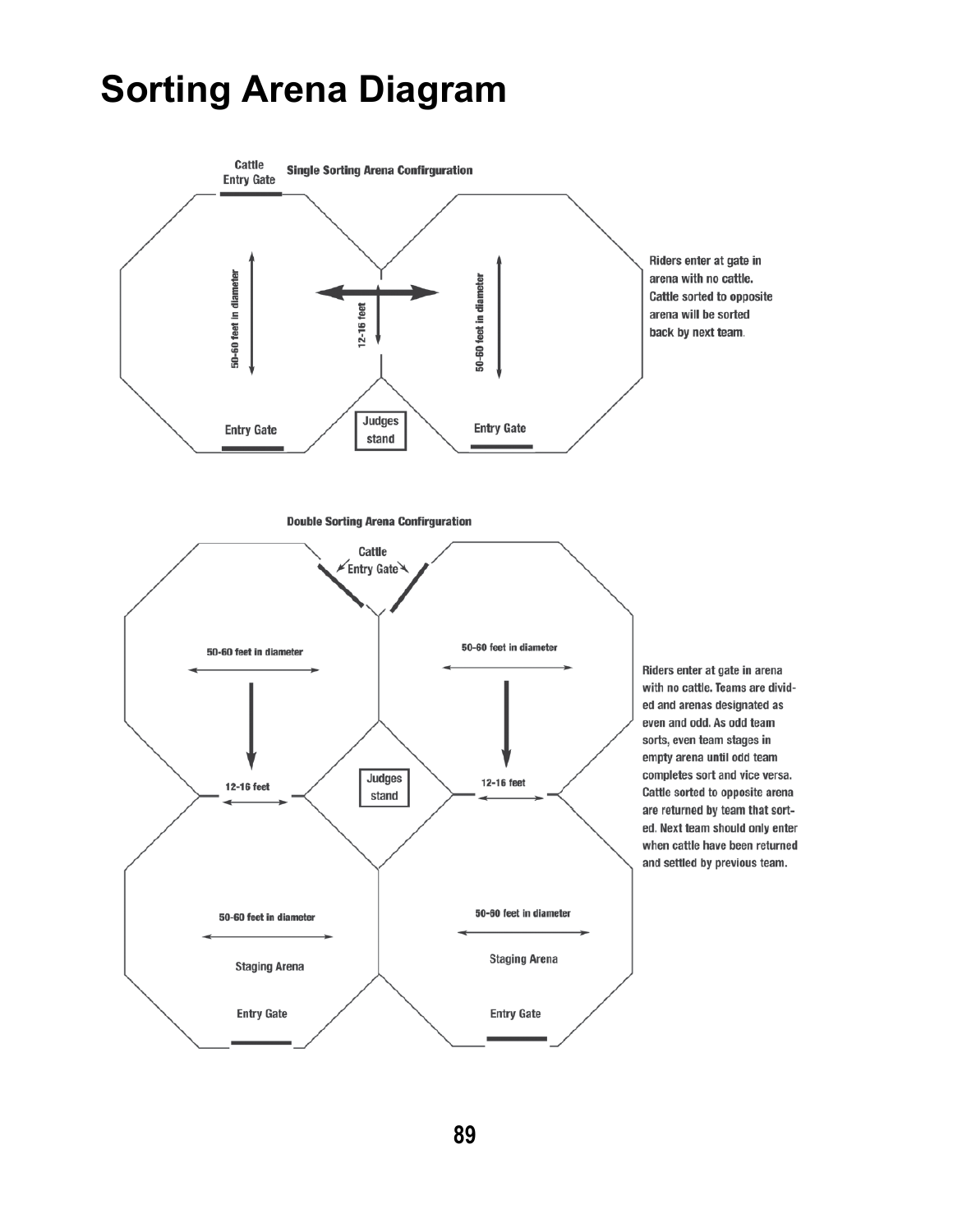# **2022-23 USTPA REGIONS**



| <b>State/Country</b> | Region | <b>State</b> | Region |
|----------------------|--------|--------------|--------|
| Alabama              | 4      | Montana      | 5      |
| Alaska               | 5      | Nebraska     |        |
| Arizona              | 6      | Nevada       | 6      |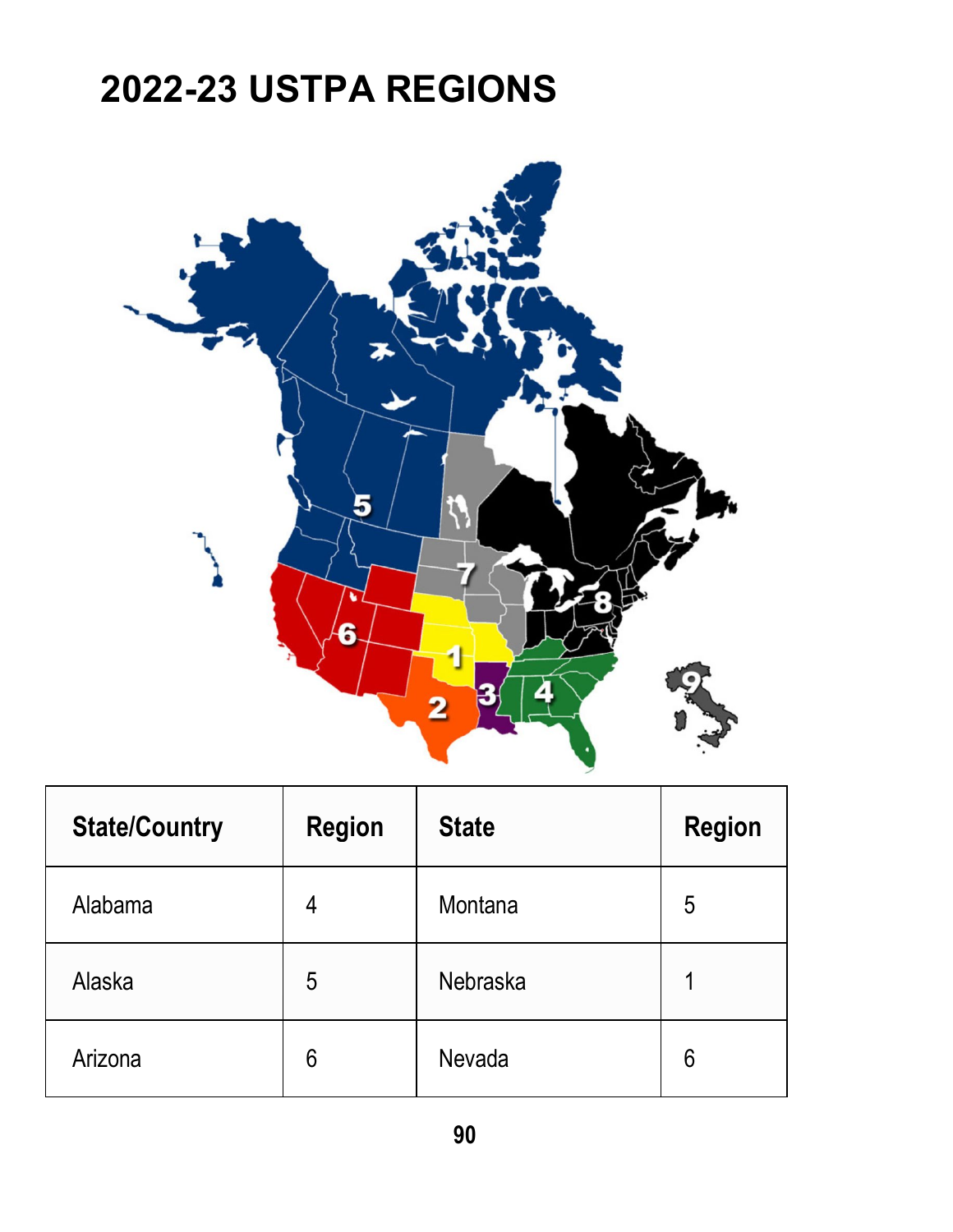| <b>State/Country</b> | Region | <b>State</b>   | Region         |
|----------------------|--------|----------------|----------------|
| Arkansas             | 3      | New Hampshire  | 8              |
| California           | 6      | New Jersey     | 8              |
| Colorado             | 6      | New Mexico     | 6              |
| Connecticut          | 8      | New York       | 8              |
| Delaware             | 8      | North Carolina | 4              |
| Florida              | 4      | North Dakota   | $\overline{7}$ |
| Georgia              | 4      | Ohio           | 8              |
| Hawaii               | 5      | Oklahoma       | 1              |
| Idaho                | 5      | Oregon         | 5              |
| Illinois             | 7      | Pennsylvania   | 8              |
| Indiana              | 8      | Rhode Island   | 8              |
| lowa                 | 7      | South Carolina | 4              |